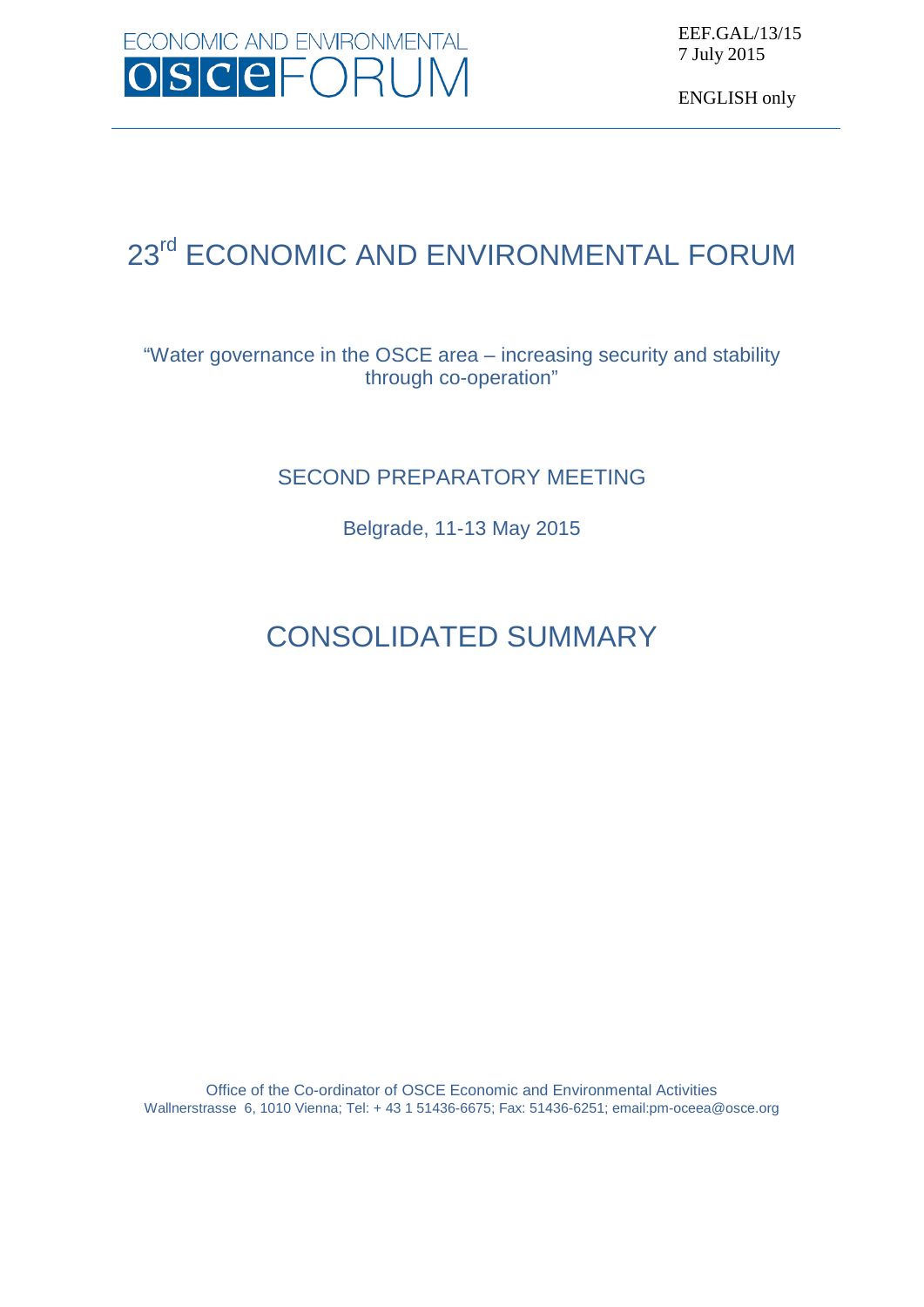Conference documents can be retrieved from the Website: [http://www.osce.org/event/23rd\\_eef\\_prep2](http://www.osce.org/event/23rd_eef_prep2)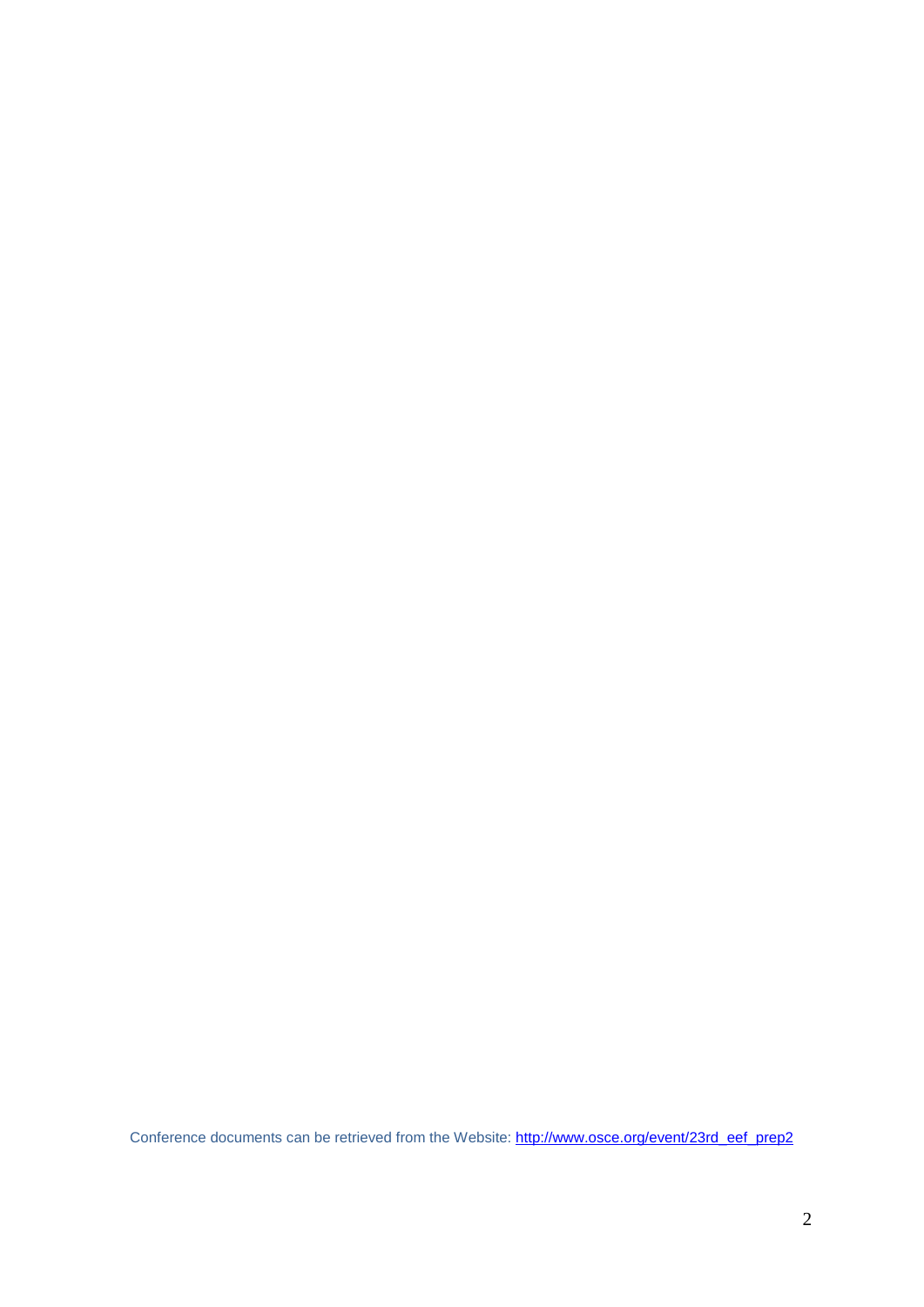## Table of Content

| Session I: The 2014 flooding disaster in South-Eastern Europe - Experiences and lessons learned in the |
|--------------------------------------------------------------------------------------------------------|
|                                                                                                        |
| Session III: Sharing of experiences on water governance in the context of disaster risk reduction  17  |
|                                                                                                        |
|                                                                                                        |
|                                                                                                        |
|                                                                                                        |
| Decision No. 1131 Theme, Agenda and Modalities for the Twenty-Third Economic and Environmental         |
|                                                                                                        |
| Opening address of Mr. Aleksandar Nikolić, State Secretary, Ministry of Interior, Serbia33             |
| Opening address of Dr. Halil Yurdakul Yiğitgüden, Co-ordinator of OSCE Economic and Environmental      |
|                                                                                                        |
| Keynote speech by Dražen Kurečić, President, International Commission for the Protection of the Danube |
| Keynote speech by Mr. Marco Keiner, Director, Environment Division, UNECE39                            |
| Closing Statement of Dr. Halil Yurdakul Yiğitgüden, Co-ordinator of OSCE Economic and                  |
|                                                                                                        |

## **PLEASE NOTE:**

All documents and speakers' presentations are available on the OSCE Forum website: [http://www.osce.org/event/23rd\\_eef\\_prep2](http://www.osce.org/event/23rd_eef_prep2)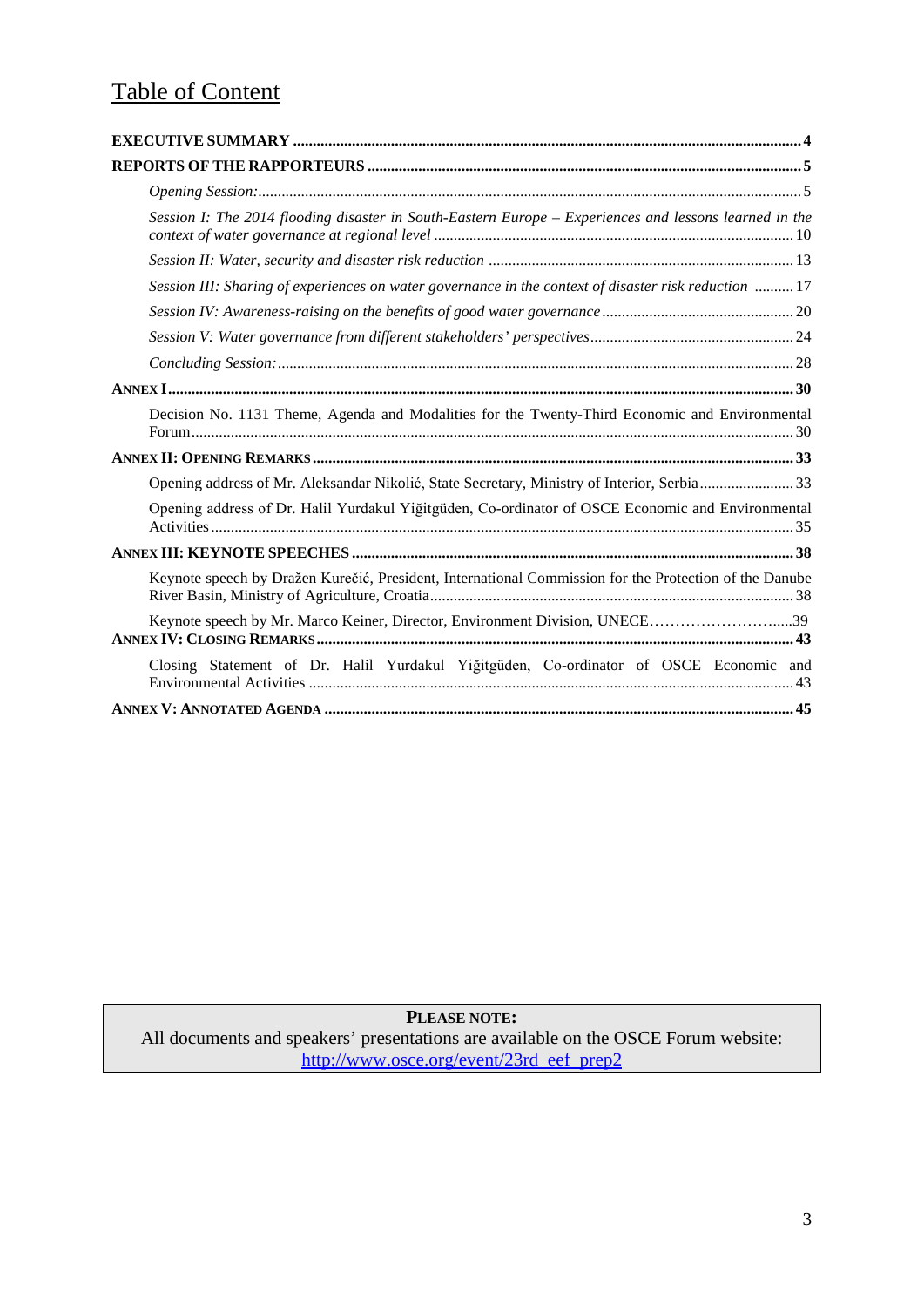## **EXECUTIVE SUMMARY**

## **23rd ECONOMIC AND ENVIRONMENTAL FORUM**

## <span id="page-3-0"></span>"**Water governance in the OSCE area – increasing security and stability through co-operation"**

## **SECOND PREPARATORY MEETING**

## **Belgrade, 11 - 13 May 2015**

The Second Preparatory Meeting of the 23<sup>rd</sup> OSCE Economic and Environmental Forum (EEF) on "Water governance in the OSCE area – increasing security and stability through cooperation" took place in Belgrade on 11-13 May 2015. Five thematic areas were addressed during the three-day meeting:

- The 2014 flooding disaster in South-Eastern Europe-Experiences and lessons learnt in the context of water governance at regional level;
- Water, security and disaster risk reduction;
- Sharing of experience on water governance in the context of disaster risk reduction;
- Awareness-raising on the benefits of good water governance;
- Water governance from different stakeholders' perspectives.

Around 250 participants, including official representatives of OSCE participating States and field operations, as well as experts from international, regional and non-governmental organizations and academia attended the meeting and engaged in discussions about various aspects of good water governance, including transboundary co-operation, stakeholder involvement and linkages with security and disaster risk reduction.

The meeting also included a field visit to May 2014 flood-affected areas in Bosnia and Herzegovina and Serbia. Participants visited the municipality of Bijeljina where they saw the river embankment reconstruction project and heard first-hand accounts of the flooding disaster and its aftermath. Additionally, the participants visited Šabac and Obrenovac where they were informed by the civil protecion and fire fighting authorities about the flooding that had affected the two municipalities.

A number of concrete recommendations concerning responses to challenges related to water governance in the OSCE area were made. They can be found at the end of each Session's report of this Consolidated Summary.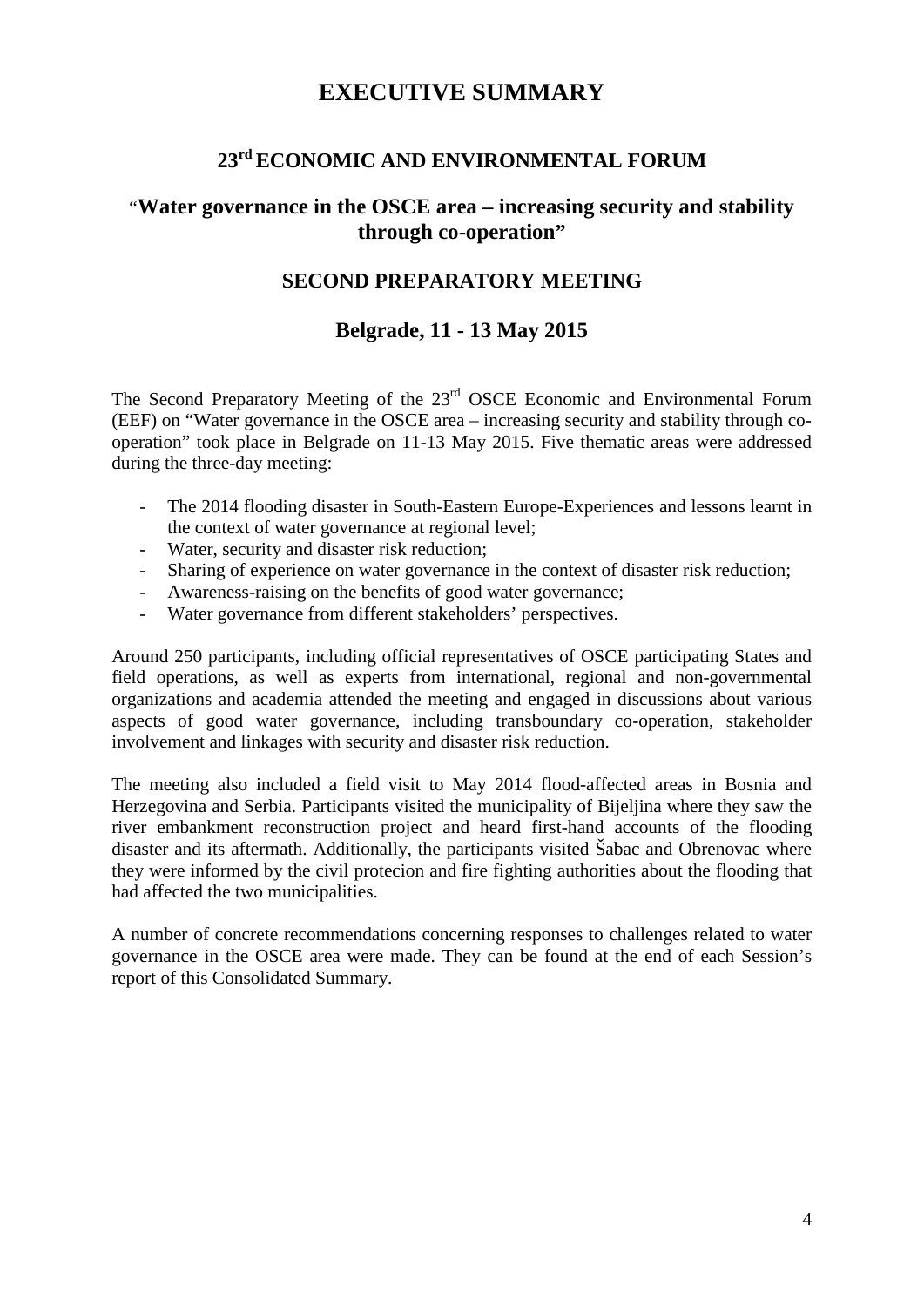## **REPORTS OF THE RAPPORTEURS**

<span id="page-4-0"></span>

| $09:00 - 10:30$ Opening Session                                                                                                                                                                                                                            |  |
|------------------------------------------------------------------------------------------------------------------------------------------------------------------------------------------------------------------------------------------------------------|--|
| <b>Welcoming remarks:</b>                                                                                                                                                                                                                                  |  |
| - Mr. Aleksandar Nikolić, State Secretary, Ministry of Interior, Serbia<br>- Dr. Halil Yurdakul Yiğitgüden, Co-ordinator of OSCE Economic and<br><b>Environmental Activities</b>                                                                           |  |
| <b>Keynote speeches:</b>                                                                                                                                                                                                                                   |  |
| - Mr. Dražen Kurečić, President, International Commission for the Protection of the<br>Danube River Basin, Ministry of Agriculture, Croatia<br>- Mr. Marco Keiner, Director, Environment Division, UNECE                                                   |  |
| <b>Selected topics:</b>                                                                                                                                                                                                                                    |  |
| Water governance in the context of disaster risk reduction<br>$\bullet$<br>Awareness-raising and public participation with regard to water governance<br>$\bullet$<br>Water governance as a catalyst for co-operation and confidence-building<br>$\bullet$ |  |
| Ms. Olivera Zurovac-Kuzman, Environmental Adviser, Democratization<br><b>Rapporteur:</b><br>Department, OSCE Mission to Serbia                                                                                                                             |  |

*Aleksandar Nikolić, State Secretary, Ministry of Interior, Serbia,* recalled the devastating floods of May 2014, noting the importance of expert advice and transfer of good practices, efficient policies and practical tools among the participating States in dealing with such disasters. He also noted that the Serbian Chairmanship's choice of the theme of the Economic and Environmental Forum had been in partly formed by the flooding disaster experience, which saw the engagement of many national and international protection units. He added that 14 countries (22 teams with 563 members) had provided aid to Serbia based on bilateral and multilateral agreements, including the EU Civil Protection Mechanism. He also highlighted rapid OSCE response, which had donated water pumps. Reflecting on the recent 3rd World Conference on Disaster Risk Reduction in Sendai, Japan, he stressed the importance of integrating climate change and severe weather conditions as planning elements for other areas of activity. State Secretary Nikolić presented the staffing and financial challenges for risk assessment mapping in Serbia. He highlighted the importance of improving the co-operation with the scientific organizations, media and increasing the availability of public information on disaster risk reduction in order to improve public awareness. In this context, he referred to the recently developed *Family Guide for Emergency Preparedness and Response*, as a successful example of co-operation between his Ministry and the OSCE Mission to Serbia. He also highlighted the progress of Serbia in developing a database of disaster losses based on DesInventar, which the OSCE and other organizations are supporting. Finally, State Secretary Nikolić noted that a number of bilateral protocols had been signed by Serbia with a view to improve regional co-operation through sharing information and monitoring information exchange.

*Dr. Halil Yurdakul Yiğitgüden, Co-ordinator of OSCE Economic and Environmental Activities (CoEEA)*, noted the importance of water governance for disaster risk reduction and drew the attention to the inclusion and participation of the public in water governance. Commenting on the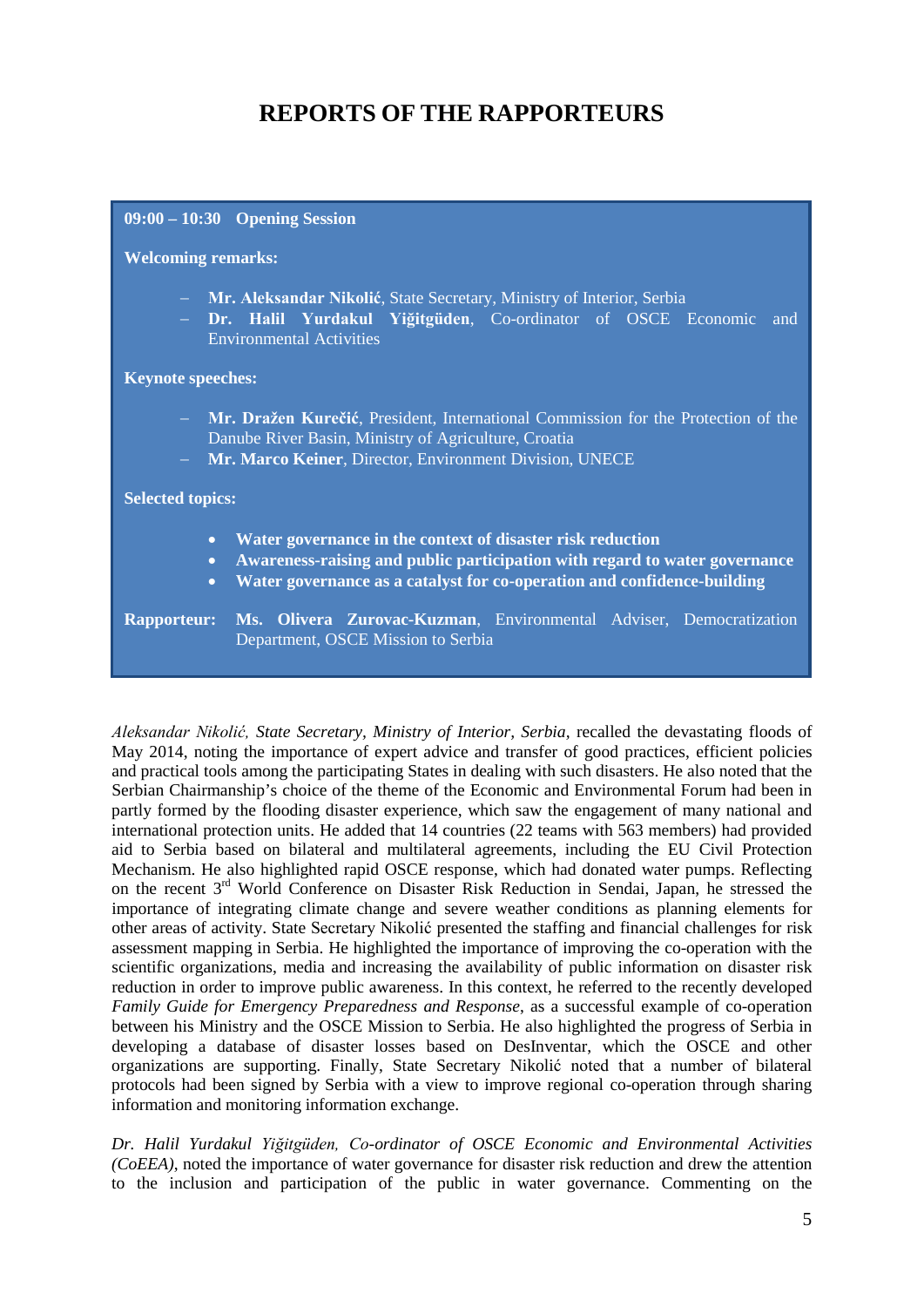Chairmanship's choice of venue for the Second Preparatory Meeting, Dr. Yiğitgüden recalled that the same meeting of the Forum last year had been taking place during the peak of the floods in the region. Furthermore, he recalled that panellists of the Concluding Meeting of the  $22<sup>nd</sup>$  Economic and Environmental Forum in Prague, last year, had agreed that cross-border co-operation in the aftermath of the floods was excellent and that civilian population, NGOs and volunteers were of tremendous support. He also presented an overview of the meeting's session, highlighting the topics proposed for discussion. Additionally, he invited the participants to a side-event which would feature posters and other visibility material presenting the practical activities on water governance and disaster risk reduction of the OSCE field operations and the Aarhus Centres in South-Eastern Europe (SEE). To that end, he highlighted the role of the field operations in supporting the implementation of the Aarhus Convention, namely through the Aarhus Centres. Stressing the importance of technological risk reduction during disasters, he drew participants' attention to another side event, organized by the Joint UNEP/OCHA Environment Unit, which would present the experience of identifying industrial hazards during the 2014 floods in SEE and their possible impacts on human and environmental health.

*Mr. Dražen Kurečić, Assistant Minister, Ministry of Agriculture of Croatia, President of the International Convention for the Protection of the Danube River Basin (ICPDR),* welcomed the organization of the  $2<sup>nd</sup>$  Preparatory Meeting with a focus on water governance and disaster risk reduction. He noted that an exchange of experience and joint efforts in forecasting systems among countries enable greater security for citizens. In that vein, he underlined Croatia's commitment to bilateral and multilateral co-operation given the transboundary character of the floods and the fact that successful flood defence depends on regional co-operation. He also underlined that ICPDR represents a successful multinational framework for dialogue. Referring to Croatia's adoption of the EU *acquis,*  he noted its participation in the public consultation process for the Danube Basin Management Plan. He reiterated the need for improving weather forecasting through developing new models, improving data exchange and early warning systems. In conclusion, he expressed his hope that the discussions would result in clear and practical conclusions, since water related issues have always been on the OSCE's agenda and the International Community needs such a facilitating organization to bring together experts, organizations and politicians towards a common goal.

*Mr. Marco Keiner, Director, UNECE Environment Division,* stated that UNECE places great importance on water governance and highlighted the long standing successful co-operation with the OSCE. Speaking about awareness raising and public participation in water governance, he noted that ignoring public participation elements could be costly and might cause uncertainty. He also referred to various international treaties promoted by the UNECE in the past 20 years to strengthen water cooperation. Specifically, he highlighted the Convention on the Protection and Use of Transboundary Watercourses and International Lakes (Water Convention) as an important legal framework to improve water governance and ecologically sound water resource management. Under the Convention, riparian parties are required to enter into agreements for shared waters and establish joint institutions for their management. To that end, he noted that related capacity building projects are carried out through co-operation between OSCE and UNECE, such is the Dniester River Basin – where the UNECE and OSCE have improved water co-operation through the Environment and Security (ENVSEC) initiative. Ultimately, this co-operation has led to the signing of the Dniester Treaty, enabling access to information and public participation in decision-making, as well as the development of a transboundary adaptation strategy promoting an understanding of climate change impacts and adaptation measures. In this context, Mr. Keiner thanked the OSCE for supporting the implementation of the UNECE Water Convention. Additionally, he mentioned the support of the OSCE in co-ordinating donor support and ensuring there was no duplication of activities vis-à-vis national policy dialogues in several countries, in the framework of the EU Water Initiative. Finally, he recognized the key role of the Aarhus Centres in promoting the implementation of the Aarhus Convention and its Protocol on PRTR, highlighting the Convention's requirement for international decision-making which includes the work of joint bodies for transboundary water co-operation.

Then the floor was opened for discussion.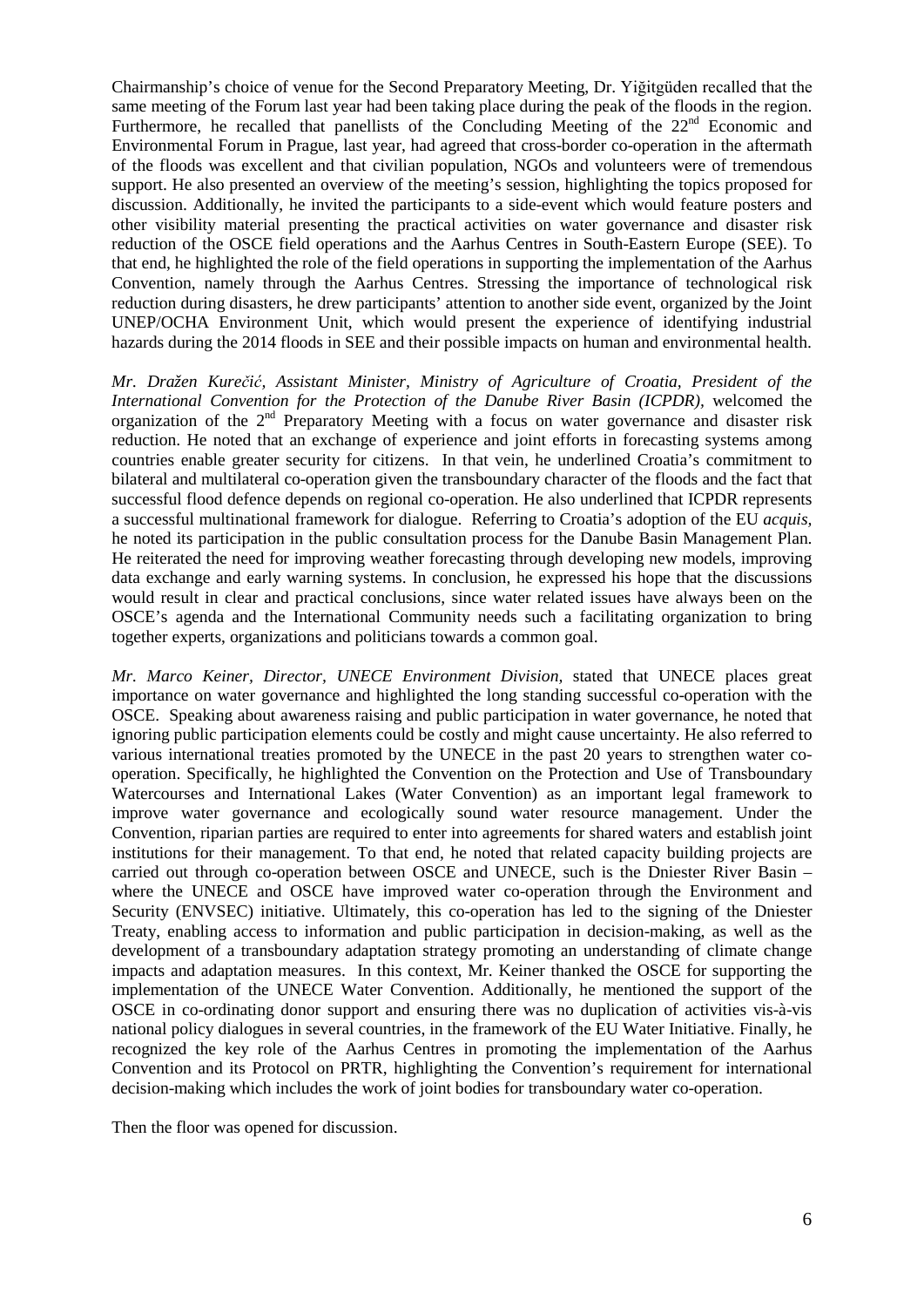*Latvia, on behalf of the European Union,* observed that sustainable water management was an important factor in stability and security and highlighted that floods may be a cause of tensions and conflict. The EU experience has demonstrated that transboundary co-operation is important for peace and stability. The EU representative stressed that water governance was a catalyst for co-operation and that the OSCE was well placed to increase trust, build confidence by linking climate change and DRR. The representative noted the EU Flood Directive which sets out the relevance of flood risk management plans. She proposed that the OSCE should review lessons learnt from 2014 regional flooding disaster and select particular actions for following up. Commenting on the assistance disbursed through the EU Civil Protection Mechanism, she welcomed Serbia's recent membership in the mechanism. Finally, the EU representative pointed out that water governance and water diplomacy were of growing relevance, in particular but not only, to Central Asia and would welcome views of participating States and field operations on these topics.

*A representative of the United States of America* underlined the importance of learning from experience and the value of participating States' discussions in shaping future OSCE engagement in the area of water governance. Water governance has tremendous potential for increasing transboundary co-operation in locations where tensions exist. It is important for the OSCE to look closely at this potential and for delegations to consider how and where this role could be strengthened and increased. The connection between water governance and DRR could be one area where the OSCE may play an important co-ordinating function. The representative noted the discussions during the  $2<sup>nd</sup>$  Preparatory Meeting would provide significant input in the context of a possible Ministerial Council decision at the end of the year. Recognizing the value of the field visit in the official programme of the meeting, the representative encouraged the participating States to carefully explore the role of the OSCE, through a wide ranging and creative discussion.

*A representative of the Russian Federation,* reflecting on the 2014 disasters in SEE, added that a large area of the Russian Federation was at serious risk of flooding, with losses evaluated at more than 10 billion euros, the worst affected being farming, logging, mining, loss of cultivated area and drained surfaces. The representative pointed to the multifaceted nature of the problem, need to reinforce and increase disaster response capacities and improve regional and sub-regional mechanisms. He noted that the Russian Federation's efforts to establish a sizeable section of aviation fleet dedicated to flood response and referred to the role and relevance of the Russian-Serbian emergency centre in Nis. Although, in his view, the EU agencies play a big role in this field, he stressed the contribution of the OSCE through capacity building, field missions and OCEEA support, and activities within the ENVSEC initiative. He, finally, pointed to the relevance of the OSCE in enhancing dialogue and international co-operation to increase water governance without duplicating efforts of other organizations.

*A representative of Armenia* noted the value brought by the OSCE in this area, as well as the need to identify concrete areas to further develop existing/established practices and engage stakeholders including civil society. In his view, the OSCE is well placed to assist in cross-border co-operation in water governance and DRR. As an example, he noted the field visit of this meeting to flood-affected areas in Bosnia and Herzegovina. Finally, the speaker noted the role the OSCE is playing in overcoming difficulties in regional and transboundary co-operation and in disaster risk reduction. Additionally, he highlighted the role of the OSCE field operations particularly in the implementation of the CASE NGO Small Grants Programme as well as in the promotion of the Aarhus Centres network. He also referred to the engagement of the Aarhus Centres Network in Armenia in the Armenian National Platform for DRR.

*A representative of Turkmenistan* noted the uniqueness of the Central Asian region due to its rich natural diversity. He also added that water resource management has been a contentious question for the region and that regional consensus should be used to address such a question. Turkmenistan has advocated for an approach in which water governance and DRR call for mutual respect of everyone's interest, and water management and climate change related activities undertaken by the UN are considered as essential. He expressed his support for furthering co-operation among Central Asian countries and with the international community*.* Finally, he stressed that Turkmenistan's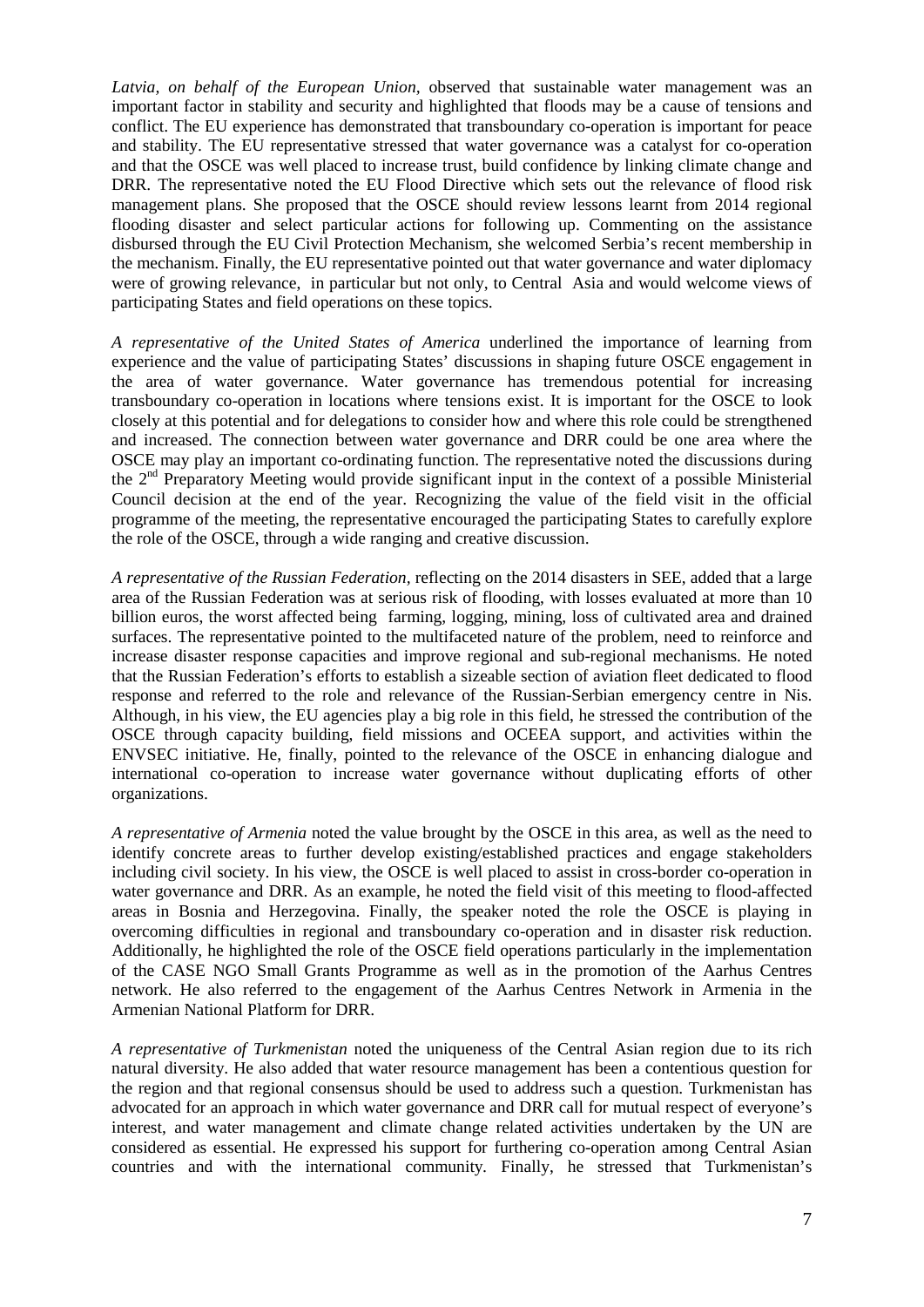commitments were demonstrated by its involvement in international programmes, through new policies and diplomatic fora.

*A representative of Switzerland* referred to last year's 2<sup>nd</sup> Preparatory Meeting on DRR and recalled that the Serbian speaker had to cancel his participation to co-ordinate the flood response in his country. She pointed to the fact that DRR was placed as one of the key topics and was interested in learning about the lessons learned and experience of countries from a security point of view. Switzerland welcomed the continued attention to DRR issues in view of the Swiss-Serbian consecutive Chairmanships and follow-up to the Basel Ministerial Council decision. She also noted that the planned field trip would provide an opportunity to see affected areas and thanked the OSCE field operations in Serbia and Bosnia and Herzegovina, and the Chairmanship for making it possible. Finally, she noted Switzerland's conviction that OSCE would address water governance and security benefits and expressed interest in inputs to a Ministerial Council decision that may be adopted at the end of the year.

*The representative of Bulgaria* stressed the importance of the availability of accessible and reliable data in the context of addressing flood risks, drew attention to the need for more research on the impact of climate change in the context of water governance and underlined the potential of sustainable land use practices for water resilience. He noted the role of the EU Flood Directive and the EU Water Framework Directive in providing a solid framework for sustainable water governance approaches and referred to the contribution of the UNECE Water Convention and the Danube River Protection Convention to increasing security and building confidence in the region. Finally, he noted the importance of the involvement of different stakeholders and sustainable use of resources in the context of water governance

*Representatives of France and Spain* noted their full alignment with the statement delivered by the European Union. However, they drew the audience's attention to the language issue, urging for the use of all six official OSCE languages in EEF meetings, and expressing their hope to receive assurances that a six-language regime would be applied as of 2016. The *Co-ordinator of the OSCE Economic and Environmental Activities* responded that this issue was addressed by the Serbian Chairmanship.

*A representative of Hungary* pointed to his country's approach of attaching high priority to water governance and management, and noted that the  $7<sup>th</sup>$  Session of the Meeting of the Parties to the [Convention on the Protection and Use of Transboundary](http://www.unece.org/env/water/text/text.html) Watercourses and International Lakes would be held in Hungary in November 2015, with the participation of the President of Hungary. In conclusion, he underlined the high importance of the year 2015 in the context of water governance including the expected adoption of the post-2015 Development Agenda and the 2015 Paris Climate Conference (COP21). In this regard he also highlighted the inclusion of the transboundary water cooperation target as part of the sustainable development goal on water and sanitation.

*A representative of the OSCE Parliamentary Assembly* underlined the need for more attention to water management issues, in light of the increase in demographic tensions. He emphasized the need for co-ordinated action to comprehensive security, highlighted the OSCE role, and encouraged participating States to improve water security.

*A representative of the Chairmanship* noted that the 2<sup>nd</sup> Preparatory Meeting would also present the activities of the OSCE Mission to Serbia on public participation in water management and expressed hope that subsequent deliberations would recommend greater streamlining of public participation into water management policies. She expressed thanks to the OSCE Mission to Serbia for implementing activities related to environmental protection, as well as the Ministry of Interior, the OSCE Missions to Bosnia and Herzegovina and Serbia for organizing the field visit. Finally, she expressed the hope that the meeting would feature productive discussions on disaster related co-operation.

The following conclusions and recommendations could be drawn from the discussion: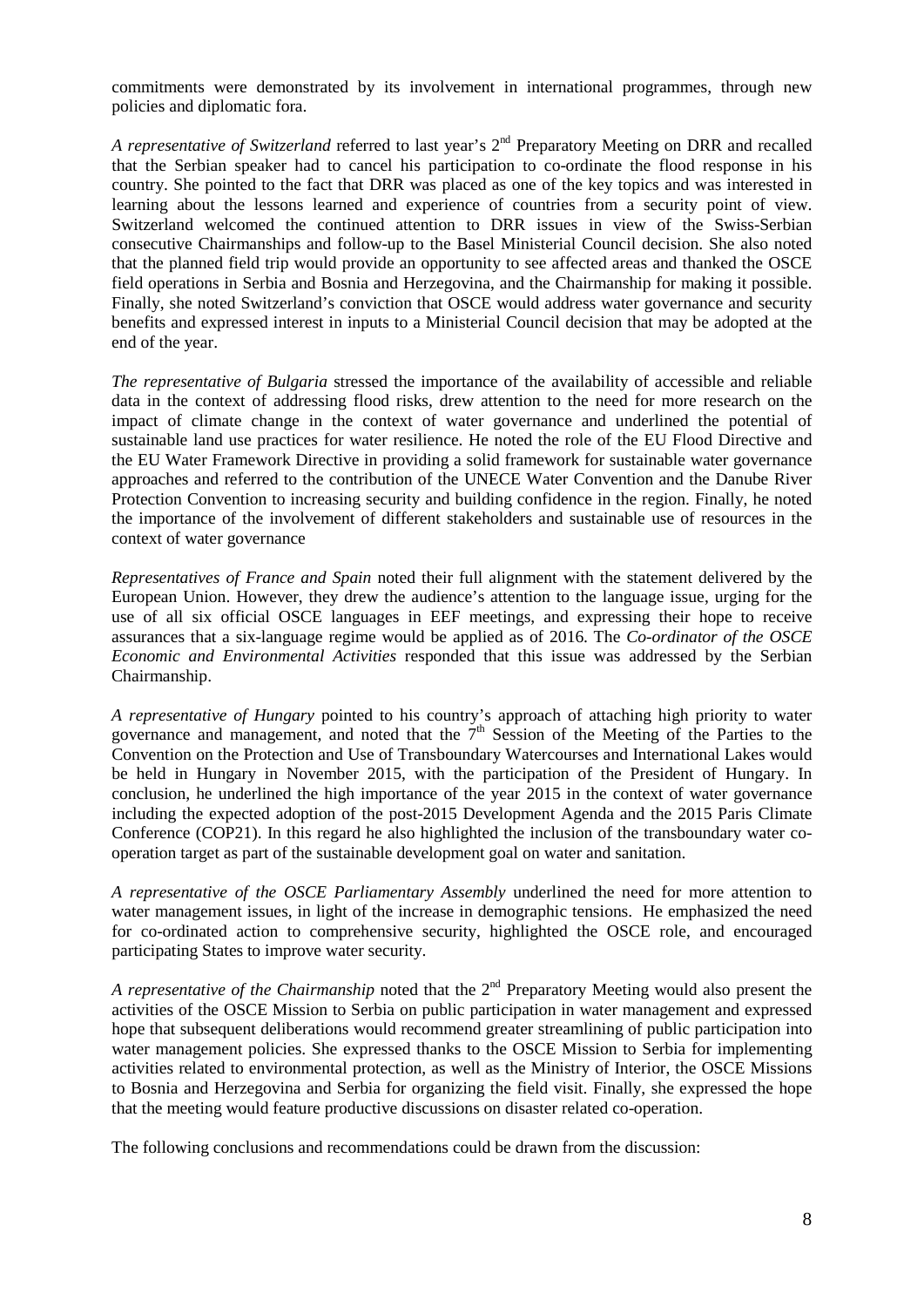- OSCE is well placed to increase trust by linking climate change and DRR.
- Disasters are multifaceted in nature, therefore the need to reinforce and increase disaster response capacities and improve regional and sub-regional mechanisms.
- OSCE plays a role in overcoming difficulties in regional and transboundary co-operation and increase of disaster risk reduction.
- Effective use of resources is a chance to strengthen security and sustainable use of resources.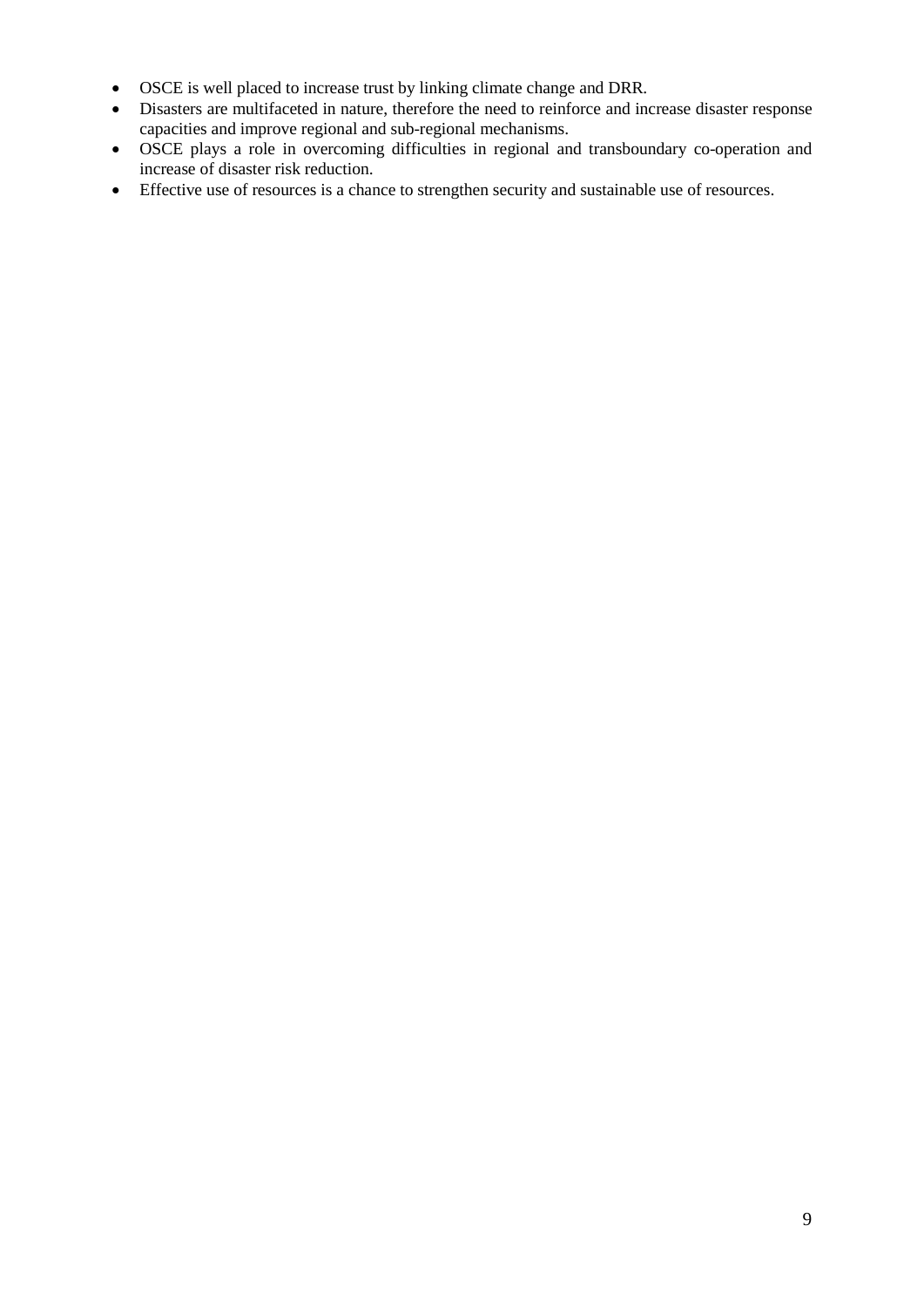| <b>Session I:</b>                                 | The 2014 flooding disaster in South Eastern Europe – Experiences and lessons<br>learned in the context of water governance at regional level                                                                                                                                                                                                                                                                                   |
|---------------------------------------------------|--------------------------------------------------------------------------------------------------------------------------------------------------------------------------------------------------------------------------------------------------------------------------------------------------------------------------------------------------------------------------------------------------------------------------------|
| <b>Moderator:</b>                                 | <b>Ambassador Tomislav Leko, Permanent Mission of Bosnia and Herzegovina to</b><br>the OSCE and International Organizations in Vienna                                                                                                                                                                                                                                                                                          |
| <b>Rapporteur:</b>                                | Mr. Uroš Milanović, Attaché, Permanent Mission of Serbia to the OSCE, 2015<br>Serbian OSCE Chairmanship                                                                                                                                                                                                                                                                                                                        |
| <b>Speakers:</b><br>$\sim 100$<br>$\sim$ 10 $\pm$ | Mr. Predrag Marić, Assistant Minister, Head of the Department for<br><b>Emergency Management, Ministry of Interior, Serbia</b><br><b>Ambassador Jonathan Moore, Head of Mission, OSCE Mission to Bosnia and</b><br>Herzegovina<br>Ms. Marta Bonifert, Executive Director, Regional Environment Centre for<br><b>Central and Eastern Europe</b><br>Dr. Marijan Babić, Head of Project Implementation Unit for Implementation of |
|                                                   | Flood-protection Projects Financed by CEB Loans and EU Funds, Croatian<br>Waters, Croatia                                                                                                                                                                                                                                                                                                                                      |

*Ambassador Tomislav Leko*, *Permanent Mission of Bosnia and Herzegovina to the OSCE and International Organizations in Vienna,* introduced the session by recalling last year's devastating floods in South-Eastern Europe that resulted in fatalities, as well as over EUR 3.5 billion in damages.

*Mr. Predrag Marić, Assistant Minister of Interior and Head of the Sector for Emergency Situation,*  provided a detailed overview of the flooding disaster in May 2014, indicating the unprecedented weather conditions in the region. Over 500 houses were completely destroyed, 16,000 were damaged. He noted that the rescue services saved around 32,000 people. Mr. Marić highlighted the important role of international co-operation in rescue operations, stressing that 14 different countries and 22 international rescue teams assisted Serbia during the disaster. He particularly highlighted the EU Civil Protection Mechanism, which provided wide-spread assistance for countries affected by natural disasters, and noting that Serbia would become its 33<sup>rd</sup> member. Mr. Marić commented on the OSCE's role – the OSCE organized DRR training sessions, workshops and exercises with rescue services of Serbia. Additionally, the OSCE Mission to Serbia sponsored the publication of a family guide by the Ministry of Interior on emergency preparedness and response as well as on fireproofing of skyscrapers. Finally, Mr. Marić highlighted a number of lessons learned from last year's disasters, including the need to increase prevention, to keep in mind that such events could happen again, to strengthen the early warning mechanisms and the capabilities of rescue services, and to enlarge the scope of international co-operation in this field, particularly through regional initiatives.

*Ambassador Jonathan Moore, Head of OSCE Mission to Bosnia and Herzegovina,* provided information on the field trip to be organized on the third day of the meeting. Ambassador Moore emphasized that the 2014 disaster was the largest humanitarian disaster in Bosnia and Herzegovina since the end of the war in former Yugoslavia. He noted that over 90,000 people lost their homes, and that a large number of schools, health centres and other buildings were destroyed. Additionally, the floods caused landslides, which dislocated previously marked mine fields. Ambassador Moore commended the response of rescue services which provided the necessary assistance to the affected areas, preventing further loss of life. He underlined the excellent examples of inter-ethnic solidarity during and in the aftermath of the disaster. He then presented the activities of the OSCE Mission to Bosnia and Herzegovina, which provided volunteers to assist with the rescue teams. The Mission also opened five additional offices in the most affected municipalities, which helped to strengthen its early warning capacities. He noted that the Mission was currently working on a report depicting how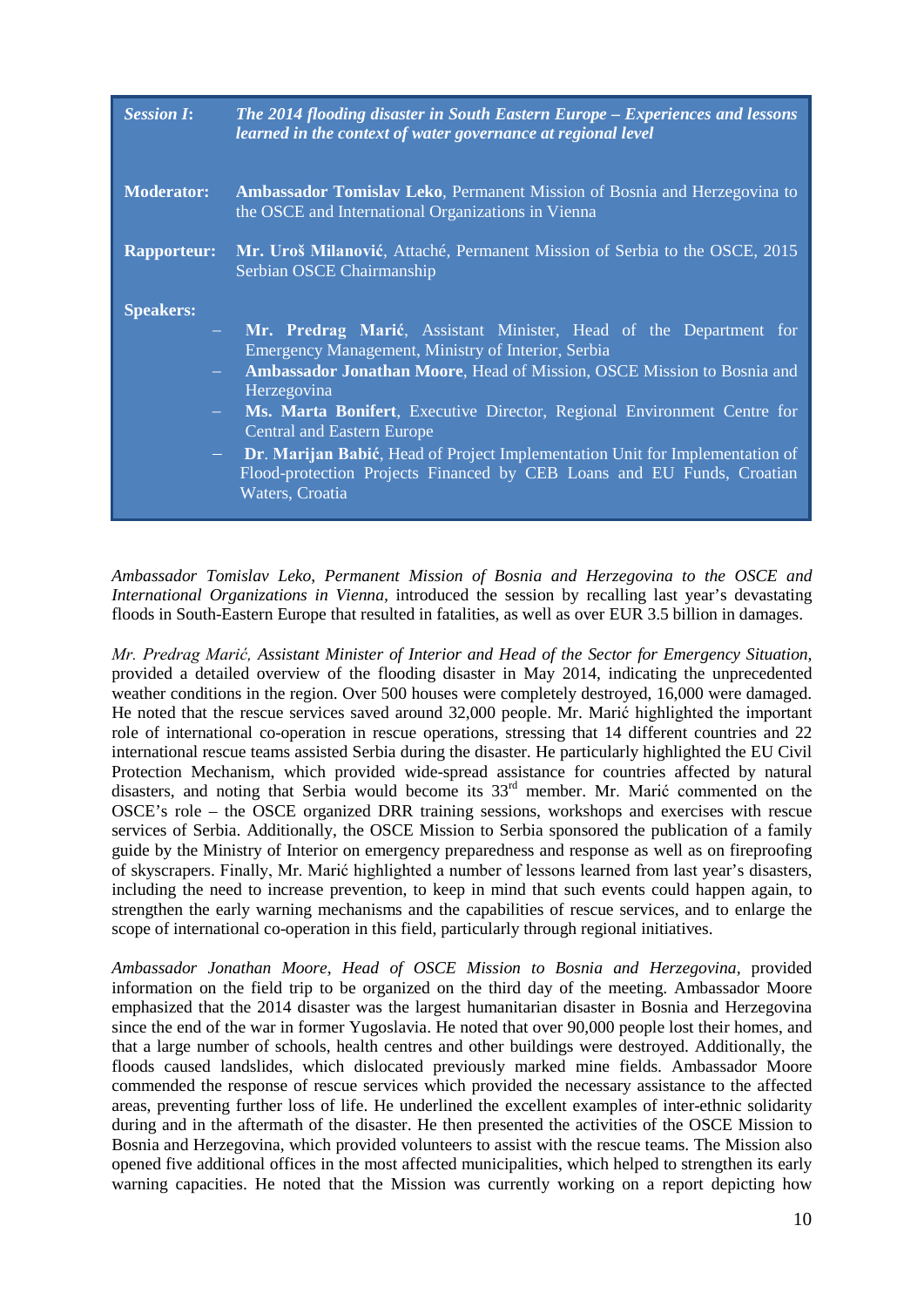certain municipalities were prepared for the floods and what was their initial reaction, in order to help prevent new disasters of such magnitude.

*Ms. Marta Bonifert, Executive Director of the Regional Environment Centre for Central and Eastern Europe (REC),* presented many ways where REC and the OSCE co-operate, especially through the Environment and Security Initiative (ENVSEC). She stated that economy of countries was playing a major role in preventing disasters and that countries that were affected by such disasters need to share their experiences and lessons learned to other regions in order to prevent similar events. Ms. Bonifert emphasized that the importance of good water governance has been affirmed by the EU in its Water Policy, and that this policy should be used to adapt the legislative systems of countries, enhance access to relevant information and cross-sectorial dialogue, as well as improve the education system as the primary tools of every prevention mechanism. In her view, the vulnerability of societies needs to be reduced in the most cost-efficient way, by enhancing co-ordination between relevant State institutions, exchanging information, knowledge and best practices between regions and by creating a platform for co-ordination and co-operation between countries.

*Dr. Marijan Babić, Head of Project Implementation Unit for Implementation of Flood-protection Projects*, presented Croatian experience with last year's floods and their efforts to enhance disaster risk reduction. Dr. Babić stated that the frequency and magnitude of flooding in Croatia increased significantly over the last few years, especially on the river Sava, where water levels were greater than their historic maximum. He explained that one of the main reasons for the floods in Croatia was due to high discharge and the breach of the Sava river dike in two places. The damages were estimated to be around EUR 200 million, and there were two fatalities. Dr. Babić pointed to the improper maintenance of flood prevention systems built in former Yugoslavia in 1964. In his view, the lessons to be drawn from 2014 disasters include: i. current flood defence systems are vulnerable and the public has become aware of this fact; ii. there is a greater chance of events of such magnitude repeating, which shows a clear connection to climate change; iii. there is a need to improve international mechanisms of co-operation in these matters; iv. goals of international co-operation should be to avoid new risks, increase disaster risk reduction and solidarity. Dr. Babic emphasized the importance of implementing flood protection measures that have common benefits for countries of the region.

The floor was then opened for discussion.

*A representative of Azerbaijan* explained his country's experiences with water reservoirs on the river Kur, and the methodology of managing excess and lack of water by properly predicting the melting of snow and distributing the water for irrigation purposes. He also enquired about the EU norms for construction of such facilities.

*A representative of the Holy See* emphasized the importance of solidarity in troubled times and close international co-operation.

Latvia, on behalf of the EU, stated that the EU values the lessons learned, as well as concrete suggestions on how the OSCE could contribute in these matters. She noted that the EU showed solidarity with Bosnia and Herzegovina, Serbia and Croatia during the floods by providing humanitarian assistance, rescue teams, satellite images and financial assistance. She highlighted the EU's assistance in strengthening of the early warning systems and disaster risk reduction in Mačva region in Serbia. Noting that the EU had donated over EUR 170 million to Serbia, the largest amount ever given to a disaster affected country, she expressed satisfaction that Serbia had signed the EU Civil Protection Mechanism.

*A representative of Czech Republic* stated that his country was willing to share its experiences and know-how regarding flood risk prevention with all interested parties, considering that after the introduction of new legislative measures, the Czech Republic had a considerable reduction of flooding.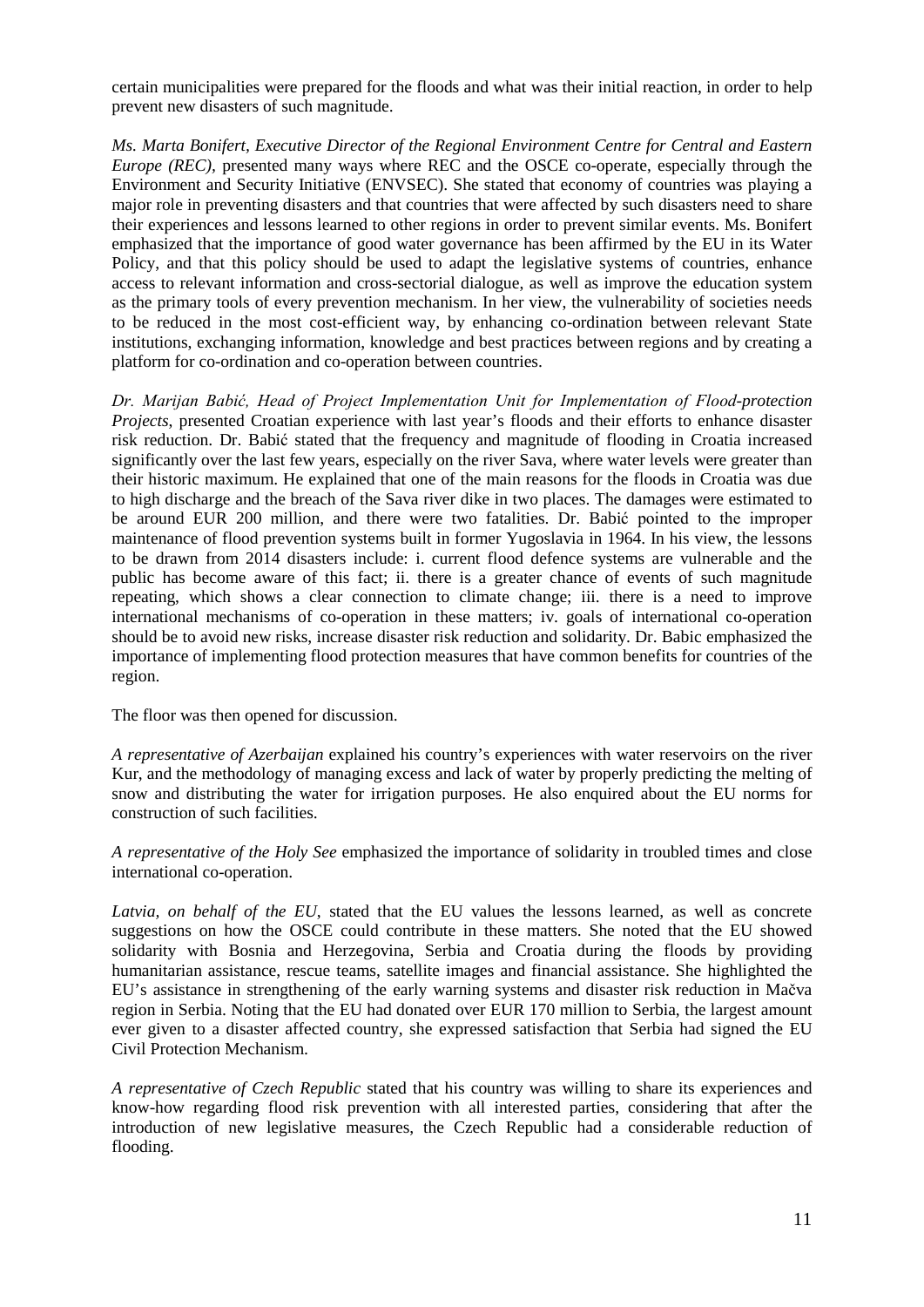*A representative of Slovenia* highlighted that regional co-operation and preventive measures were the most important factors in flood prevention. She informed the meeting that Slovenia was actively participating in the Framework Agreement on the Sava River Basin and ICPDR, and an extensive exchange of best practices was happening.

The following conclusions and recommendations could be drawn from the discussion:

- Solidarity during and in the aftermath of the flooding disaster in South-Eastern Europe has been remarkable; There is a need to further improve existing mechanisms of international cooperation for disaster risk management;
- Frequency and magnitude of floods is increasing, which is partially attributed to climate change;
- There is a need to strengthen flood prevention and early warning mechanisms, as well as upgrade flood defence systems;
- Capabilities of rescue services have to be further strengthened;
- Through OSCE's active engagement in the context of 2014 floods in South-Eastern Europe, the OSCE has demonstrated that it has proven capacity to support its participating States in strengthening DRR.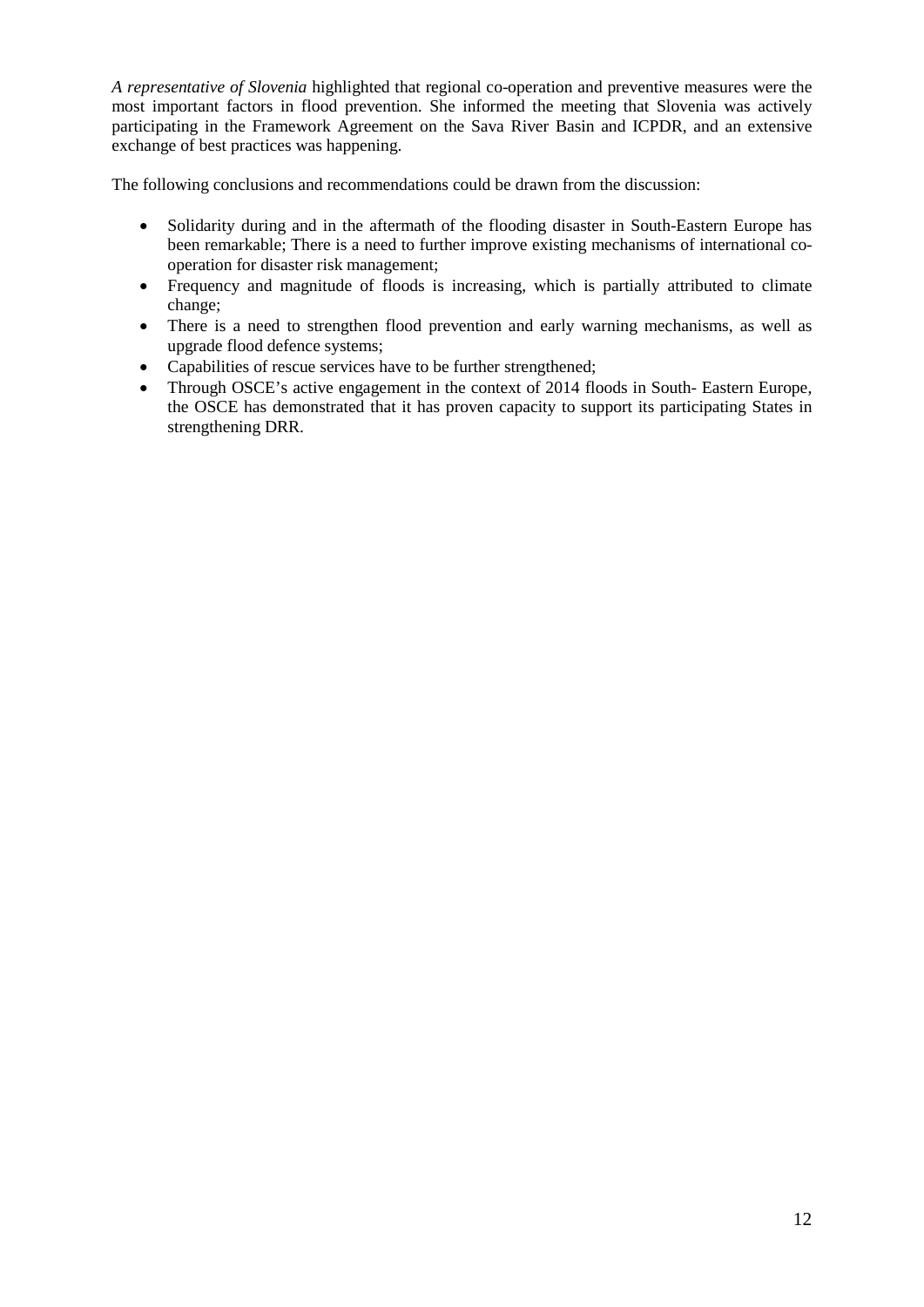| <b>Session II: Water, security and disaster risk reduction</b> |                                                                                                                                           |
|----------------------------------------------------------------|-------------------------------------------------------------------------------------------------------------------------------------------|
| <b>Moderator:</b>                                              | Mr. Massimo Cozzone, Senior Officer, Ministry for the Environment, Land and<br>Sea, Italy                                                 |
| <b>Rapporteur:</b>                                             | Ms. Nino Malashkhia, Associate Environmental Affairs Officer, Office of the<br>Co-ordinator of OSCE Economic and Environmental Activities |
| <b>Speakers:</b>                                               |                                                                                                                                           |
|                                                                | Mr. Goran Ždrale, Senior Officer for Analysis and Reporting, Mine Action<br>Centre, Bosnia and Herzegovina                                |
|                                                                | Mr. Luca Rossi, Programme Officer, Regional Office for Europe, United<br><b>Nations Office for Disaster Risk Reduction</b>                |
|                                                                | Mr. Jakub Gibek, Head, Water Policy Unit, Water Resources Department,<br>Ministry of Environment, Poland                                  |
|                                                                | Ms. Aušra Semaškienė, Ambassador at Large, Ministry of Foreign Affairs,<br>Lithuania                                                      |
| $\frac{1}{2}$ and $\frac{1}{2}$                                | Ms. Nilza Sena, Vice-Chair, Second Committee, OSCE Parliamentary<br>Assembly                                                              |

*Mr. Massimo Cozzone, Senior Officer, Ministry for the Environment, Land and Sea of Italy* introduced the session and referred to the UNECE [Convention on the Protection and Use of Transboundary](http://www.unece.org/env/water/text/text.html)  [Watercourses and International Lakes \(Water Convention\). The moderator also](http://www.unece.org/env/water/text/text.html) informed participants about the launch of the report of the UNECE Water Convention and the International Network of Basin Organizations (INBO) on *Water and Climate Change Adaptation in Transboundary Basins: Lessons Learned and Good Practices* at the seventh World Water Forum. The report examines 50 different cases of climate change adaptation projects in transboundary basins and illustrates good practices.

*Mr. Goran Zdrale, Senior Officer for Analysis and Reporting, Mine Action Centre, Bosnia and Herzegovina* focused his presentation on the security implications of natural disasters in Bosnia and Herzegovina. Bosnia and Herzegovina is among countries with highest number of landmines and unexploded ordnance (UXOs). The mine affected area covers 2.3% of the whole territory of the country and estimated number of mines is over 100,000. Only last year, 16 people lost their lives due to UXOs. In 2014, 48.96 km2 of mine-suspected area was affected by flooding and 35 landslides occurred in the minefields. Especially vulnerable in this regard is the canton Tuzla. The major challenges are associated with the mine dislodging and their exposure, as well as with mine destruction. The speaker also referred to the responsibilities of the Mine Action Centre, which include the detection and mapping of landmines. The Centre also conducts awareness raising campaigns for vulnerable communities. Mr. Zdrale highlighted the importance of regional co-operation in addressing the issues of landmines and UXOs in the context of natural disasters.

*Mr. Luca Rossi, Programme Officer, Regional Office for Europe, United Nations Office for Disaster Risk Reduction (UNISDR),* briefly introduced the UNISDR's mandate. The organization is in charge of co-ordinating disaster risk reduction activities among UN agencies and is working in close cooperation with the UN country teams as well as other regional and international organizations that are active in the area. The primary counterparts of the UNISDR are the governments of countries. The organization also tries to create closer links with civil society. The speaker introduced the Global Assessment Report on Disaster Risk Reduction and pointed out few important conclusions of the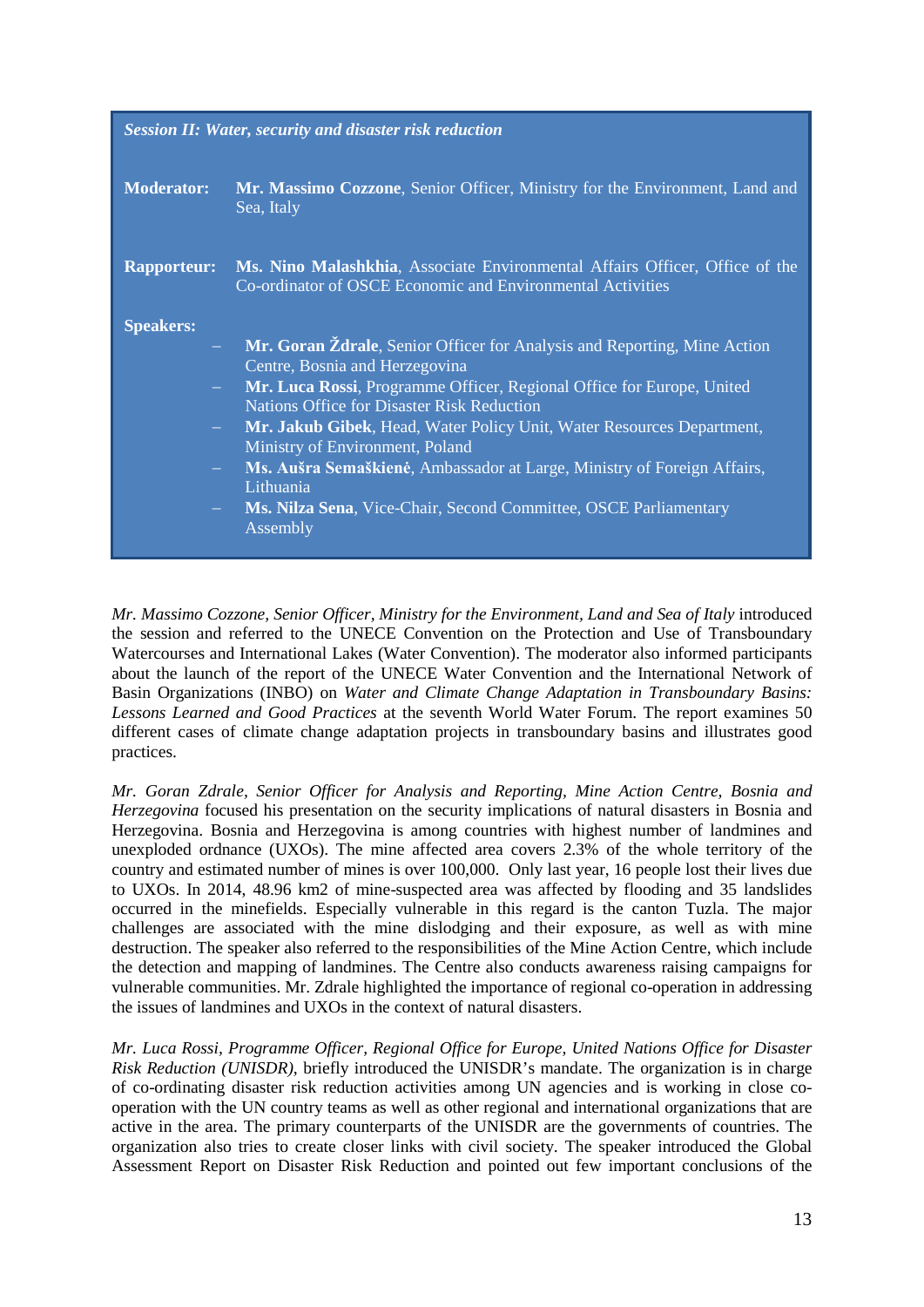assessment. Although significant progress has been achieved in reducing the mortality through enhanced preparedness and response and improved institutional capacity at national level, the progress in respect to risk management is still lagging. The financial and economic impacts of disasters are still significant. The speaker emphasized the enormous financial losses that occur in developed countries as a result of disasters. The economic losses in the OECD countries increased tenfold. The speaker also pointed out that disaster risks could seriously undermine the capacity of countries to develop. This is a challenge not only for low-income countries but for middle or high income countries as well. Mr. Rossi also pointed out the importance of considering the long-term impacts of natural disasters. The economic losses occur as a result of cancelled/ceased economic activities, vanished or uncreated jobs, unpaid taxes, etc. Mr. Rossi also spoke about the integrated and participatory approach reflected in several international strategy documents and focused on the key elements of the Sendai Framework for Disaster Risk Reduction for 2015-2030. The Sendai Framework builds on the Hyogo Framework and puts more emphasis on the risk prevention, reconstruction, guiding principles of DRR, clear measures at national / local and regional / global levels and highlights the role of stakeholders. The document defines the four priority actions for disaster risk reduction – understanding the risks, strengthening disaster risk governance, investing in disaster risk reduction for resilience and enhancing disaster preparedness for effective response. One of the important messages the document gives is that the design and implementation of DRR should not hamper development and urbanization and shall contribute to generation of jobs. It should be pursued as good investment in our future. The speaker also emphasized the need to tailor early warning activities to the response capacities of countries. Rebuilding better is very crucial for prevention of generation of new risks. In conclusion, Mr. Rossi proposed areas for co-operation with the OSCE - development of the road map for implementation of the Sendai Framework for DRR, contribution through the European Forum for Disaster Risk Reduction (EFDRR) to the UNFCCC COP21 agenda and the overall CCA strategy, development of a national strategies aligned with the Sendai Framework for Disaster Risk Reduction, development of training on resilience at local level, sharing of the past experience, lesson learned and good practices developed with neighbouring countries.

*Mr. Jakub Gibek, Head, Water Policy Unit, Water Resources Department, Ministry of Environment, Poland,* spoke about the flood security issues in central Europe and Poland. The speaker recalled the 1997 extreme weather events that caused devastating floods in Poland resulting in 56 fatalities and USD 3.5 billion losses. After these devastating floods, Poland revisited its flood security measures. The main challenge was the distribution of responsibilities for water management among various stakeholders that makes planning of actions and crisis management difficult. In Poland, the water governance falls under the responsibility of five ministries and several other institutions. Mr. Gibek highlighted four main pillars of the flood management - improved weather forecasting, strategic planning, flood protection infrastructure and crisis management, which have to be supported by the robust legal framework, scientific base and adequate financial resources. The overarching framework for the effective disaster risk management is international co-operation. The speaker showcased the experience of Poland regarding the flood management in the Odra river basin. Mr. Gibek, spoke about the measures carried out for improving flood forecasting in the basin, which significantly benefited from concluding the bilateral agreements on the data transmission and exchange. For better strategic planning flood risk assessments and risk maps were developed and flood risk management plans are being elaborated. Special working groups were set under the bilateral transboundary water commission on this issue with the aim to develop flood risk assessment and flood risk management plans, which are currently under preparation by the International Commission for the Protection of Odra River. The speaker touched upon the infrastructure measures as well, that include flood protection programmes. Mr. Gibek noted that for improving the crisis management, Poland concluded the bilateral agreements between the rescue services and is regularly exchanging information. Currently Poland is working on the common rescue procedures. One of the major achievements of this work was improved co-operation between agencies and automated exchange of information within the country and across the borders. Mr. Gibek pointed out increased risks of flooding that occur due to climate change and emphasized the importance to balance structural and non-structural measures for reducing the flood risks. The speaker also highlighted the challenges associated with changing the attitudes of the society.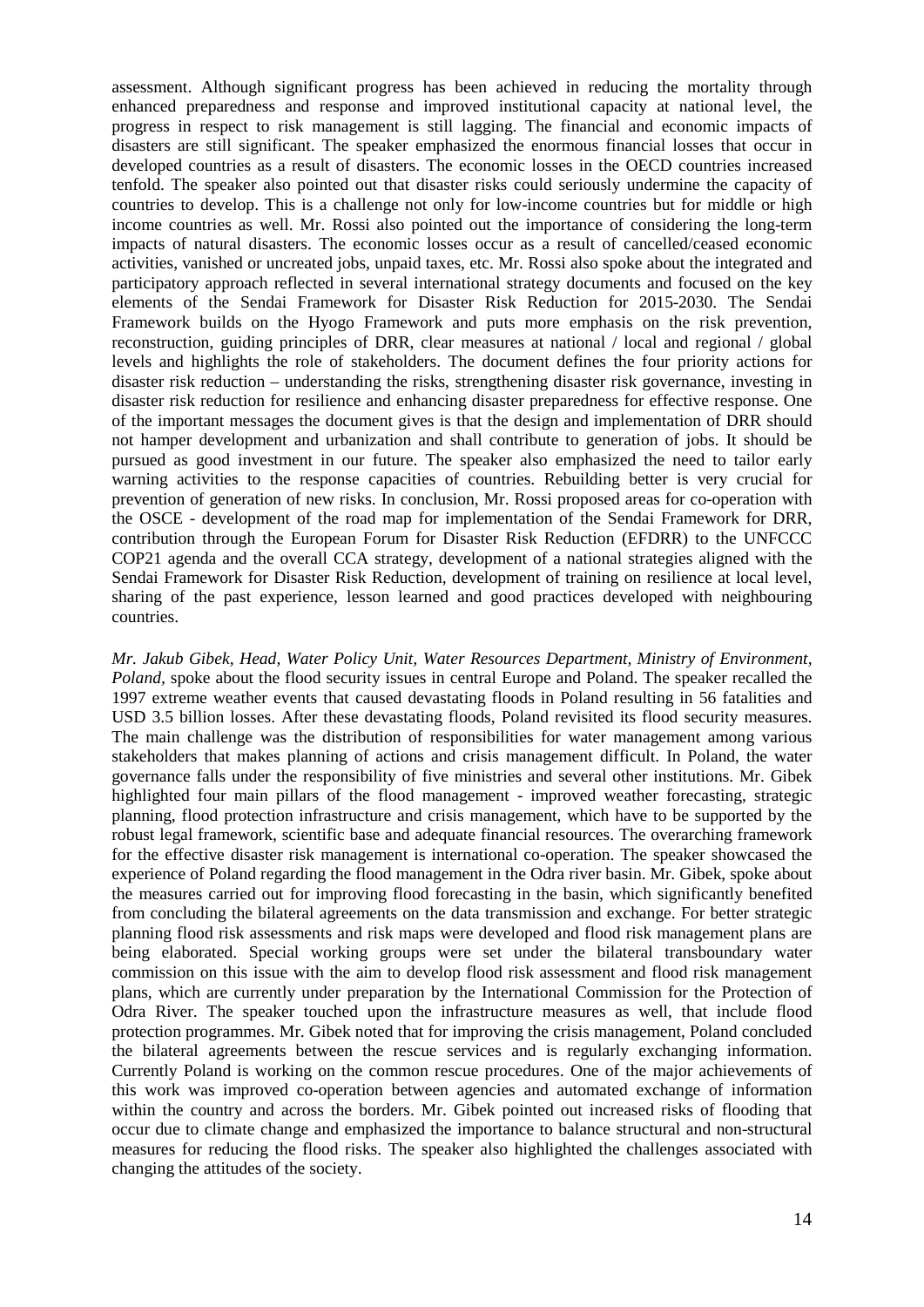*Ms. Aušra Semaškienė, Ambassador at Large, Ministry of Foreign Affairs, Lithuania* stressed the importance of co-operation in management of transboundary water resources. The speaker underlined the need to have a comprehensive, interdisciplinary and cross-sectorial approach in addressing water challenges. Ms. Semaškienė emphasized the need to look at transboundary issues in the context of water-energy-food nexus. Resolving issues surrounding water and energy priorities requires better and integrated policy frameworks and political engagement. The speaker noted that building effective cooperation is lengthy process and requires conscious multi-year effort by parties. Ms. Semaškienė referred to the international legal framework agreements, the transboundary environmental impact assessment and other platforms, which allow knowledge and experience sharing. Ms. Semaškienė emphasized the importance of the UNECE Water Convention in the OSCE area. The time spent for building effective communication, working relationships, level playing field for knowledge and skills of partners across the borders is essential investment for reaching sound negotiation outcomes. Ms. Semaškienė presented the case study of the Nemunas River basin. The river basin is shared by Lithuania, Belarus, the Russian Federation and Poland. There are a few treaties signed between Lithuania and Poland but there is no agreement with Belarus or Russia. Lithuania is currently working with Belarus on the Technical Protocol on Co-operation on the Protection and Use of the Water Resources in the Transboundary Neman River Basin between Lithuania and Belarus. Ms. Semaškienė expressed the hope that the plan to sign an agreement between Lithuania, Belarus, Russia and EU would be revived soon. The speaker also referred to the increased number of the hydropower stations in the basin and risks associated with the hydro- and nuclear power stations. Ms. Semaškienė emphasized the importance of proper functioning of wastewater treatment facilities for the river basin protection and referred to the treatment facilities in Kaliningrad, the Russian Federation. The speaker also stressed the role of the effective public participation for succeeding in transboundary cooperation. Participation allows public to express its concerns and enables public authorities to take due account of such concerns and to enhance the quality of their decisions.

*Ms. Nilza Sena, Vice-Chair, Second Committee, OSCE Parliamentary Assembly* emphasized the importance of co-operation for management of transboundary water resources in the OSCE area. The OSCE Parliamentary Assembly commends the OSCE for its work in facilitating negotiations between participating States on bilateral agreements on water resource management. The speaker highlighted the need to consider new challenges, such as diminished water supplies caused by climate change and unsustainable agricultural practices. She called on participating States to pursue the policies that mitigate climate change and ensure adaptation. She underlined the need to continue negotiations on new universal climate accord with binding limits on greenhouse gas emissions. Ms. Sena drew attention of participants to the issue of water allocation that presents a growing risk for conflicts. The speaker underlined that the water is a must-have element for security and social stability. The speaker noted that the OSCE participating States can benefit from a framework of multilateral co-operation by sharing their comparative advantages in the field of water treatment and water reclamation, by engaging partners through practical projects, educational seminars and the transfer of technology.

Then the floor was opened for discussion.

*A representative of the Russian Federation* responded to Ms*. Semaškienė* and noted that the Russian Federation is ready to engage in negotiations on the Nemunas River basin. On the matter of the construction of the nuclear facility, the speaker emphasized that Russia is always prepared to consider this issue but suggested to discuss this matter in the framework of an appropriate platform - the International Atomic Energy Agency.

*A representative of the OSCE Chairmanship* thanked the speakers and moderator for their comprehensive presentations and underlined the importance of the experience sharing for preventing future disasters. The representative also highlighted the need to raise awareness of disaster preparedness and risks. Question was posed to Mr. Goran Ždrale on the plans of the Mine Acton Centre to address the risks from dislodged mines and how the OSCE Mission to Bosnia and Herzegovina could assist in this matter.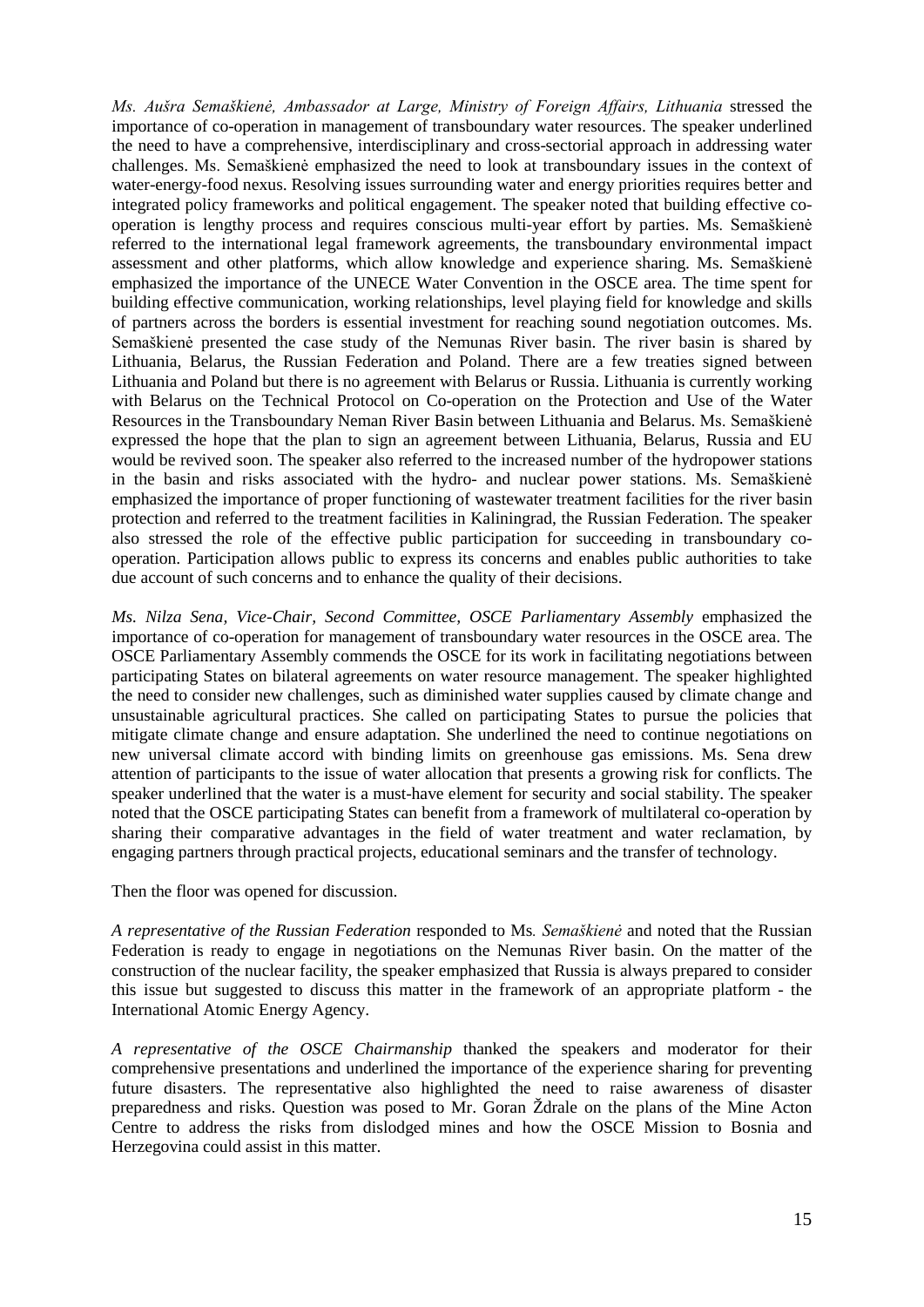*Mr. Goran Ždrale* responded that as an initial step, the Mine Action Centre in co-operation with Croatia and Serbia recorded all minefields that had been flooded. In the second phase, the Centre hopes to be able to carry out humanitarian demining projects. Mr. Ždrale noted that the OSCE could help in exchanging data and in preparation of the demining.

*The representative of Hungary* drew attention of participants to the role played by the climatic and hydrological events in inflicting damages and pointed out that the majority impacts of the climate change relate to water. He also expressed the hope that UNFCCC COP 21 will address the water issue adequately.

The following conclusions and recommendations could be drawn from the discussion:

- Stronger focus on disaster risk prevention and preparedness is needed.
- A long term impact of cascading effects of disasters on the economy should be considered.
- The OSCE should continue supporting participating Sates in development of the legal frameworks for the cross-border co-operation and providing a platform for experience sharing.
- Additional security risks that emerge as a result of floods and landslides in areas contaminated with unexploded ordnance and mines should be considered.
- Public participation in decision making on issues concerning the water management and disaster risk management should be supported.
- Raising awareness of disaster risks and disaster prevention should be promoted.
- Countries' strategies and policies in the area of DRR with the Sendai Disaster Risk Reduction Framework should be aligned.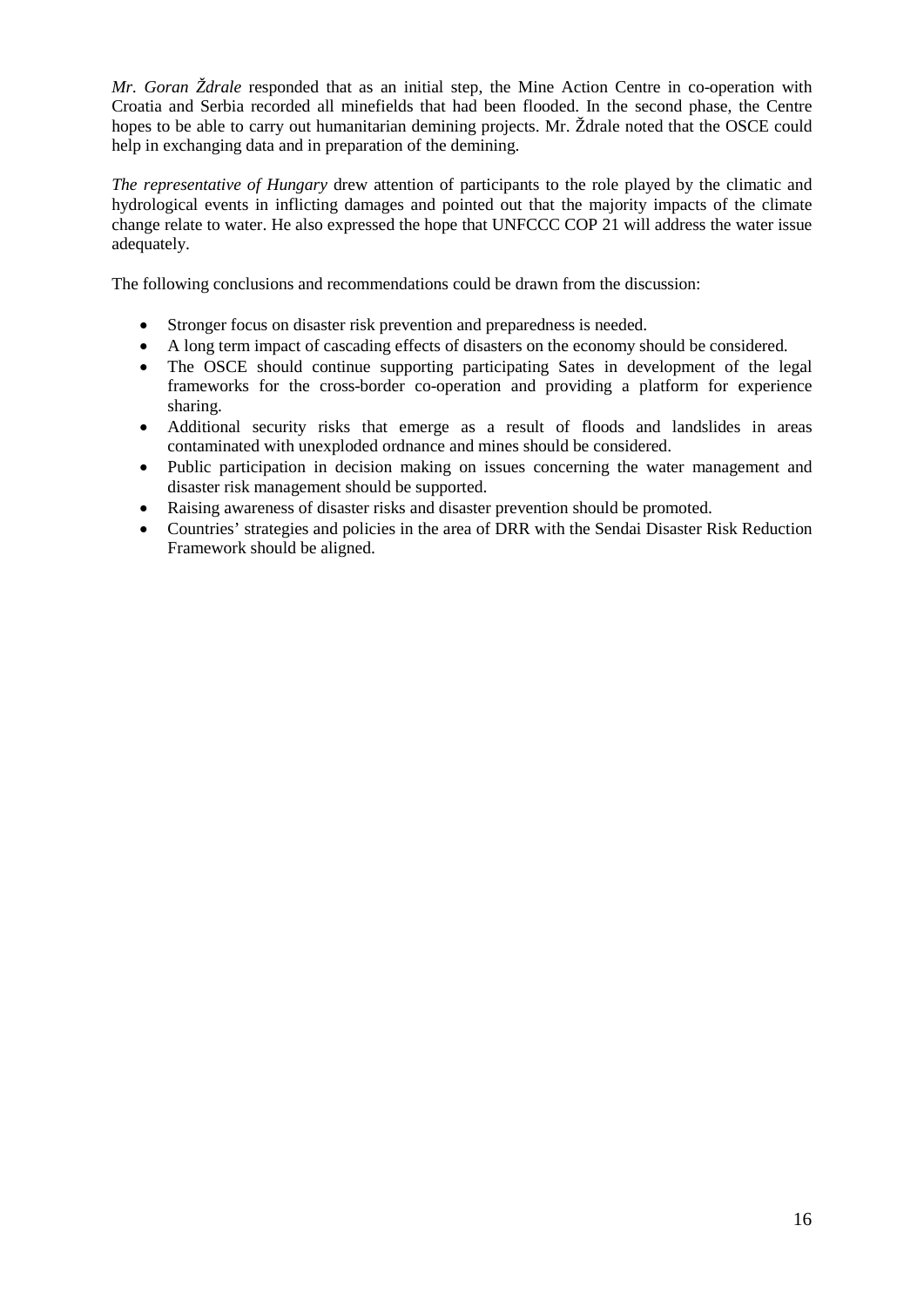| <b>Session III:</b> | Sharing of experiences on water governance in the context of disaster risk<br>reduction                                                                                                                                                                                                                                                                                                                                                                                                                                                                                                                                        |
|---------------------|--------------------------------------------------------------------------------------------------------------------------------------------------------------------------------------------------------------------------------------------------------------------------------------------------------------------------------------------------------------------------------------------------------------------------------------------------------------------------------------------------------------------------------------------------------------------------------------------------------------------------------|
| <b>Moderator:</b>   | Ms. Irena Vojáčková-Sollorano, UN Resident Coordinator, UNDP Resident<br>Representative for Serbia                                                                                                                                                                                                                                                                                                                                                                                                                                                                                                                             |
| <b>Rapporteur:</b>  | Ms. Alma Mirvić, Office of the Co-ordinator of OSCE Economic and<br><b>Environmental Activities</b>                                                                                                                                                                                                                                                                                                                                                                                                                                                                                                                            |
| <b>Speakers:</b>    |                                                                                                                                                                                                                                                                                                                                                                                                                                                                                                                                                                                                                                |
| $\frac{1}{2}$ .     | Ms. Indira Akbozova, Head of the Kazakhstan part of the Secretariat of the<br>Chu-Talas Commission and Ms. Gulmira Satymkulova, Head of the<br>Kyrgyzstan part of the Secretariat of the Chu-Talas Commission<br>Mr. David Elkaïm, Political Officer on Water and Sanitation, Climate and<br>Environment Unit, Ministry of Foreign Affairs, France<br>Ms. Carolin Schärpf, Scientific Officer, Federal Department of the<br>Environment, Transport, Energy and Communications, Federal Office for the<br>Environment, Switzerland<br>Mr. Movses Poghosyan, Director, National Platform for Disaster Risk<br>Reduction, Armenia |

*Mrs. Irena Vojáčková-Sollorano, UN Resident Coordinator, UNDP Resident Representative for Serbia,* noted that the number of natural disasters has doubled in the last decade and that we need to quickly learn from each other. To that end, she underlined the call of the Sendai Framework for Disaster Risk Reduction to have all countries form national DRR platforms.

*Mrs. Indira Akbozova, Head of the Kazakhstan part of the Secretariat of the Chu-Talas Commission*, described annual flooding that happened in the Talas river basin prior to the construction of the Kirov reservoir in 1975. Unfortunately, experts assess that this basin would see further degradation. She explained that the Chu-Talas Commission set up in 2006 to apportion water reserves. The Commission also issued recommendations for equity financing of water facilities of interstate use. The joint commission also reviews projects and includes working groups involving professionals, experts and scientists. She reflected on the co-operation the Commission has with international expert communities and noted that an Agreement on Co-operation in the Field of Sustainable Development has been prepared. Of note is the issuance of quarterly forecasts for water availability. With assistance from the International Fund for Saving the Aral Sea, there has been progress in availability of data. In addition, the Commission representatives also participated in meetings of international conventions.

*Mrs. Gulmira Satymkulova, Head of the Kyrgyzstan part of the Secretariat of the Chu-Talas Commission,* presented the general overview of the Chu and Talas rivers hydromorphological properties. She also noted that Kyrgyzstan has a national plan of action for climate change adaptation and that climate change has implications on the glaciers, as well as dynamics of population change in the Chu Basin. Namely, there has been a three-fold increase in the population since the 1970s. Recalling the extreme events in the last 10 years, she called for greater public availability of relevant information and the importance of drawing on international experience. More specifically, she highlighted the need to co-ordinate water management under extreme conditions of water shortages and flooding; invest in measures to reduce the effects of disasters; implement water quality standards and monitoring mechanism.

*Mr. David Elkaim, Political Officer on Water and Sanitation, Climate and Environment Unit of the Ministry of Foreign Affairs, France*, explained that the OSCE participating States will experience water related problems due to climate change. Disasters have exacerbated by climate change,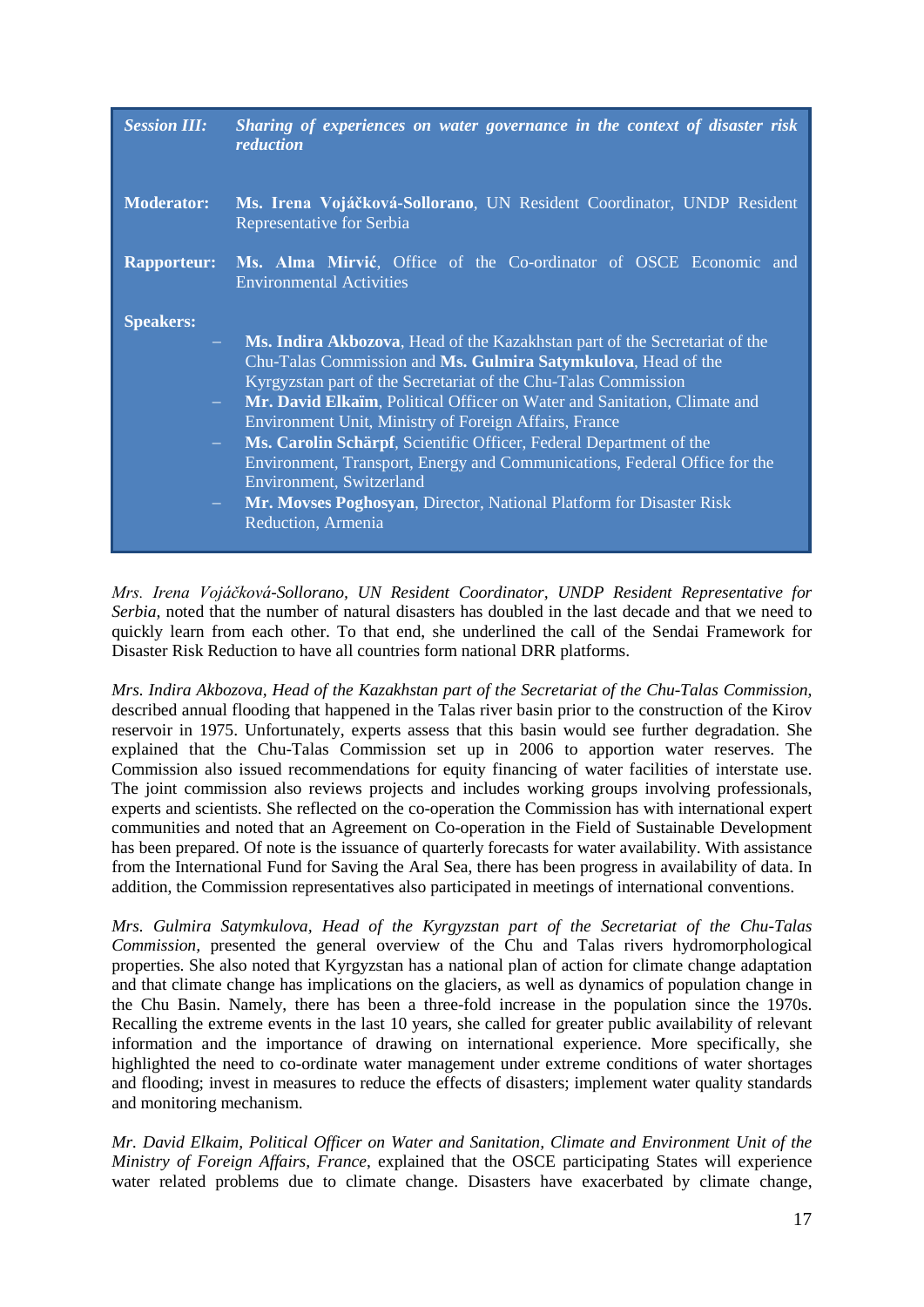increasing in intensity and frequency. Climate change as a security issue demonstrated through water, has accelerated glacial melt, extreme floods as well as changes in water use. Extreme climatic events happen everywhere, while rising sea levels threaten islands. He noted that experts forecast that by 2050, there will be significant displacements of population within and among countries due to climatic events. He reminded that the Conference of Parties in Paris should result in a new legal agreement for post-2020 climate regime under UNFCCC. He also noted that the Sustainable Development Goals would be developed with climate change in mind and that France believes that DRR should be integrated in the post-2015 agenda. Commenting on the role of the OSCE, he added that it could facilitate the containment of conflict, while harnessing water co-operation. Additionally, he noted that as a security organization, the OSCE should fully integrate DRR, sustainable development and climate change in its environmental activities.

*Mrs. Carolin Schärpf, Scientific Officer, Federal Department of the Environment, Transport, Energy and Communications, Federal Office for the Environment, Switzerland* referred to the Sendai Framework for DRR, noting seven targets and four priorities for action. She also underlined that, as compared to the Hyogo Framework for Action, the Sendai Framework treats DRR as a development issue for all countries, an all-of-society issue, with a new emphasis on health and role of human rights, while strengthening the transition from hazard to risk. She portrayed the example from Switzerland which defined six priorities for action, exemplified in flood hazard maps established for the entire populated area of Switzerland. Discussing awareness of natural hazards, she noted that the general public in Switzerland could get all information before, during and after an event, including general recommendation on action one should take, holistic planning of protection measures etc. She also presented examples of Swiss Development Co-operation's work on DRR, noting the development of Climate, Environment and Disaster Reduction Integration Guidance (CEDRIG) which was developed for programme and project planning. She underlined the strong focus Switzerland placed on DRR during its 2014 OSCE Chairmanship, whereby an OSCE Ministerial Decision in Basel reinforced the role of DRR as a confidence building measure. Finally, she made note of several OSCE projects that seek to strengthen DRR in the OSCE region, notably the strengthening of DRR capacities of Aarhus Centres; increased engagement in fire management, a project in Ukraine/Moldova with UNECE on Dniester River, as well as a new project on SEE and Central Asia regions. In conclusion, she encouraged joint efforts by participating States to promote DRR.

*Mr. Movses Poghosyan, Director, National Platform for DRR, Armenia* noted that a national platform for DRR was established in 2010. He stressed the co-operation with the OSCE and Aarhus Centres in Armenia on disaster risk management and the important role the Aarhus Centres play in promoting DRR culture. He added that a Memorandum of Understanding between DRR National Platform, OSCE and Aarhus Centers would be signed, whereby a specialised training of trainers on Flash Environmental Assessment Toolkit (FEAT) and Making Cities Resilient (MCR) courses will be organized. Additionally, joint projects on Disaster Risk Management and Environmental Emergencies would be developed and implemented. As part of the project on the strengthening of DRR capacities of Aarhus Centres, DRR will be mainstreamed into 4 community development plans. Disaster vulnerabilities of selected communities will be identified as well and Aarhus Centres would receive additional capacity development to support community-based DRR in partnership with National Platform for DRR and local NGOs. Concluding, Mr. Poghosyan noted that DRR cannot be a monopoly of just one organization. It is everybody's mission to make a country resilient.

Then, the floor was opened for discussion.

*A representative of Kazakhstan* reflected on the impact of climate change through the incidence of droughts and floods in his country, observing that 50 per cent of water resources are transboundary. He also presented the issues faced in the Syr Darya basin concerning pollution and contamination and the efforts in trying to ensure rational use of water resources. Co-operation is crucial in transboundary management of water resources.

*A representative of Belarus* explained that in late May a new water law would enter into force with changes incorporated into the country's approach. He noted that spring flooding is a significant factor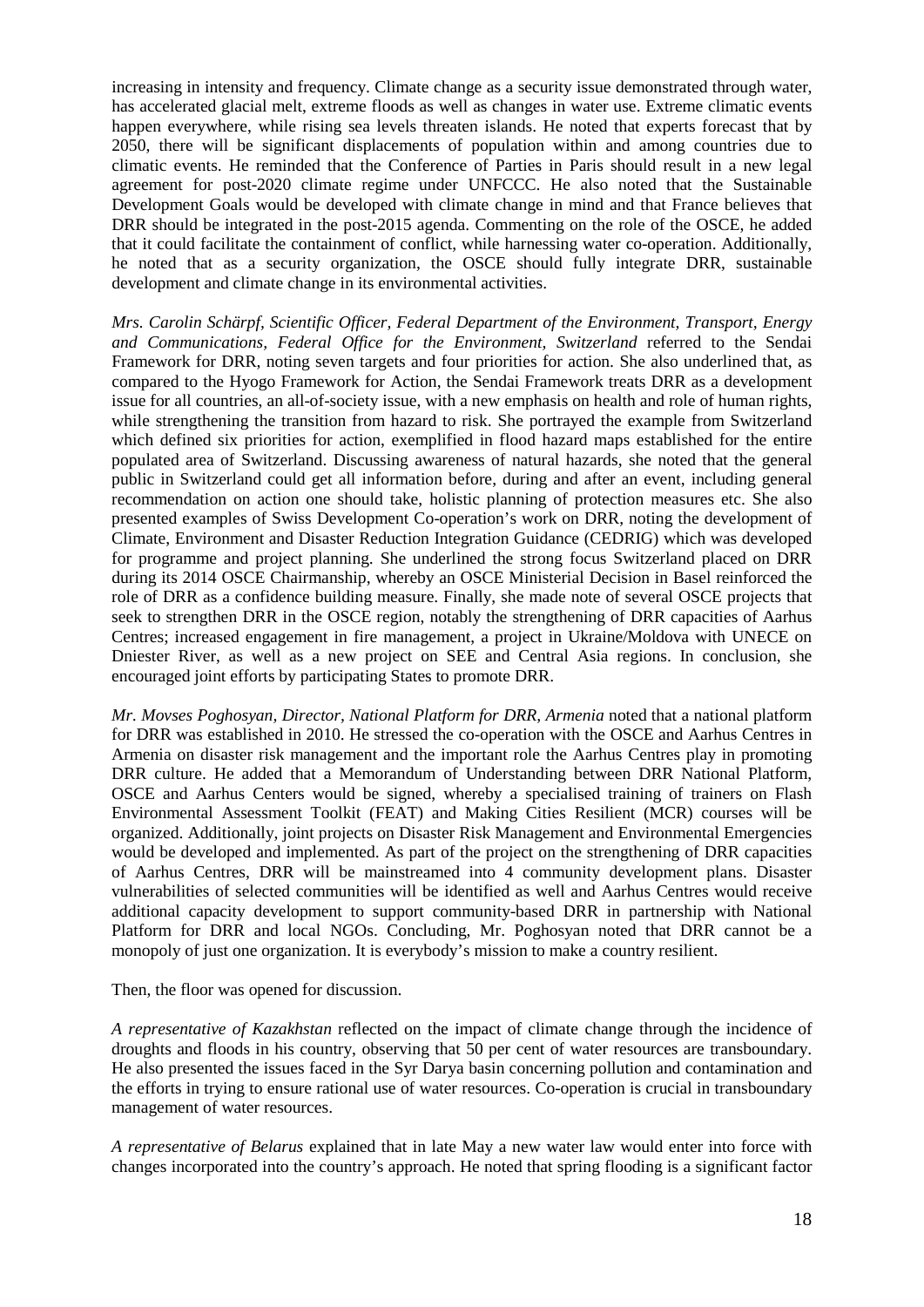in disaster risk management and that mapping and modelling exercises are underway to prevent floods.

*A representative of ECO-Tiras* enquired on the use of the Chu-Talas River Basin Agreement vis-avisa managing water resources and eco systems.

*A representative of Hungary* expressed interest in learning more about the UNFCCC Conference of Parties in Paris.

*A representative of Italy* noted the experience of Italy and other signatories of the Alpine Convention regarding the management of disasters in mountainous areas through exchange of experiences.

*A representative of Armenia* noted that although floods had been a familiar occurrence in the area, however, there was a challenge of droughts. Most notably, he highlighted the issue of dam construction on transboundary rivers. Finally, he noted that Armenia was ready to co-operate and it had made certain initiatives to that end. The country believes that OSCE would be a platform to sustain water resources and not water-related conflicts.

*The representative of Uzbekistan* noted that in dealing with hazards, a system of prevention is far more effective than recovery measures.

*A representative of Turkey* noted that Turkey's water policy acknowledges the needs of its neighbours and riparian states. He also stressed that Turkey's transboundary water policy aims at sharing the benefits of transboundary water resources through co-operation. The flow of the Aras river will not be affected by Turkey's dam construction plans. Ultimately, he noted that there is good co-operation between Armenia and Turkey on Arpacay – Akhouryan River and that delegations of the two countries meet regularly to make the river usable for all sides.

The following conclusions and recommendations could be drawn from the discussion:

- Co-operation is crucial in transboundary management of water resources.
- OSCE may serve as platform to sustain water resources.
- OSCE should fully integrate DRR, sustainable development and climate change in its environmental activities
- Climate adaptation is a conflict prevention measure.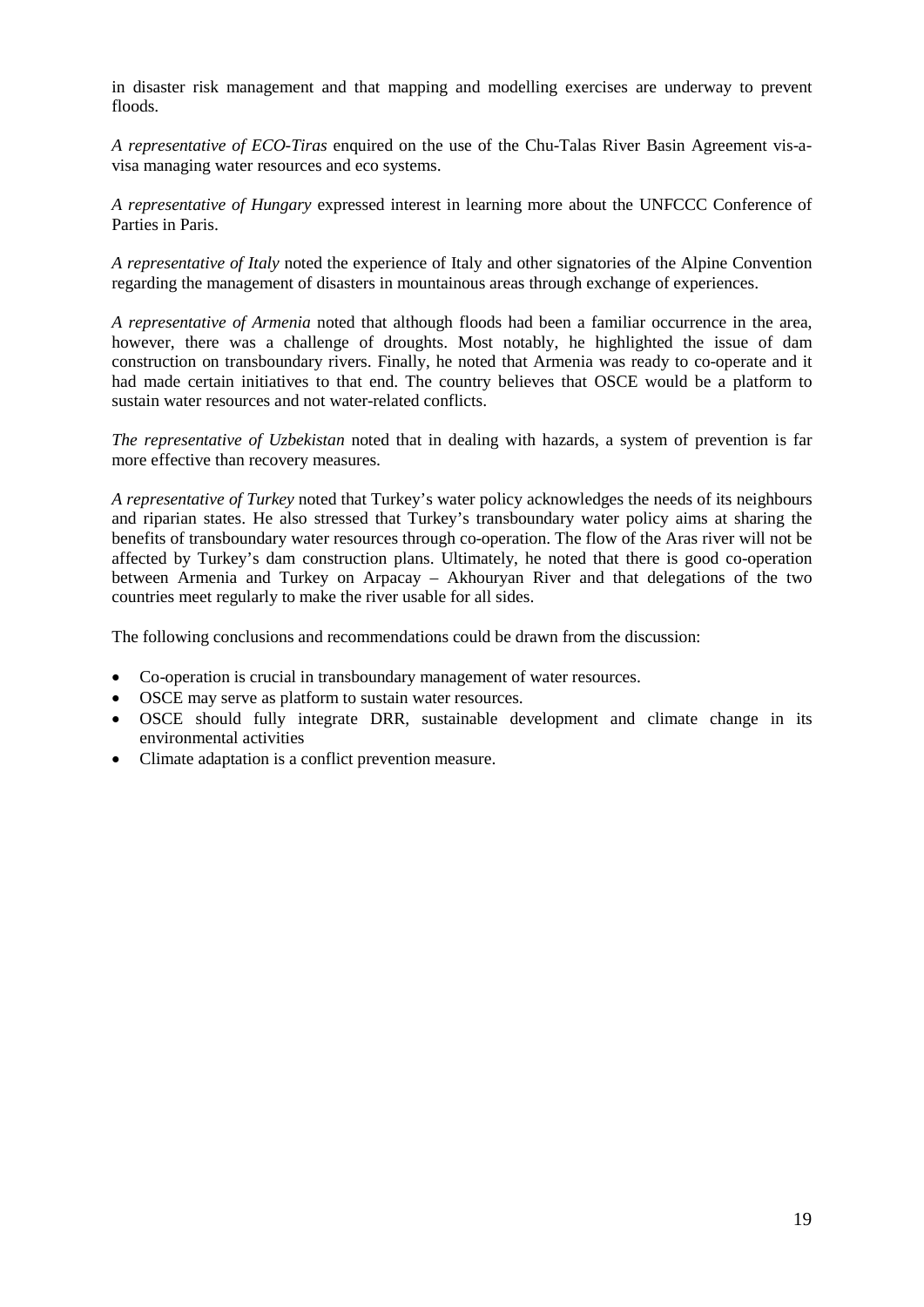| <b>Session IV:</b> | Awareness-raising on the benefits of good water governance                                                                                                                            |
|--------------------|---------------------------------------------------------------------------------------------------------------------------------------------------------------------------------------|
| <b>Moderator:</b>  | Ms. Dragana Milovanović, Head, Department for Participation in Strategic<br>Planning, Management and International Water Co-operation, Water Directorate<br>of the Republic of Serbia |
| <b>Rapporteur:</b> | Ms. Jenniver Sehring, Environmental Affairs Adviser, Office of the Co-<br>ordinator of OSCE Economic and Environmental Activities                                                     |
| <b>Speakers:</b>   |                                                                                                                                                                                       |
|                    | - Ms. Daniela Scheetz, Desk Officer, Division on Climate and Environmental                                                                                                            |
|                    | Foreign Policy, Sustainable Economy, Federal Foreign Office, Germany                                                                                                                  |
|                    | - Mr. Srđan Sušić, Senior Expert on Sustainable Growth, Regional Co-operation<br>Council                                                                                              |
|                    | - Mr Tagoimurod Gulov, Head of Main Department on Water Resources,                                                                                                                    |
|                    | Ministry of Energy and Water Resources, Republic of Tajikistan                                                                                                                        |
|                    | - Mr. Toshiya Abe, Resident Representative for Balkan Office, Japanese                                                                                                                |
|                    | <b>International Co-operation Agency</b>                                                                                                                                              |

*Ms. Dragana Milovanović***,** *Head, Department for Participation in Strategic Planning, Management and International Water Co-operation, Water Directorate of the Republic of Serbia* introduced the topic of the session by stressing the importance of awareness raising to prevent problems in implementation especially at the local level. She also underlined the need to synchronize needs and funds in development assistance and to acknowledge the responsibility of all who use water, as is done in water stewardship approaches. Finally, she expressed her hope that the Sustainable Development Goals would be adopted this autumn, including the Goal No. 6 dedicated to water.

*Ms. Daniela Scheetz*, *Desk Officer, Division on Climate and Environmental Foreign Policy, Sustainable Economy, Federal Foreign Office, Germany*, underlined the importance of water issues for foreign and security policy, referring also to the effects of floods and droughts on vulnerable and fragile states, as was the case in Syria. She stressed that lack of comprehensive water governance can further aggravate the implications of population growth and climate change on water availability. However, transboundary water co-operation, underpinned by good water governance, could also bear many benefits for every country in a specific river basin. Ms Scheetz referred to several examples of such benefits, as security benefits (reduction of tensions between neighbouring countries), environmental benefits (joint monitoring to improve water quality), economic benefits (more effective infrastructure investments, more foreign investments).

Ms. Scheetz also referred to the nexus concept and introduced the "Berlin Process", an initiative of the German government since 2008 aiming at fostering regional co-operation on water issues in Central Asia. The "Berlin Process" comprises among others institutional capacity building, technical support, a scientific network for training and exchange of experiences and a Master programme on Integrated Water Resource Management at the German-Kazakh university in Almaty. It follows a holistic approach and is targeted at different levels: national governments of the Central Asian states, sub-regional institutions like Basin Water Organizations, and regional institutions like EC IFAS and CAREC. In conclusion, Ms. Scheetz commended the increased OSCE activities on water and stated that, as an organization with a long standing tradition of dealing with all aspects of security issues and its experience and people on the ground in the field offices, the OSCE is in an ideal position to act as facilitator for finding solutions to the water challenges in the OSCE region. She pointed to the agreement between Moldavia and Ukraine on the Dniester river basin as a guiding example.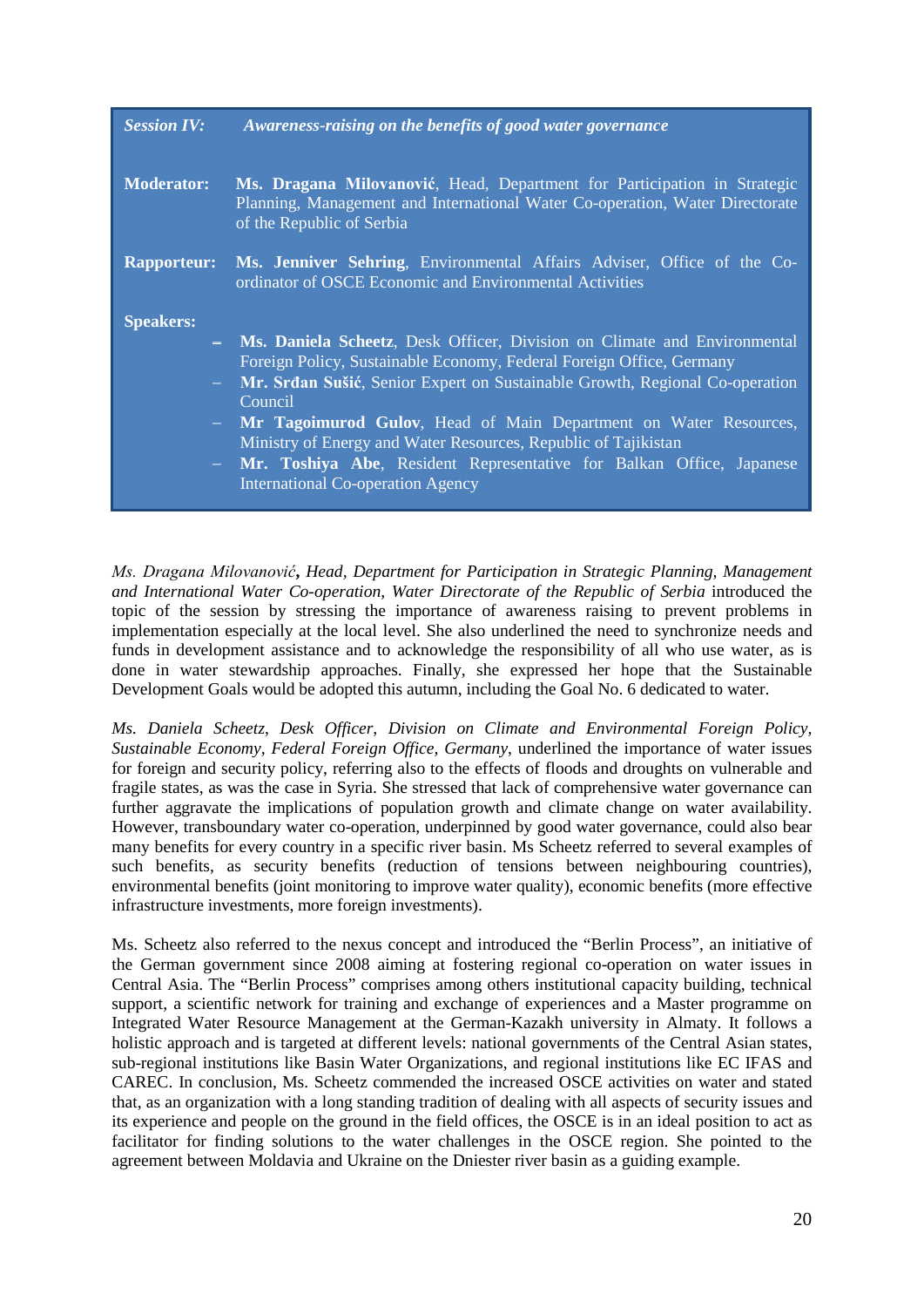*Mr. Srđan Sušić, Senior Expert on Sustainable Growth, Regional Co-operation Council (RCC),* introduced the South East Europe 2020 development strategy and its relevance for water and security. The SEE 2020 was adopted in 2014 and is the main development framework of the region. With regard to water, the SEE 2020 strategy aims to introduce the nexus approach to SEE. Also, it will establish the first regional political mechanism to address environmental issues, which will be launched this week. Mr. Sušić explained that under the environment dimension of the SEE 2020, two of the key actions relate to water: (1) to identify steps and measures necessary for advancing the water, energy and food nexus approach at national and transboundary levels and investigate opportunities for launching a political process under the RCC for the enhancement of co-operation in the SEE in the field of transboundary water management, and (2) to initiate a Regional Integral Water Management Framework Agreement. Concrete activities will be an SEE Nexus Policy Dialogue with Regional Roundtables and SEE Nexus Directors Meetings, as well as structured national and transboundary Nexus Policy Dialogues, including Stakeholders Analysis, Nexus Assessment, Participatory process at the national/transboundary levels, and Nexus Strategies/Roadmaps.

*Mr. Tagoimurod Gulov, Head of Main Department on Water Resources, Ministry of Energy and Water Resources, Republic of Tajikistan* started his presentation with an overview of the water resources of Tajikistan, which form more than half of the total water resources of the Aral Sea Basin and are for a big part used for irrigation. He pointed to the strategic importance of irrigation agriculture for development, food security, and employment. Mr Gulov then stressed Tajikistan's vulnerability to water-related disasters such as mudslides and flooding, which cause enormous economic losses and damages. He further underlined that hydropower generation is of utmost importance for Tajikistan's economic development. Much of its huge hydropower capacity is not yet used, though. Mr. Gulov stated that Tajikistan recognizes the importance of co-operation with neighbouring countries, and that peace and stability in Central Asia depends on availability of water resources and smooth inter-state co-operation. Tajikistan has since its independence aimed at promoting water issue at every level, including at global level where Tajikistan had been leading all UN resolutions in last 10 years, such as the International Year of Freshwater 2003, the International Decade for Action Water for Life 2005-2015, and the International Year of Water Co-operation 2013. Finally, Mr. Gulov informed about and invited all interested participants to the high-level international conference to take stock of the international water decade 2005-2015, which will take place on 9-11 June in Dushanbe. The aim of the conference is also to develop recommendations for post-2015 Development Agenda, including ways to promote the Sustainable Development Goals (SDGs).

*Mr. Toshiya Abe, Resident Representative for Balkan Office, Japanese International Co-operation Agency (JICA)*, introduced the general mission of JICA to achieve inclusive and dynamic development and its engagement in the European region, which started in 1989. With regard to the water sector, JICA's goals are (1) Safe and stable water supply; (2) Flood management to protect lives and properties; (3) Protection of sound water environment; and (4) Integrated water resources management (IWRM). He stressed the relevance of prevention of water-related disasters in the South-Eastern European region, as disasters pose a major obstacle for sustainable economic development of the countries. He also pointed to transboundary water challenges related to pollution. Mr. Abe presented several examples of JICA's approach in SEE: technical co-operation (e.g. training courses, feasibility studies, dispatch of Japanese experts), financial co-operation (ODA loans with concessional terms for environment and climate change related projects, e.g. for sewage system improvement in Tirana), private sector support (grant aid as response to urgent demand, e.g. rehabilitation of water supply systems in Belgrade, Podgorica, and Skopje). He concluded that JICA's engagement in water management in South-Eastern Europe will continue with a focus on DRR and flood prevention.

The floor was opened for discussion.

*A representative of the Aarhus Centre in Dushanbe* stressed that Tajikistan is one of the most vulnerable countries to disasters and climate change. He referred in particular to the danger of glacial lake outburst floods (GLOFs) and the importance of environmental monitoring. Another urgent issue was the threat to mountain ecosystems due to logging. He thanked the Swiss Development Agency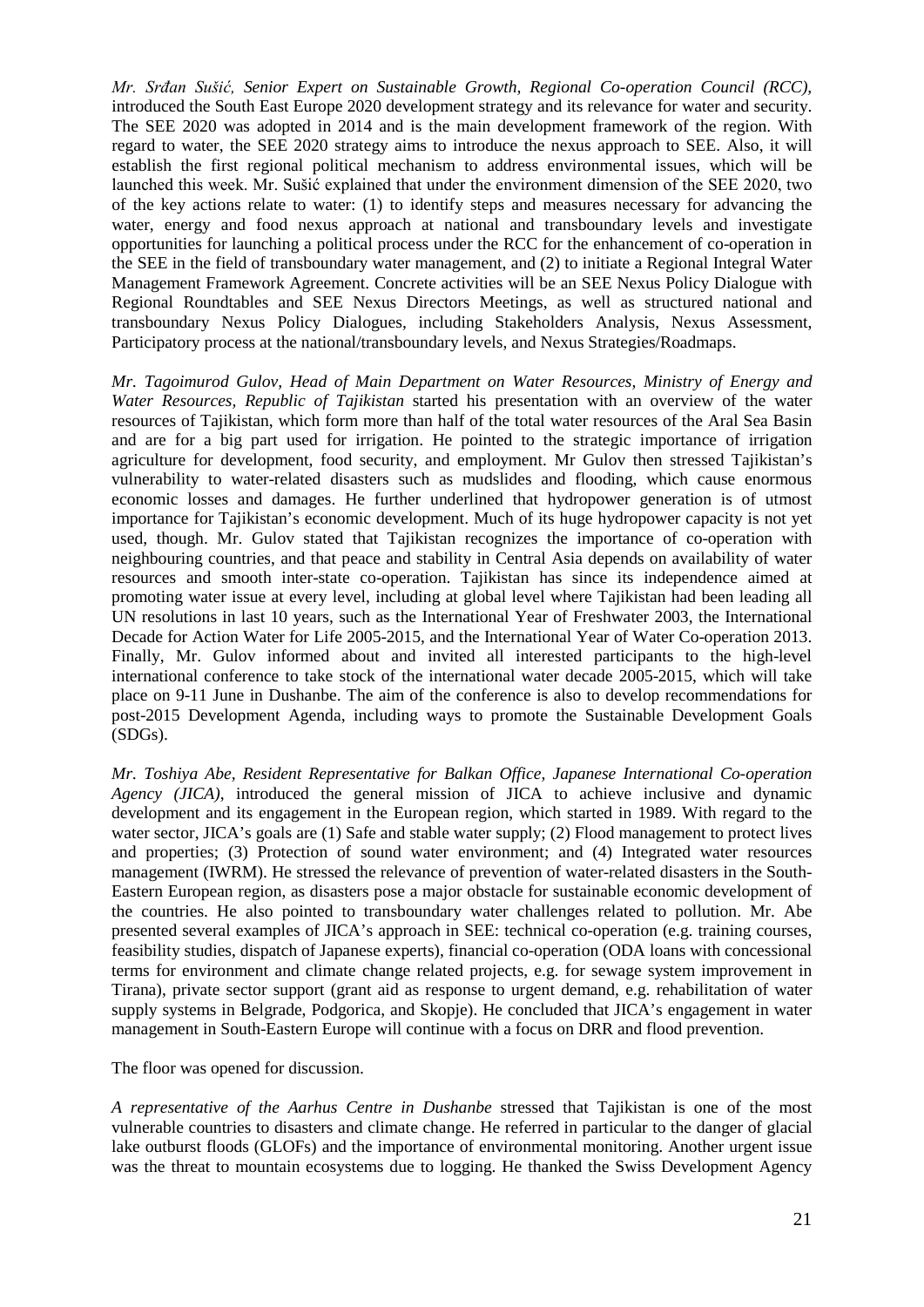and the OSCE for their support to the restoration of mountain ecosystems. Finally, he pointed to the flood risks, especially at the Pjandzh river bordering Afghanistan. In this respect, a joint Tajik-Afghan commission had been established. He pointed also to the co-operation of the Aarhus Centre in Khorog with border regions in Afghanistan, financially supported by JICA, UNDP and the Japanese government.

*A representative of the Kyrgyz Republic* agreed that sharing water resources is a part of regional and foreign policies. Regarding the inclusion of water resources in security policies, he asked about the reasoning and instruments to be used. He underlined that Kyrgyzstan follows a comprehensive approach to water in order to achieve the best economic benefits for the region. Kyrgyzstan is concerned to ensure that water and energy resources are seen indivisible. Shared water use has to be seen against the backdrop of sustainable development and the SDGs.

*A representative of Armenia* stated that the panel led to the idea that water use can become a priority in security and foreign policy and mainstreamed in regional co-operation. Referring to Ms. Scheetz' reference to the drought in Syria and its impact on the civil war, he pointed out that dam construction on rivers in Syria in border areas contributed to drought. Therefore, Armenia was concerned about dam construction on the Aras river in the South Caucasus. Referring to the statement of Turkey on the day before, he questioned the expressed approach. It is important to share information and burdens, take security implications into account and discuss all concerns. He expressed the appreciation for the existing co-operation between Turkey and Armenia, however indicating that its range is too narrow and the 1991 construction agreement between the USSR and Turkey should be revisited. Armenia would be happy to co-operate with Turkey through the OSCE or bilaterally.

*A representative of Uzbekistan* stressed that in the context of Central Asia, aligning with international criteria is crucial in particular in countries with limited water resources. He pointed to the importance of ensuring drinking water supply and food security, but also the water needs of industry.

*A representative of Turkey* following on the presentation from Germany, expressed a different view from the statement that water is a problem for security. He pointed that in the OSCE region, there are much more conflicts due to other reasons than from water. With regard to Armenia's concerns raised, he welcomed to discuss this and stated that this could be dealt within the existing frameworks. The representative stressed that there were no concrete new dam projects and all plans would be discussed in good co-operation with all neighbours for the benefit of the whole region.

*A representative of Serbia* underlined the importance of raising awareness and pointed to Serbia's endeavours to include all stakeholders in regional processes, e.g. the provisional institutions in Pristina. He asked the representative of Tajikistan if the OSCE Office in Tajikistan and the participating States could help Tajikistan in some of the issues he mentioned.

The floor was given to the speakers for final comments.

*Mr. Gulov* reiterated that Tajikistan has huge water capacities to be used for sustainable development and we will co-operate with neighbouring countries to ensure benefit for the whole region.

*Mr. Abe* stated that JICA will continue to support the water sector by raising awareness on the importance of management and the linkages with energy efficiency and DRR. He stressed the importance for development assistance to be engaged in DRR and the need to address water as a potential cause of conflict.

*Mr. Susic* underlined that co-operation and political dialogue on water to be effective needs to be well-structured, have a clear mandate from the participating entities and governments, a clear political goal, and should yield concrete results that make a change in the everyday life of people. He concluded that the processes started by the OSCE are tremendously important in this regard, and although time-consuming, produce good results.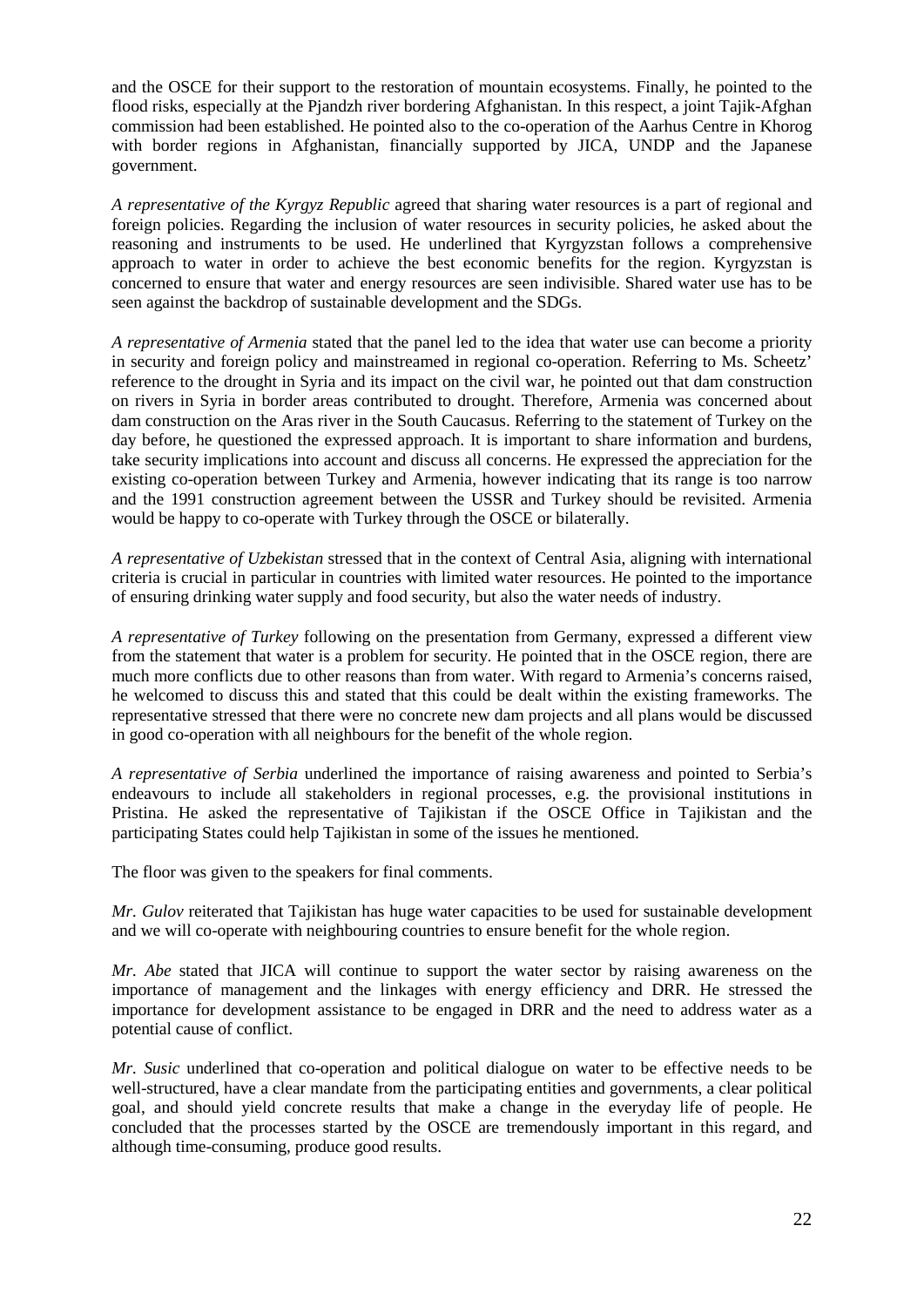*Ms. Scheetz* further explained the linkage between water and security, as shown in many studies and also the OSCE Security Day on Water Diplomacy in July 2014. Nevertheless, water is never the only factor of tensions, but part of complex situations, as was also exemplified in the nexus approach. Therefore, it is important to find equitable solution for all riparians as is attempted by the Berlin Process.

*Ms. Milovanović* concluded that awareness can contribute to increasing stability in the OSCE region.

The following conclusions and recommendations could be drawn from the discussion:

- Water is an issue of foreign and security policies due to its complex inter-linkages with many aspects of development and stability, as exemplified in the nexus-concept.
- Transboundary water co-operation along with good water governance holds many benefits: security benefits (reducing tensions), environmental benefits (improved water quality), economic benefits (infrastructure, e.g. dams, at most suitable place of the river, attraction of foreign investments).
- Political dialogue processes on water need to have clear mandate from participating entities and governments, must have clear political goal, and should yield concrete technical results.
- The critical importance of water in Central Asia was highlighted.
- JICA engagement in water management in SEE is a good example of addressing DRR issues within the context of water.
- OSCE has shown that it can holistically address water from DRR to water diplomacy. With its longstanding tradition of dealing with all aspects of security and its presence on the ground, it is in an ideal position to act as a facilitator to find solution to water challenges in OSCE area.
- The discussion highlighted the importance of mutual consultation and information sharing in case of water projects at transboundary rivers.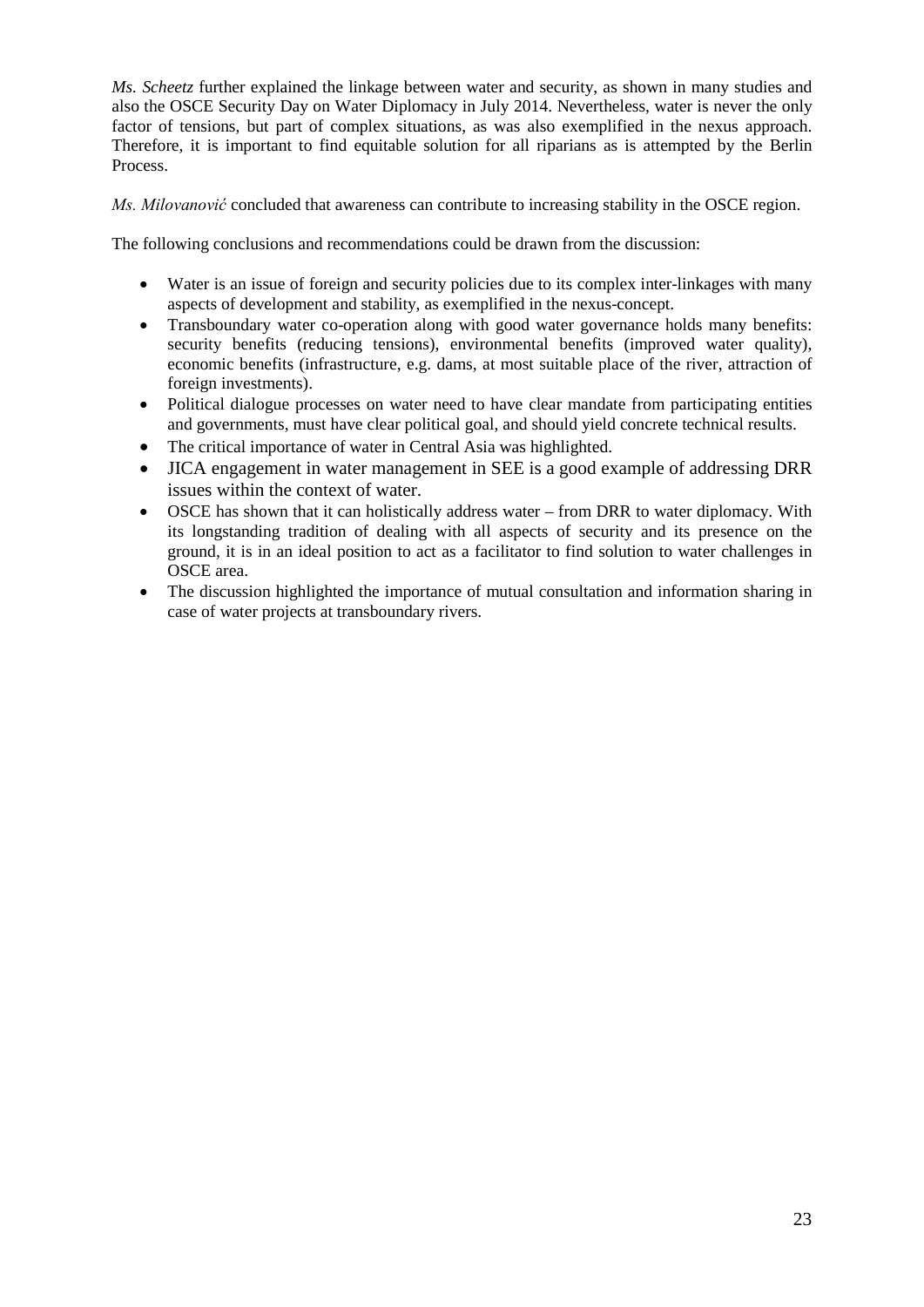| <b>Session V:</b>  | Water governance from different stakeholders' perspectives                                                                                                                                                                                                                                                                                                                                                                                                                                                                                                                                                |
|--------------------|-----------------------------------------------------------------------------------------------------------------------------------------------------------------------------------------------------------------------------------------------------------------------------------------------------------------------------------------------------------------------------------------------------------------------------------------------------------------------------------------------------------------------------------------------------------------------------------------------------------|
| <b>Moderator:</b>  | Ms. Desirée Schweitzer, Deputy Co-ordinator/Head, Environmental<br>Activities, Office of the Co-ordinator of OSCE Economic and Environmental<br><b>Activities</b>                                                                                                                                                                                                                                                                                                                                                                                                                                         |
| <b>Rapporteur:</b> | Mr. Leonid Kalashnyk, Environmental Programme Officer, Office of the Co-<br>ordinator of OSCE Economic and Environmental Activities                                                                                                                                                                                                                                                                                                                                                                                                                                                                       |
| <b>Speakers:</b>   | - Ms. Olivera Zurovac-Kuzman, Environmental Advisor, Environmental<br>Affairs Section, Democratization Department, OSCE Mission to Serbia]<br>Ms. Rozemarijn ter Horst, Member of the Advisory Board, World Water<br>Forum Working Group, Water Youth Network<br>Mr. Ilya Trombitsky, Director, Eco-TIRAS, International Environmental<br>$\frac{1}{2}$<br>Association of Dniester River Keepers, Moldova<br>Ms. Anastasiya Saidmakhmudova, Team Leader on Strengthening<br>$\frac{1}{2}$<br>Relationship with International Environmental NGOs and Movement,<br><b>Ecological Movement of Uzbekistan</b> |

*Ms. Desiree Schweitzer*, *Deputy Co-ordinator/Head, Environmental Activities, Office of the Coordinator of OSCE Economic and Environmental Activities* opened the session by referring to the importance of perspectives and roles of different stakeholders in water governance. She underlined that enhanced co-operation, public participation and dialogue among the stakeholders are crucial to ensure good water governance. Engaging the broad public is also often a challenge, and raising awareness is therefore a first and crucial step. It is important to explore how different stakeholders within the OSCE area perceive water governance and how they strive to manage water resources sustainably.

*Ms. Olivera Zurovac-Kuzman, Environmental Advisor, OSCE Mission to Serbia* presented the work of the Mission to Serbia in the area of civil society participation in water governance. She noted the Mission's projects in this area that started before the disastrous floods in South-Eastern Europe in May 2014 and are the means for enhancing human security and democratization with a focus on enhancing state authorities' accountability and transparency. Ms. Zurovac-Kuzman referred to the role of the Aarhus Centres in Kragujevac, Nis, Novi Sad and Subotica in ensuring an extensive countrywide geographical coverage. The Aarhus Centres' continued partnerships with state institutions ensure long-term sustainability of joint projects. She identified the Aarhus Centres' ability to facilitate dialogue among stakeholders, their connections with the academic world, and their expertise in building partnerships between community members and local authorities as an important part of successful activities, including the establishment of the Flood Risk Action Alliance for the Timok River basin in east Serbia. Ms. Zurovac-Kuzman went on to outline the Mission's support in promoting aligning of water legislation with international standards, capacity-building on disaster risk reduction in flood-prone areas and long-standing disaster preparedness and response programme with the Ministry of Interior and local self-governments. She concluded by underlining the cross-border nature of flooding as an opportunity for co-operation among countries from the Western Balkan region, through a participatory approach.

*Ms. Rozemarijn ter Horst, Member of the Advisory Board, World Water Forum Working Group, Water Youth Network,* presented the role of youth in water governance, including the ways for benefiting from young people's involvement in water governance more effectively. She noted the increased attention for young people's participation in the water sector and their role as a new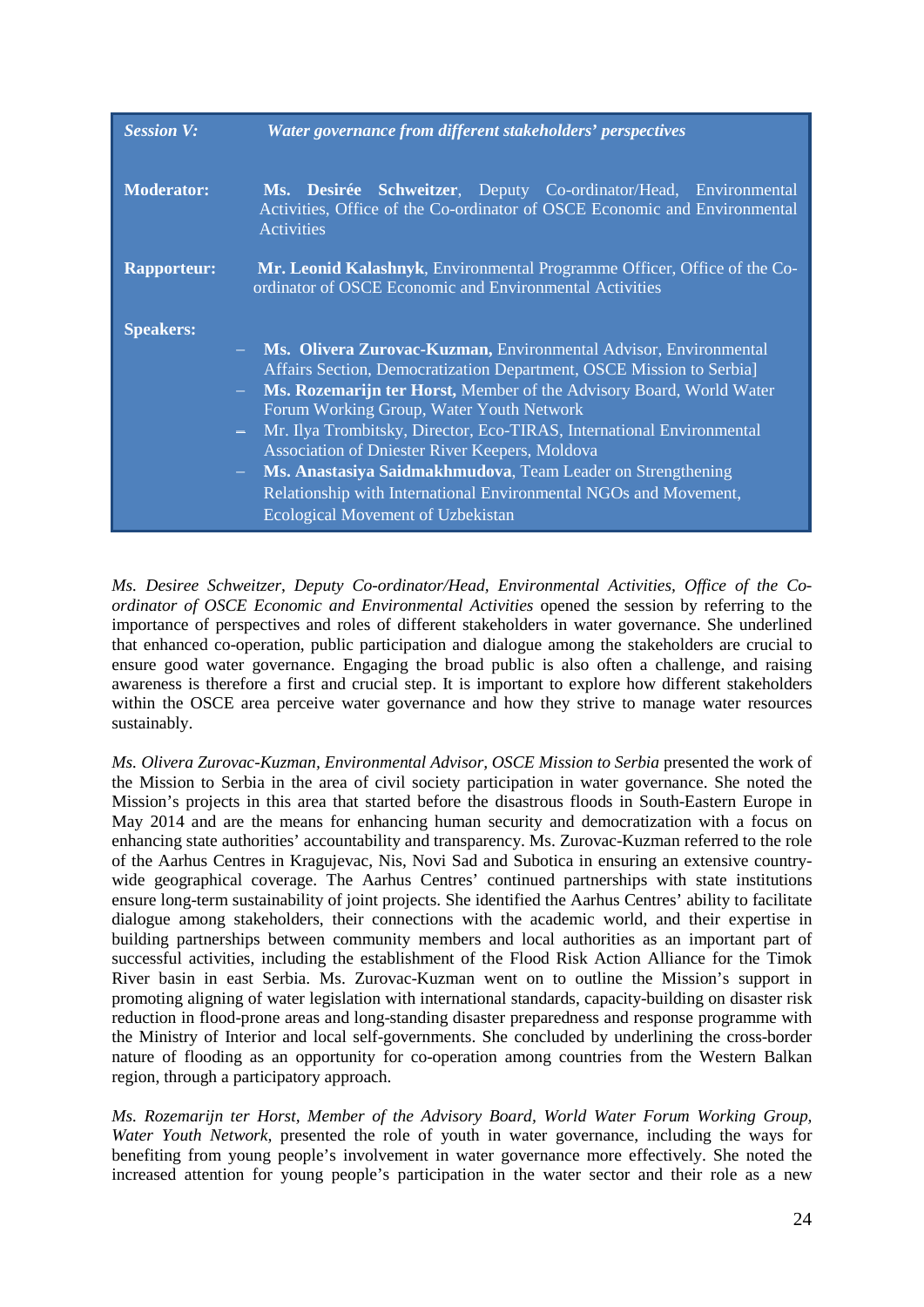generation of professionals and decision-makers in the water and other sectors. Ms. ter Horst presented the vision and goals of the Water Youth Network and its role as a bridge between local and national youth organizations and as a catalyst for intergenerational co-operation. She highlighted the importance of youth as agents of change with regard to water issues and as a stakeholder for speaking up about issues related to water and sanitation. Young people can co-operate more easily across boundaries even in the context of situations when relations between states are not good. Ms. ter Horst referred to the acknowledgement of the importance of youth within the OECD Water Governance Initiative's Report on Stakeholder Engagement for Inclusive Water Governance and the Sendai Framework for Disaster Risk Reduction 2015-2030. She outlined areas for youth's involvement, including one of the Toolbox for Resilience dedicated to Disaster Risk Reduction. She underlined informing, involving and empowering as the main principles for youth involvement in water governance and disaster risk reduction and referred to the need for more opportunities for youth engagement and empowerment in policy, science and practice at all levels. She concluded by outlining the ways for making more use of youth, including in the OSCE context. This includes more detailed information about what organizations are doing, meaningful involvement in the organizations' work, for example, through taking interns and investing in creating a more enabling environment for young stakeholders to participate.

*Mr. Ilya Trombitsky, Director, Eco-TIRAS, International Environmental Association of Dniester River Keepers, Moldova,* made a presentation about the role and experience of civil society organizations in raising awareness and uniting stakeholders in integrated transboundary river basin management. He noted that non-governmental organizations are faced with different conditions depending on economic development and political systems of the respective states. The UNECE Water Convention and the EU Water Framework Directive were identified as a useful tool for demonstrating best solutions for the governments. Mr. Trombitsky outlined key elements for effective public involvement, including basin and multi-stakeholder approaches. He identified a number of challenges affecting the involvement of civil society, including possible lack of access to information and the need for more transparency. He noted several ways for raising NGOs' efficiency. For example use of scientific expertise and best practices as well as the creation of transboundary NGO coalitions. Mr. Trombitsky noted the role of NGO community with regard to contributing to building confidence in a transboundary context as environmental issues could be a subject of co-operation, involving different stakeholders from both sides. He concluded by listing a number of practical activities that can be undertaken by civil society organizations to raise awareness and bring together stakeholders.

*Ms. Anastasiya Saidmakhmudova*, *Team Leader on Strengthening Relationship with International Environmental NGOs and Movement, Ecological Movement of Uzbekistan,* made a presentation about public participation in water management in Uzbekistan. She noted the increasing prominence of effective water governance and DRR in the context of a changing climate. She outlined the legal framework for public participation, specifically, provisions of the Law on Water and Water Use. Water Consumers Associations provide a way for the public to engage in governing waters. Another tool for public involvement is through the environmental NGOs. Ms. Saidmakhmudova outlined a number of public actions, information campaigns and contests undertaken by the mass media to make the public more aware about water-related issues. She referred to the important role and value of awareness raising activities related to water-related disaster risk reduction. Ms. Saidmakhmudova concluded by outlining a range of measures undertaken to address the environmental and economic challenges related to the Aral Sea, including the 2013 "Programme of measures on eliminating the consequences of the drying up of the Aral Sea and averting the catastrophe of the ecological systems in the Aral Sea region".

The floor was opened for discussion.

*A representative of the Serbian Chairmanship* commended the comprehensive presentations and underlined the involvement of non-state actors, particularly NGOs and young people, as crucial for comprehensive awareness raising. He expressed full support to the work of the OSCE Mission to Serbia in this and all other areas.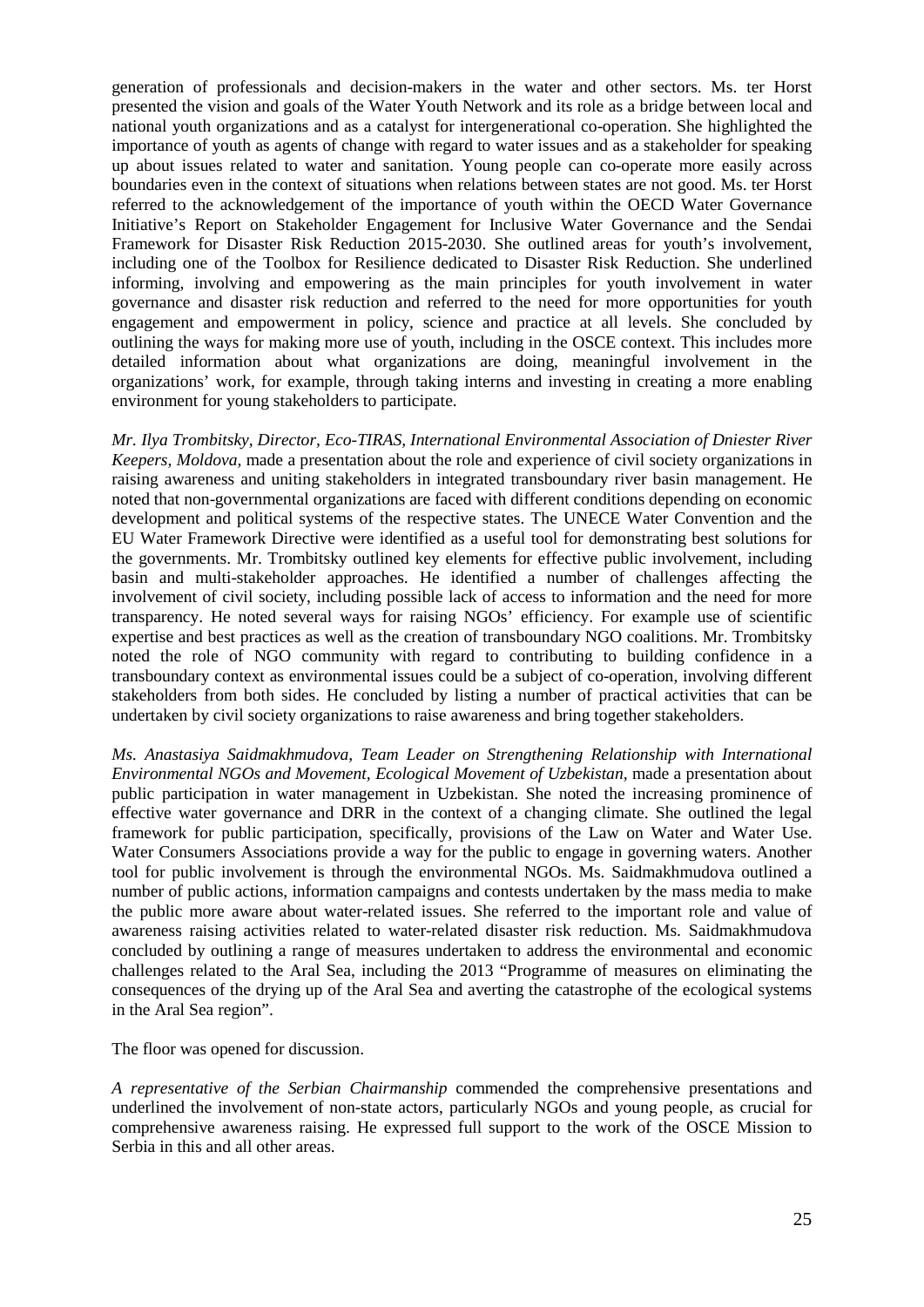*A representative of the United States* noted the important role of private sector's in water governance and enquired about the speakers' insights about private sector's involvement and possible areas for such involvement.

*A representative of Armenia* was interested in the main challenges of confidence building activities undertaken between civil society organizations.

*A representative of UNECE* enquired where the speakers saw the added value of UNECE and OSCE in supporting the work of their organizations in the future.

Then the *Moderator* gave the floor to the speakers to answer questions and for final remarks.

*Ms. ter Horst* commented on the question about the role of the private sector indicating the importance of having a discussion together with all stakeholders, including the private sector. She highlighted the issues of ethics and dealing with adverse impacts on the environment as priority areas for the private sector's engagement. She noted water governance, including the involvement of stakeholders in water governance, is very important in the event of risk as well as prevention of risks.

*Mr. Trombitsky* highlighted the importance of political will from politicians and the role of mass media in conflict resolution. He noted that in any conflict situation there should be room for civil society organizations to undertake joint activities, create contacts and strengthen confidence between common people and the environment is one of the key areas for such engagement. He also mentioned that the added value of international organizations, namely OSCE and UNECE, as regards water governance is that they can promote transboundary water co-operation as they have expertise, authority and complementary strengths.

*Ms. Olivera Zurovac-Kuzman* noted the OSCE's Mission to Serbia contribution to enhancing good environmental governance practices through reaching out to the grass-root level as well as through cross-sectoral co-operation across the country. With regard to the private sector, she noted the importance of interest in triggering such engagement and cited two successful examples of the private sector in the OSCE's work in Serbia in the areas of disaster risk reduction and in the promotion of legislation on hazardous substances. She highlighted the establishment of the network of Aarhus Centers as a valuable tool of public participation in governing water.

*Ms. Anastasiya Saidmakhmudova* commended the opportunity to share experience in the area of water governance, including raising awareness of the public with regard to the risk of water-related disasters. She highlighted the importance of exchange of experience including on transboundary issues.

Before closing the session, the *Moderator* referred to the two OSCE projects related to water governance: one project in the area of women, water management and conflict prevention and the other project with a focus on gender mainstreaming in Aarhus Centres.

The following conclusions and recommendations could be drawn from the discussion:

- Enhanced co-operation, public participation and dialogue among stakeholders are critical to ensuring good water governance. Awareness raising activities are very important in the context of addressing water-related disaster risks.
- Aarhus Centres are an effective tool for public participation in governing waters and for strengthening water-related disaster risk reduction in particular at community level.
- Youth are important agents of change and future decision-makers with regard to water governance and have the potential to effectively interact across boundaries in addressing such issues.
- Civil society organizations are well placed to raise awareness on water governance issues at transboundary level and facilitate the effective involvement of public and other stakeholders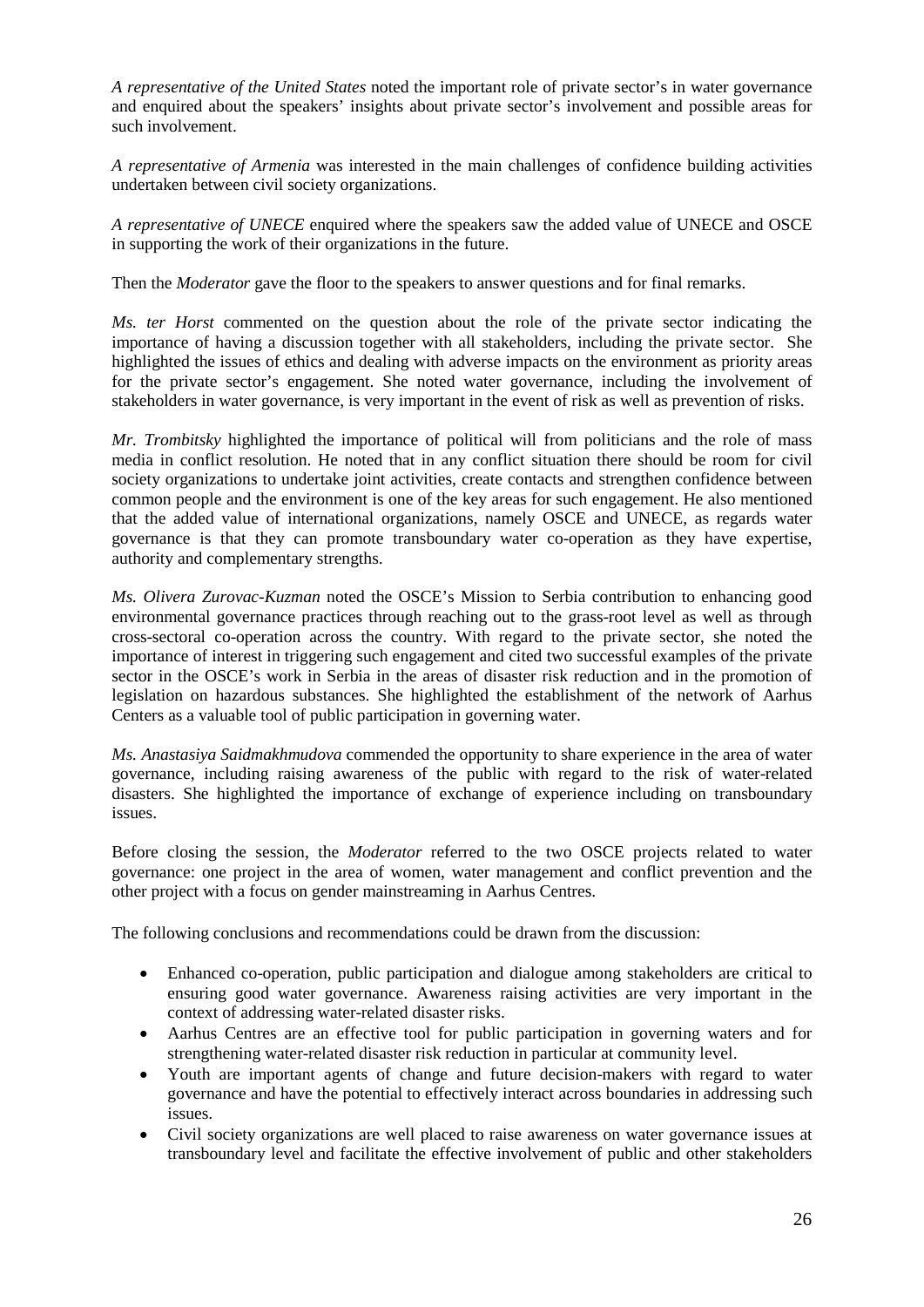in addressing such issues. They can also contribute to building trust and co-operation related to water governance issues in a transboundary context.

- The OSCE has an important role to play in creating a more enabling environment to ensure meaningful involvement of youth in water governance and DRR at different levels.
- With its expertise and authority, the OSCE has the added value in the context of promoting co-operation on water governance issues at transboundary level and supporting civil society organizations active in this field.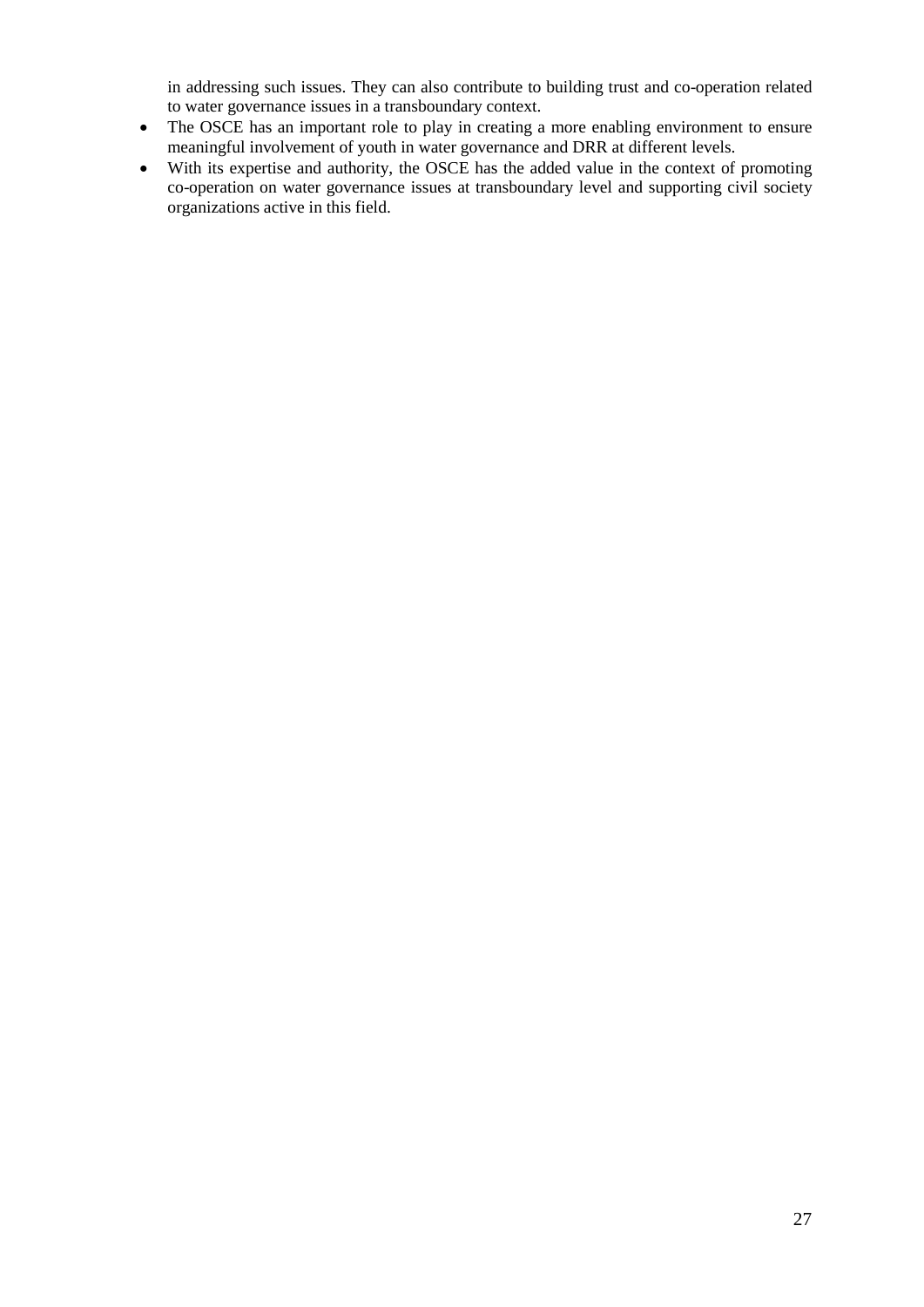*Concluding Session*

**Moderator: Mrs. Tamara Rastovac-Siamshvili**, Deputy Head of OSCE Task Force, Ministry of Foreign Affairs, Serbia

**Rapporteur: Ms. Alma Mirvić**, Office of the Co-ordinator of Economic and Environmental **Activities** 

**Speakers:Dr. Halil Yurdakul Yiğitgüden**, Co-ordinator of OSCE Economic and Environmental Activities

*Mrs. Tamara Rastovac-Siamshvili, Deputy Head of OSCE Task Force, Ministry of Foreign Affairs, Serbia* underlined that the choice of the Economic and Environmental Forum theme signalled once again the priority the Serbian Chairmanship assigns to the topic of water governance and disaster risk reduction. She noted that the Chairmanship is devoted to advancing this issue on the OSCE's agenda.

*Dr. Halil Yurdakul Yiğitgüden, Co-ordinator of OSCE Economic and Environmental Activities,*  outlined the discussions under all sessions of the meeting. He underlined that keynote speakers spoke of participatory and accountable water governance in the context of disaster risk reduction. Challenges associated with disasters can also present opportunities for greater co-operation and solidarity across borders. Lessons from the SEE 2014 flooding disaster are valuable for the entire OSCE region. He added that a number of important linkages were identified especially security benefits of transboundary water governance for disaster risk reduction. He highlighted that this year was marked by a number of important global processes, including the Sendai Framework for Disaster Risk Reduction, the adoption of the Sustainable Development Goals as well as the Paris Climate Change Conference. The OSCE's ongoing endeavours to translate political commitments on DRR into practical outcome on the ground were highlighted as relevant for water governance. From DRR to water diplomacy, he noted, the OSCE has shown that it is in an ideal position to act as facilitator and find solution to water challenges in the OSCE area. Moreover, he added that the role of the Aarhus Centres was highlighted as catalyst of public participation. He underlined his Office's continued engagement in this field, including through the Environment and Security Initiative. He announced that a review of OSCE commitments in this field would be prepared by the UNECE for the Forum Concluding Meeting in Prague on 14-16 September.

The floor was then opened for statements.

*Latvia, on behalf of the European Union,* observed that transboundary co-operation was crucial in water governance. She referred to the statements made about the OSCE's tools and means to support a multi-stakeholder approach, through CASE projects or the broad network of Aarhus Centres. OSCE has the necessary expertise and comparative advantage in this area. Additionally, she recalled the references made to international treaties, specifically of the UNECE, and the good co-operation that was noted between the OSCE and UNECE. A reference was made to climate change adaptation and its linkages with disaster risk reduction. She noted that security implications of climate change issues are an area for further OSCE engagement. Finally, water is an issue with security aspects and the representative encouraged the Chairmanship to shape future OSCE engagement through a ministerial decision.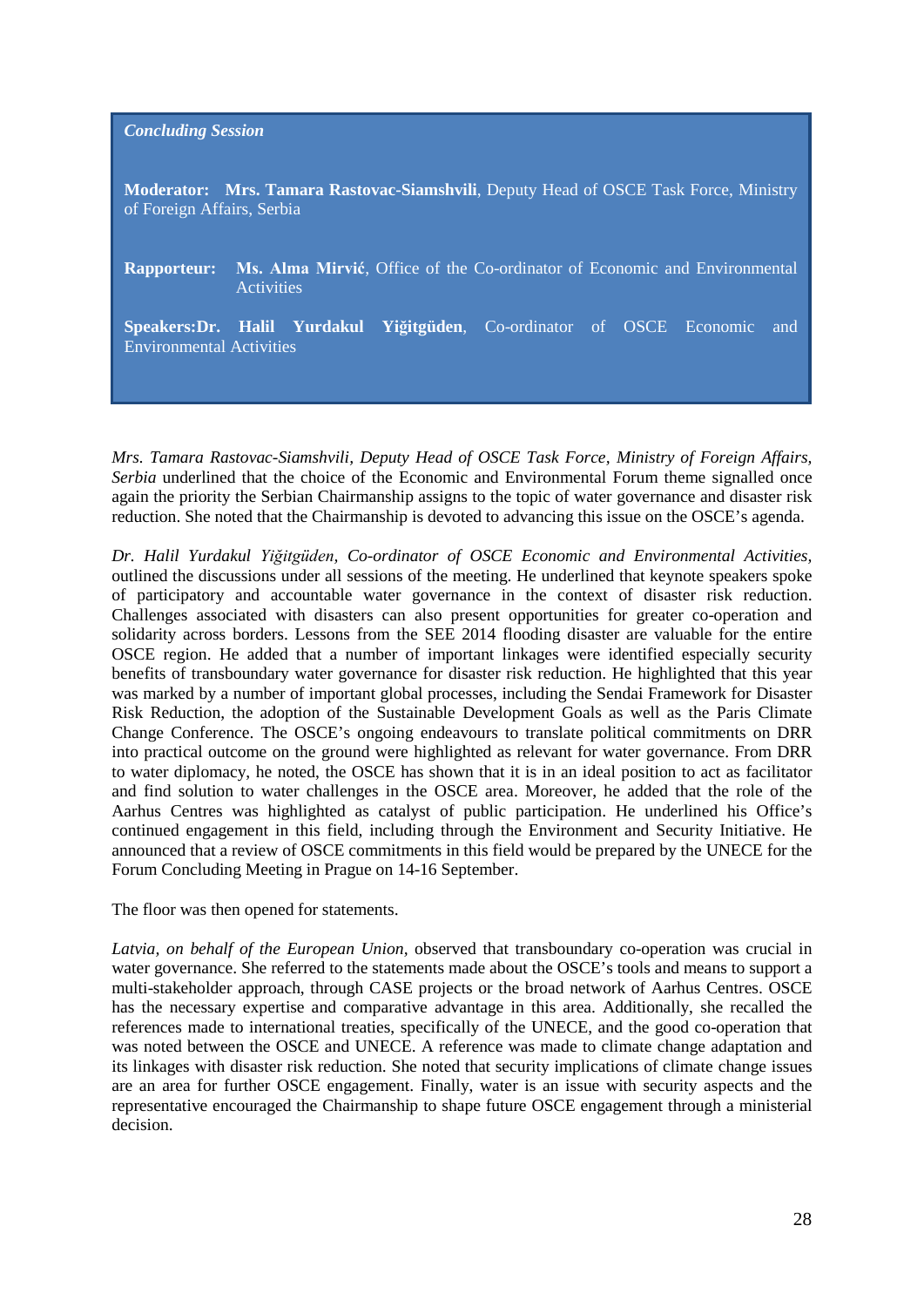*A representative of the United States* noted that water governance issues attract a lot of interest and with that, opportunities for co-operation. He thanked the OCEEA, the Chairmanship and field missions in Serbia and Bosnia and Herzegovina for the organization of the meeting and field visit.

*The representative of the Russian Federation* noted that this meeting has shown once again the importance of the OSCE as a forum for discussion. He expressed his hope that a relevant decision would be taken at the Ministerial Council in Belgrade.

*A representative of Switzerland* underlined that OSCE expertise in water governance and DRR, particularly with regards to flood was demonstrated through many examples, most notably the presentation of the OSCE missions in Serbia and Bosnia and Herzegovina. Many speakers mentioned the network of Aarhus Centres as a network to be used in public participation processes. Switzerland is convinced should build on this OSCE expertise and that participating States should define the pillars that should be strengthened in the field of water governance. She encouraged the Chairmanship to start the process of reflecting on a possible ministerial council decision on water governance to be adopted in Belgrade at the end of the year. This decision should stress the security benefits of such OSCE involvement.

*A representative of Slovenia* noted that water-related challenges require comprehensive responses given the interlinkages with energy, climate change, food security, economy and international security. She added that water security could be a key foreign policy concern and a field for many cooperation opportunities.

*A representative of Turkey* noted that water should not be seen as a source of conflict, underlining that in the world there are more examples of co-operation rather than conflict over water. He encouraged all participating States to adopt a positive approach in advance of the Prague Forum.

*A representative of Uzbekistan* thanked the organizers for the opportunity to bring together a variety of speakers and perspectives around an important issue.

*A representative of Armenia* noted that there was a growing consensus that the lack of water could be a cause of conflict. In his view, the OSCE could become a facilitator for addressing the issues of water governance between participating States, peoples and communities in the entire OSCE region. Examples of confidence building measures could serve as reference points for developing thematic approaches, including through a Ministerial Council decision in Belgrade.

*A representative of Azerbaijan* noted that this meeting showed that the OSCE could provide a constructive forum for discussion and exchange of views on the issue. He reiterated that Azerbaijan believes that transboundary water co-operation should be compliant with international norms and law, and that in case of conflict co-operation could take place only after security concerns have been addressed.

The following conclusions and recommendations could be drawn from the discussion:

- Security implications of climate change issues are an area for further OSCE engagement.
- Participating States should define the pillars that should be strengthened in the OSCE regarding water governance.
- The OSCE can become a facilitator for addressing the issues of water governance between participating States, peoples and communities in the entire OSCE region.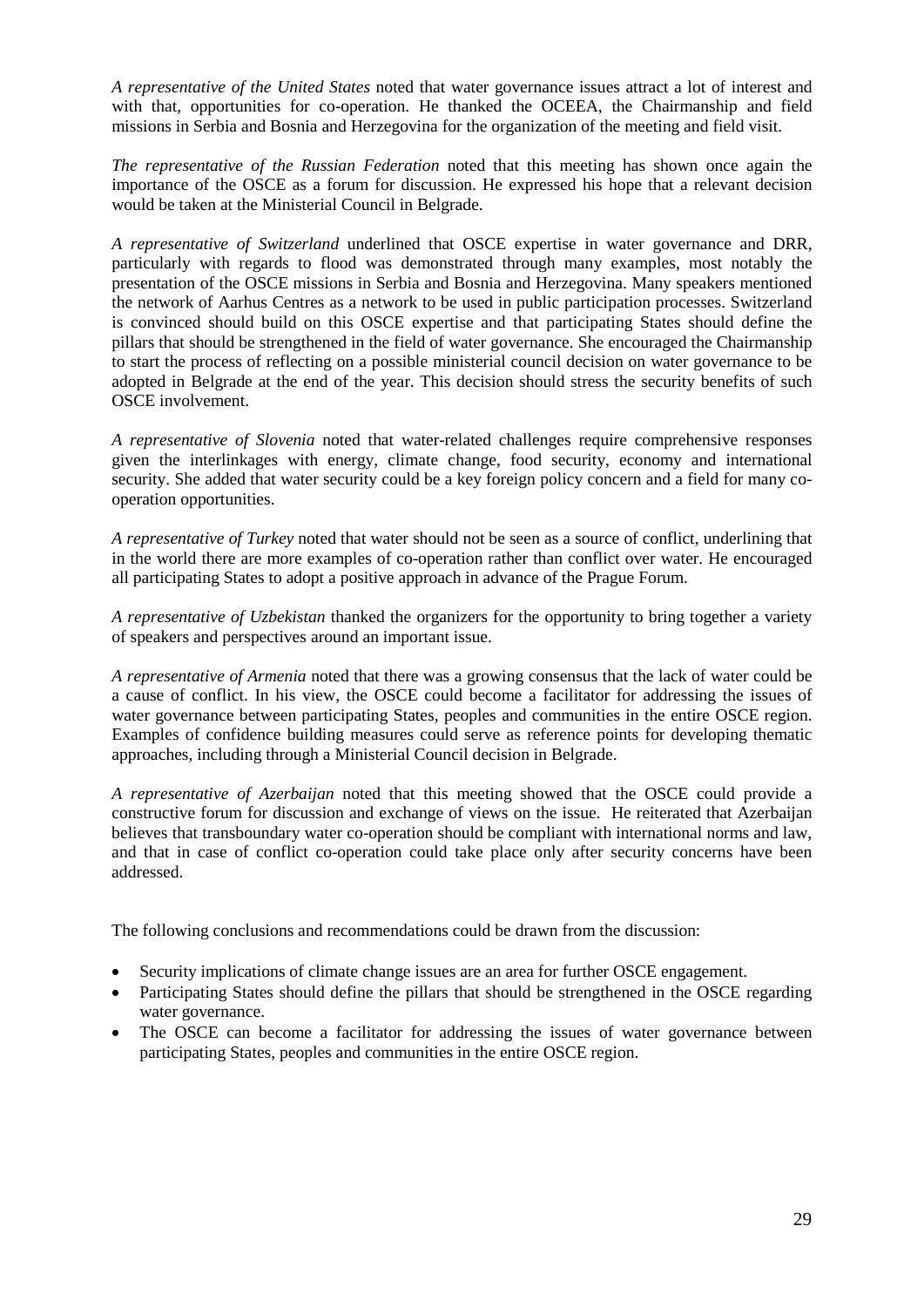## **Annex I**

<span id="page-29-0"></span>

**Organization for Security and Co-operation in Europe** 24 July 2014 **Permanent Council** 

PC.DEC/1131

Original: ENGLISH

**1012nth Plenary Meeting**  PC Journal No. 1012, Agenda item 4

## <span id="page-29-1"></span>**Decision No. 1131 Theme, Agenda and Modalities for the Twenty-Third Economic and Environmental Forum**

\_\_\_\_\_\_\_\_\_\_\_\_\_\_\_\_\_\_\_\_\_\_\_\_\_\_\_\_\_\_\_\_\_\_\_\_\_\_\_\_\_\_\_\_\_\_\_\_\_\_\_\_\_\_\_\_\_\_\_\_\_\_\_\_\_\_\_\_\_\_\_\_\_\_\_\_\_\_\_\_\_\_

The Permanent Council,

Pursuant to Chapter VII, paragraphs 21 to 32, of the Helsinki Document 1992; Chapter IX, paragraph 20, of the Budapest Document 1994; Ministerial Council Decision No. 10/04 of 7 December 2004; Ministerial Council Decision No. 4/06 of 26 July 2006; Permanent Council Decision No. 743 of 19 October 2006; Permanent Council Decision No. 958 of 11 November 2010; and Permanent Council Decision No. 1011 of 7 December 2011,

Relying on the OSCE Strategy Document for the Economic and Environmental Dimension (MC(11).JOUR/2) and Ministerial Council decisions related to the environment, energy and water management,

Building on the outcomes of past Economic and Environmental Forums, as well as on the results of relevant OSCE activities, including follow-up activities,

Decides that:

1. The theme of the Twenty-Third Economic and Environmental Forum will be: "Water governance in the OSCE area – increasing security and stability through co-operation";

2. The Twenty-Third Economic and Environmental Forum will consist of three meetings, including two preparatory meetings, one of which will take place outside of Vienna. The concluding meeting will be held from 14 to 16 September 2015 in Prague. These arrangements shall not set a precedent for future meetings of the Economic and Environmental Forum. The Office of the Co-ordinator of OSCE Economic and Environmental Activities, under the guidance of the OSCE Chairmanship for 2015, will organize the above-mentioned meetings;

3. The agenda of the Forum will focus on the impact of the following topics on the comprehensive security of the OSCE area:

- Water governance as a prerequisite for environmental sustainability and for economic and social prosperity and stability;
- − Promotion of dialogue in good water governance within the OSCE area through sharing best practices and lessons learned;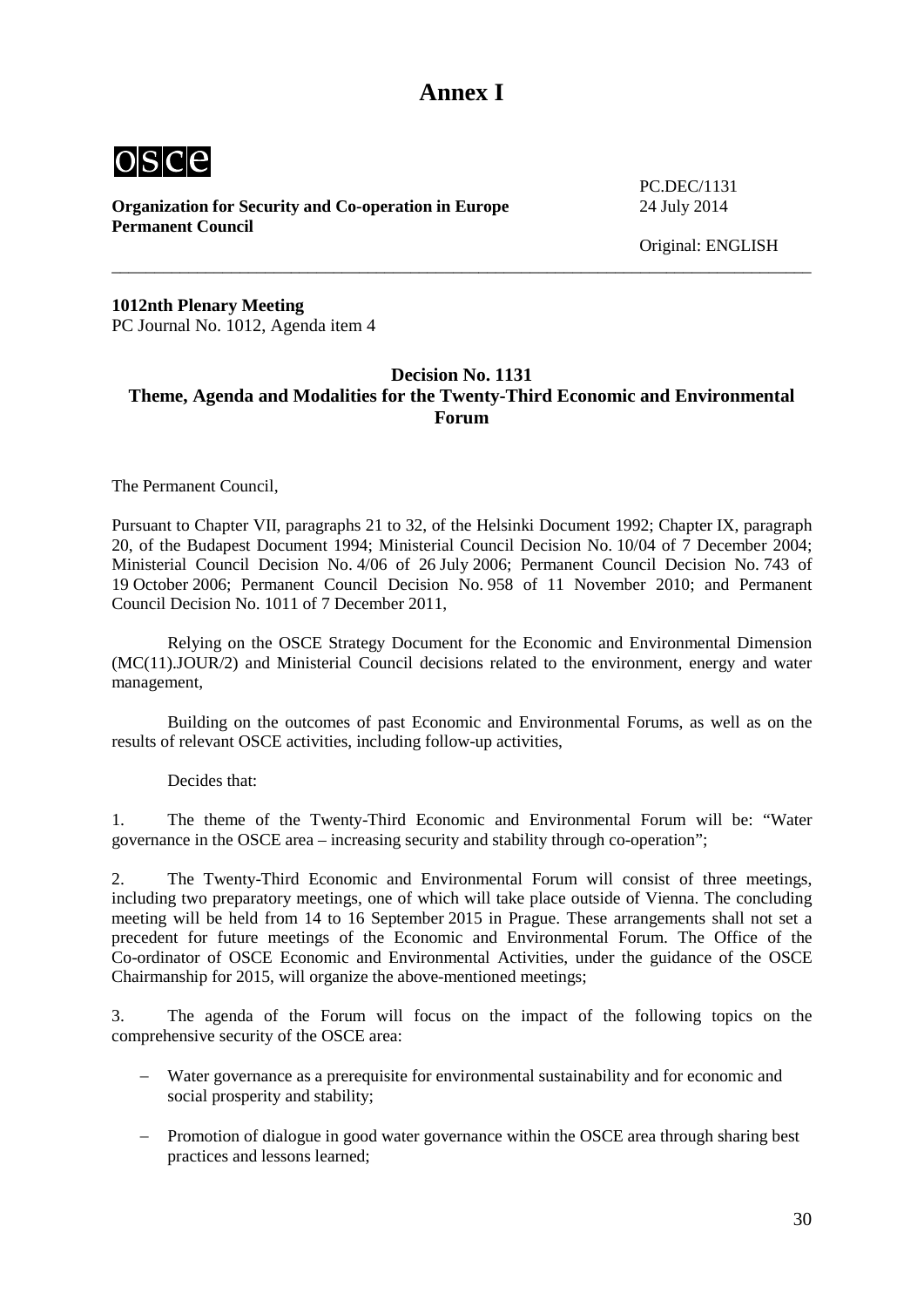- − Raising awareness of the importance of water governance at all levels;
- − Water governance within the context of disaster risk reduction.

4. The agendas of the Forum meetings, including timetables and themes of the working sessions, will be proposed and determined by the OSCE Chairmanship for 2015, after being agreed upon by the participating States in the Economic and Environmental Committee;

5. Moreover, having a view to its tasks, the Economic and Environmental Forum will review the implementation of OSCE commitments in the economic and environmental dimension. The review, to be integrated into the agenda of the Forum, will address OSCE commitments relevant to the theme of the Twenty-Third Economic and Environmental Forum;

6. The discussions at the Forum should benefit from cross-dimensional input provided by other OSCE bodies and relevant meetings organized by the Office of the Co-ordinator of OSCE Economic and Environmental Activities, under the guidance of the OSCE Chairmanship for 2015, and from deliberations in various international organizations;

7. Moreover, having a view to its tasks, the Economic and Environmental Forum will discuss current and future activities for the economic and environmental dimension, in particular the work in implementation of the OSCE Strategy Document for the Economic and Environmental Dimension;

8. The participating States are encouraged to be represented at a high level by senior officials responsible for shaping international economic and environmental policy in the OSCE area. Participation in their delegations of representatives from the business and scientific communities and of other relevant actors of civil society would be welcome;

9. As in previous years, the format of the Economic and Environmental Forum should provide for the active involvement of relevant international organizations and encourage open discussions;

10. The following international organizations, international organs, regional groupings and conferences of States are invited to participate in the Twenty-Third Economic and Environmental Forum: Asian Development Bank; Barents Euro-Arctic Council; Organization of the Black Sea Economic Co-operation; Central European Initiative; Collective Security Treaty Organization; Commonwealth of Independent States; Conference on Interaction and Confidence-Building Measures in Asia; Council of Europe; Council of the Baltic Sea States; Economic Co-operation Organization; Energy Community; Eurasian Economic Commission; Eurasian Economic Community; European Bank for Reconstruction and Development; European Environment Agency; European Investment Bank; Food and Agriculture Organization of the United Nations; Green Cross International; European Investment Bank; International Atomic Energy Agency; International Energy Agency; International Institute for Applied Systems Analysis (IIASA); International Fund for Saving the Aral Sea; International Maritime Organization; International Monetary Fund; International Red Cross and Red Crescent Movement; International Committee of the Red Cross; North Atlantic Treaty Organization; Organization of the Petroleum Exporting Countries (OPEC); OPEC Fund for International Development (OFID); Organization for Economic Co-operation and Development; Organization for Democracy and Economic Development – GUAM; Organization of Islamic Co-operation; Regional Co-operation Council; Secretariat of the United Nations Convention to Combat Desertification; Southeast European Cooperative Initiative; Secretariat of the United Nations Framework Convention on Climate Change; Shanghai Co-operation Organization; United Nations Development Programme; United Nations Economic Commission for Europe; United Nations Economic and Social Commission for Asia and the Pacific; United Nations Commission on Sustainable Development; United Nations Environment Programme; United Nations Human Settlements Programme; United Nations Industrial Development Organization; United Nations Office for the Co-ordination of Humanitarian Affairs; United Nations Office for Disaster Risk Reduction; United Nations Office of the High Commissioner for Refugees; UN Women; United Nations Special Programme for the Economies of Central Asia; World Bank Group; World Health Organization; World Meteorological Organization; World Trade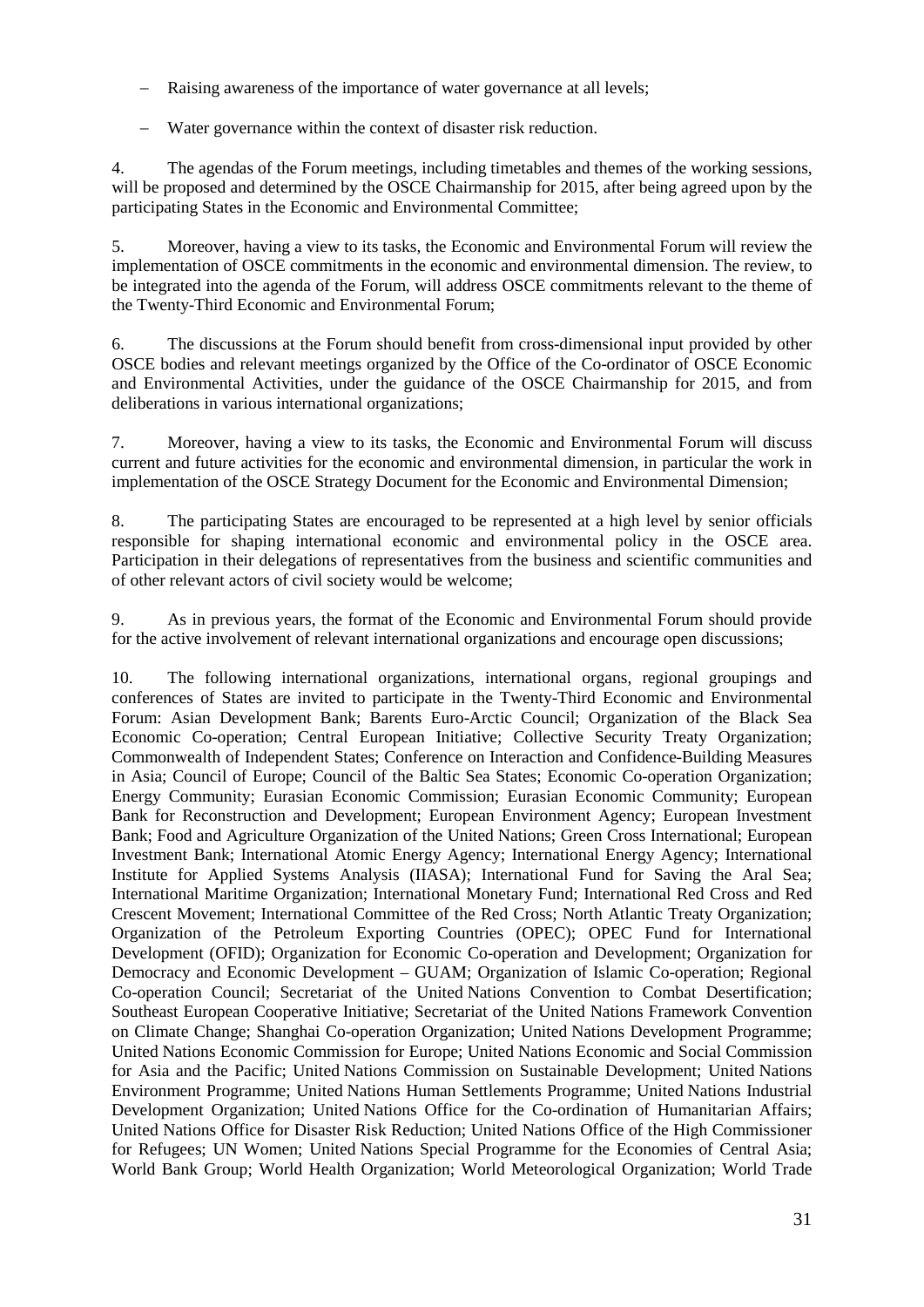Organization; Advisory Group on Environmental Emergencies; Joint UNEP/OCHA Environment Unit; International Strategy for Disaster Reduction; United Nations Children's Fund; Capacity for Disaster Reduction Initiative (CADRI); United Nations Disaster Assessment and Co-ordination; International Civil Defence Organization; World Food Programme; Global Facility for Disaster Reduction and Recovery; Inter-Parliamentary Union; Caucasus Environmental NGO Network (CENN); Regional Environmental Centre for Central and Eastern Europe (REC); and Regional Environmental Centre for Central Asia (CAREC); and other relevant organizations;

11. The OSCE Partners for Co-operation are invited to participate in the Twenty-Third Economic and Environmental Forum;

12. Upon request by a delegation of an OSCE participating State, regional groupings or expert academics and business representatives may also be invited, as appropriate, to participate in the Twenty-Third Economic and Environmental Forum;

13. Subject to the provisions contained in Chapter IV, paragraphs 15 and 16, of the Helsinki Document 1992, the representatives of non-governmental organizations with relevant experience in the area under discussion are also invited to participate in the Twenty-Third Economic and Environmental Forum;

14. In line with the practices established over past years with regard to meetings of the Economic and Environmental Forum, the outcomes of the preparatory meetings will be reviewed at the concluding meeting of the Twenty-Third Economic and Environmental Forum. The Economic and Environmental Committee will further include the conclusions and policy recommendations of the Twenty-Third Economic and Environmental Forum and the reports of the rapporteurs in its discussions so that the Permanent Council can take the decisions required for appropriate policy translation and follow-up activities.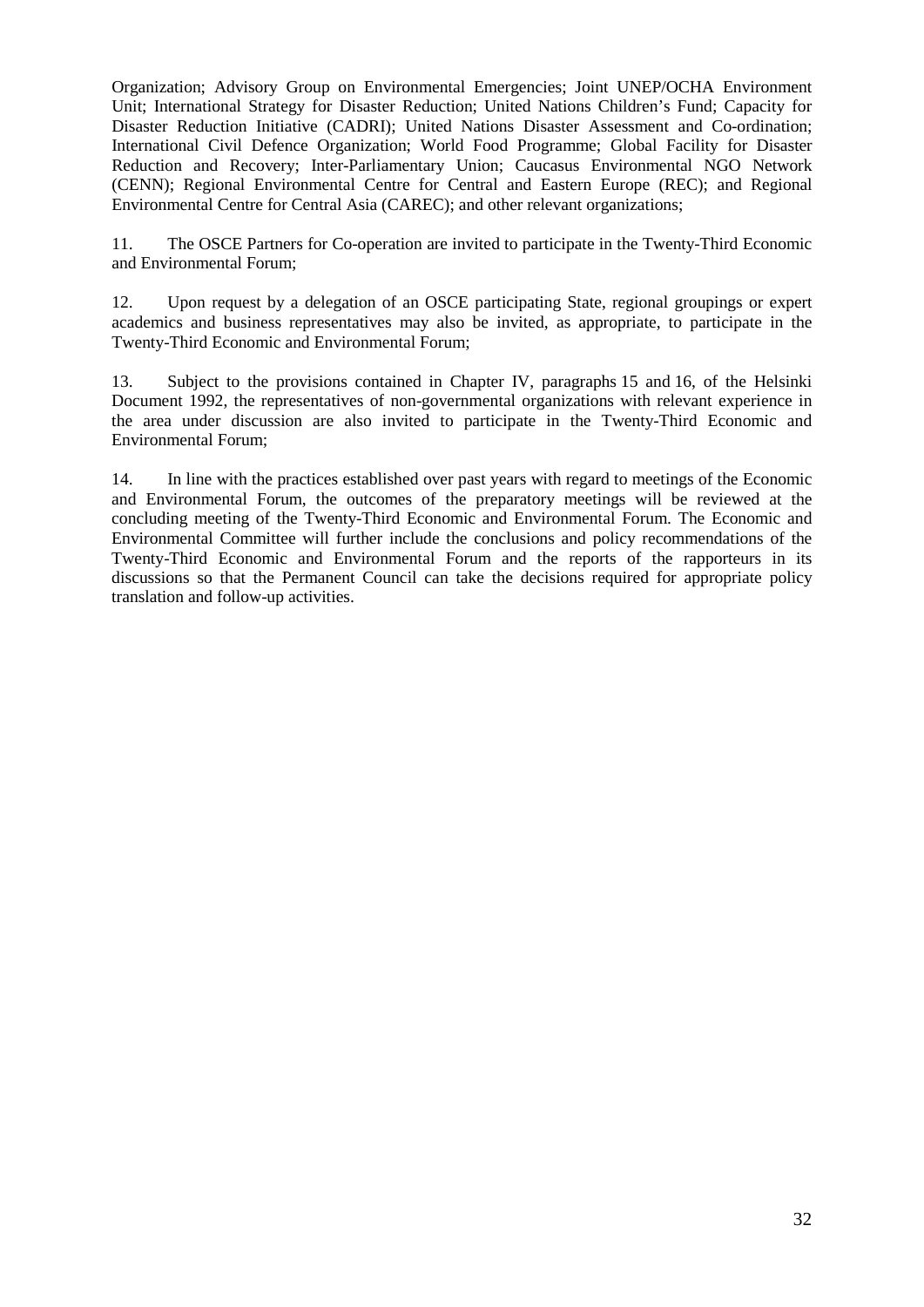## **Annex II: Opening Remarks**

*Check against delivery*

## **23rd ECONOMIC AND ENVIRONMENTAL FORUM**

## <span id="page-32-0"></span>**"Water governance in the OSCE area – increasing security and stability through cooperation"**

## **SECOND PREPARATORY MEETING**

## **Belgrade, 11 - 13 May 2015**

## <span id="page-32-1"></span>**Opening address of Mr. Aleksandar Nikolić, State Secretary, Ministry of Interior, Republic of Serbia**

Dear guests, dear colleagues,

First of all on behalf of the Ministry of Interior of the Republic of Serbia I would like to take this opportunity to wish you a warm welcome and fruitful work during the 23rd OSCE Economic and Environmental Forum and your stay in Serbia.

The leading topic chosen for this Seminar is the water governance, and it is not just one more environmental issue but one of the most important challenges we are currently dealing with, especially concerning last year flooding that occurred in Western Balkans region. Therefore, we would like to see discussion not only about improvement of the entire water governance, as the set of rules, practices, and processes related to the management of water resources and water courses, but to hear your expert opinions on good practices and developing practical tools to assist state agencies and other stakeholders in the OSCE countries in engaging effective and sustainable water governance policies.

You are all probably aware that during the May 2014 floods Serbia faced not only unprecedented emergency situation in its history but also experienced unprecedented engagement of foreign civil protection and rescue units. Therefore, we learned from our own experience how co-operation can increase security and stability and this was one of main reasons for organizing this kind of Seminar during the Serbian Chairmanship in the Organization for Security and Co-operation in Europe.

A natural disaster caused by extreme floods that last year struck Serbia had certainly disrupted most, if not all the aspects of daily life, including the lives of citizens, their basic social and related needs, the local economic activities, functioning of public services, transportation, the production of energy, just to name a few. Therefore, we would like also to see a discussion on organizational issues regarding the worst scenarios for related emergencies and planning of coping capacities for large scale disasters. In our case, and what I think it is the situation with the majority of the OSCE countries, the engagement of all available national resources in protection and rescue activities is possible, but at one moment it will be clear that these resources will not be sufficient and eventually you will have to ask for a humanitarian assistance in terms of the international flood rescue teams, the teams for high capacity pumping, etc. both on bilateral basis, as well as multilaterally through the European Union Civil Protection Mechanism. Therefore, during the Emergency Situation, we accepted assistance from 14 countries (22 teams with 563 members in total). Another kind of international humanitarian assistance was related to delivery of food and water, equipment, etc. Beside many countries, organizations and other private donors, it is important to emphasize that the OSCE reacted promptly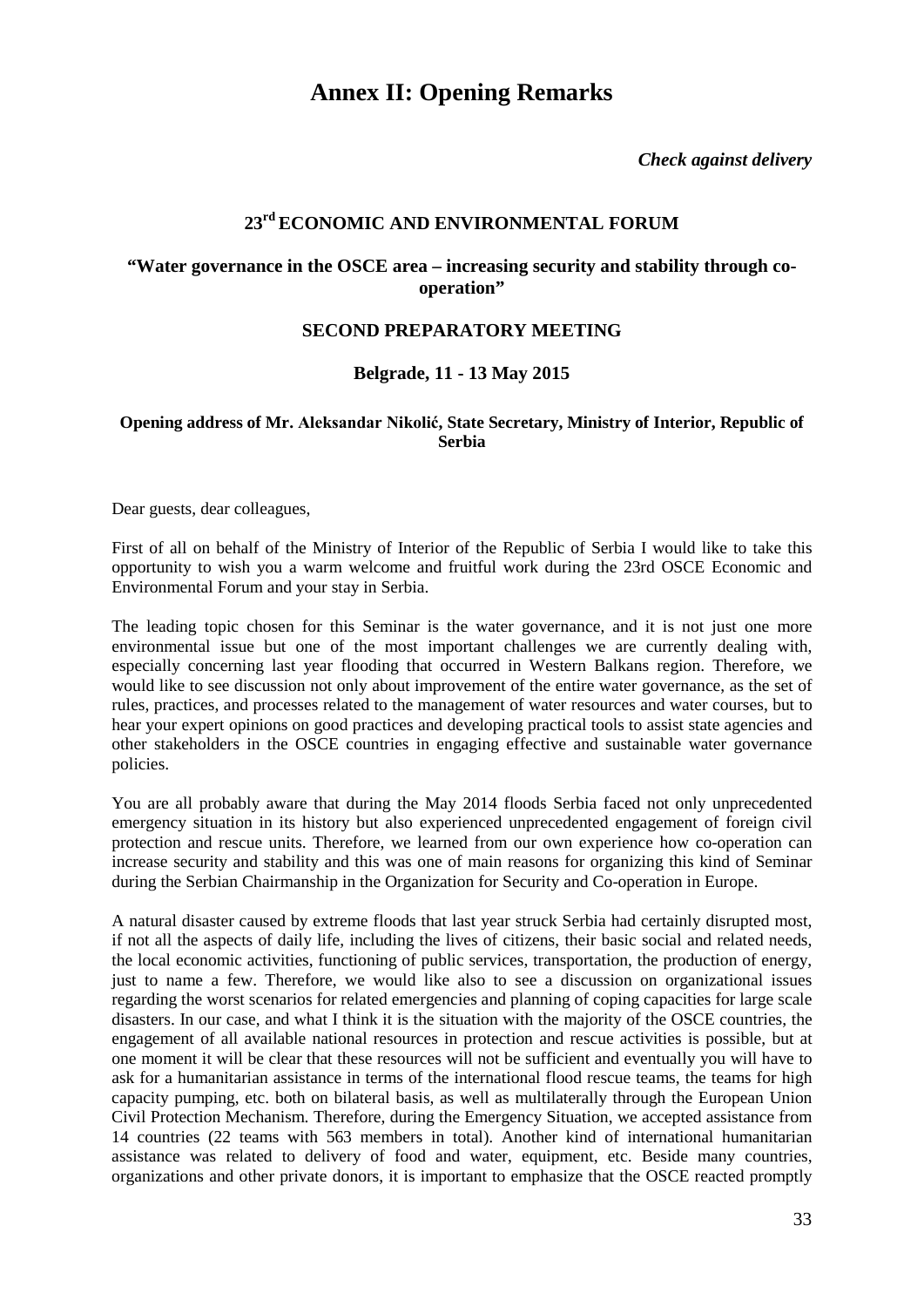during floods and donated one high capacity pump and three others that were useful in that very moment.

As it was said at the beginning, in dealing with a large scale disasters there must be co-operation with other countries but as it was said during the Third United Nations World Conference on Disaster Risk Reduction, in Sendai, Japan, there is a general agreement that we must move from managing disasters to managing disaster risk. Therefore, regarding severe weather conditions and apparent climate changes disaster risk reduction and specifically water governance is something we surely will be dealing in future years and thus it is important to emphasize its importance on every occasion. With the completion of the assessment for the entire state territory, the Republic of Serbia will be covered with prospected potential risks that may threaten the territory of cities and municipalities, and at the same the establishment of civil protection structures at the local level (the level of cities and municipalities) will be completed.

The main limiting factor in planning and undertaking preventive operational measures is unfortunately, the continual deficiency of financial resources on the territories of local authorities (cities and municipalities), which has impact on reducing the effects of the consequences of disasters. But something needs to be done and, as disaster risk reduction is becoming national and local priority with strong institutional basis for implementation, disaster risk reduction policy is generally accepted by all stakeholders.

Regarding identification, assessment and monitoring of risks and enhancement of early warning system, Serbia is adopting standards and assessment methodology and identifying risks from natural and other disasters are in accordance with the recommendations of the European Union. Guidelines on the methodology for the development of risk assessment and plans for protection and rescue in emergency situations have been adjusted to EU regulations.

Beside this there is a constant work on improvement of functioning of protection and rescue system stakeholders at national and local level by connecting with scientific and research organizations, and good co-operation with the media with goal to promote a policy of disaster risk reduction with the availability of information to citizens in order to strengthen the public awareness and culture of safety in the field of protection, rescue and disaster risk reduction. This is also a good place to mention one more aspect of co-operation between Sector for Emergency Management of the Ministry of Interior and the OSCE Mission to Serbia which was presented in the form of a joint work on a Family Guide for Emergency Preparedness and Response.

Accurate, comparable and appropriately scaled information on disaster losses, hazards, vulnerabilities and risks is fundamental for designing and implementing effective policies and programmes that reduces disaster risk. In partnership with the OSCE and the United Nations Office for Disaster Risk Reduction (UNISDR), UNDP and CIMA Foundation, the SEM/MoI recently organized the Workshop "Learning from past disasters: from recording loss data to fostering prevention policies" regarding development of a database on disaster losses based on DesInventar. Beside this the OSCE Mission to Serbia provided necessary donation for organizing several Emergency Management table top exercises for county level across Serbia.

Also in order to improve regional co-ordination and operational co-operation through joint monitoring information exchange and joint trainings, a number of protocols with neighbouring and other countries were signed.

Once again enjoy your stay in Serbia. Thank you for your attention.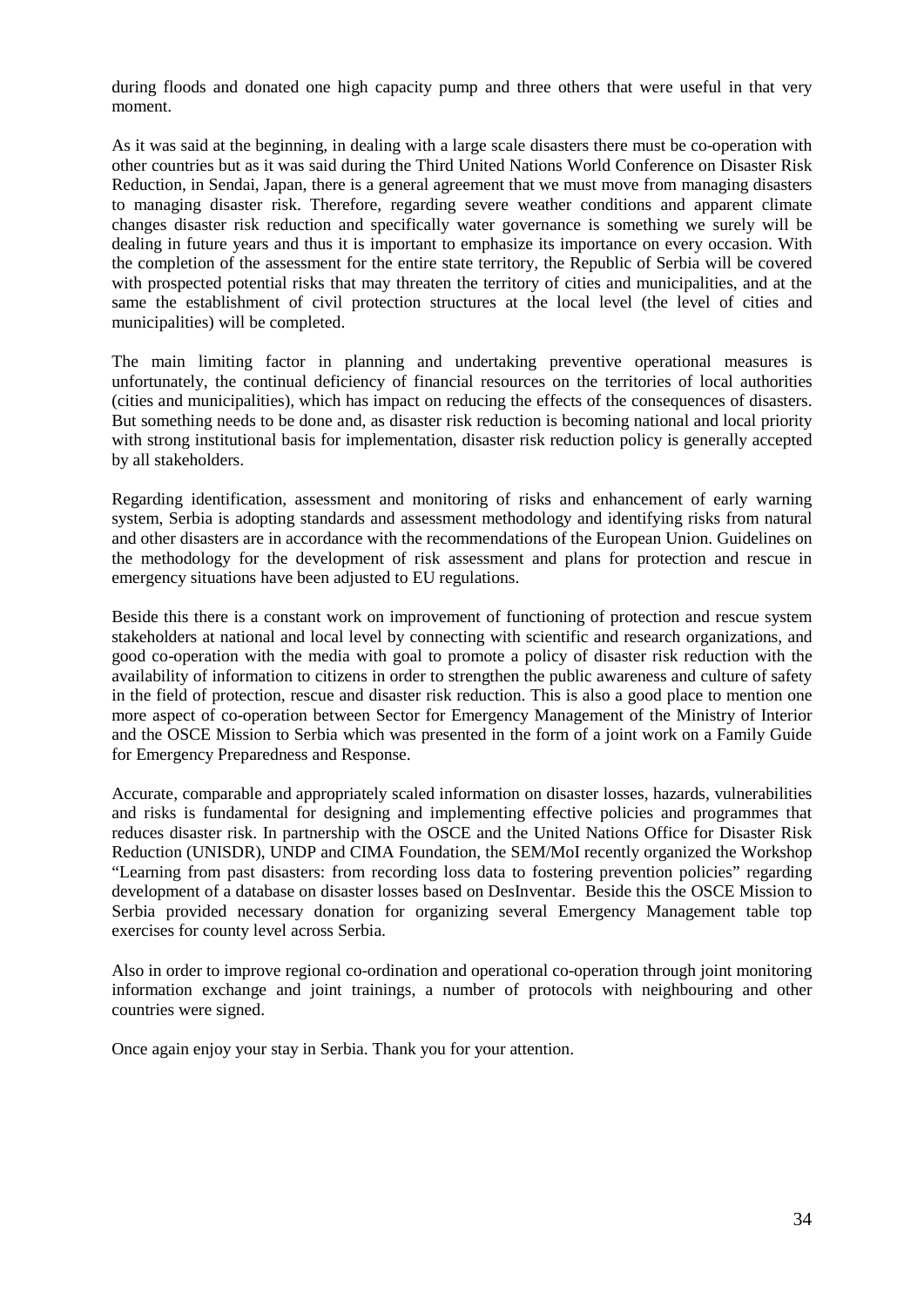## **23rd ECONOMIC AND ENVIRONMENTAL FORUM**

## **"Water governance in the OSCE area – increasing security and stability through cooperation"**

## **SECOND PREPARATORY MEETING**

## **Vienna, 26 - 27 January 2015**

## <span id="page-34-0"></span>**Opening address of Dr. Halil Yurdakul Yiğitgüden, Co-ordinator of OSCE Economic and Environmental Activities**

Excellences,

Distinguished participants,

It is an honour to address this opening session of the First Preparatory Meeting of the 23rd OSCE Economic and Environmental Forum. The focus of this year's Forum is linked to security in a profound way: in the absence of good water governance, water might become a source of conflict. At the same time, well governed water provides opportunities to build confidence and help prevent conflict between those sharing water resources.

I am very pleased to welcome so many reputed experts who joined us to share their in-depth knowledge on different aspects of water governance. Today, we have with us many government officials from the OSCE participating States and Partners for Co-operation, representatives of international and bilateral organizations, of international NGOs, academia and the private sector.

Within the Economic and Environmental Dimension, water has always been high on our agenda. Over the years, we have built a strong record of projects supporting participating States in strengthening water governance at national level as well as in a transboundary context. The United Nations Economic Commission for Europe – also as the holder of the UNECE Water Convention- has always been one of our main partners in this endeavour.

I would like to use this opportunity to give you a few examples of what my Office and our colleagues in the Field operation have been doing in the field of water governance:

In South-Eastern Europe, we have been involved in the International Framework Agreement on the Sava River Basin since its early stages and also contributed to the work of the International Sava River Basin Commission. Currently, our engagement in the region is more targeting communitybased disaster risk reduction, particularly through the network of Aarhus Centres. At this point, I would also like to refer to the OSCE Mission to Serbia which has a long track record in supporting participative flood risk management. They have done so already long before the May 2014 floods. The Mission has invested significant efforts towards capacity building and community engagement in flood risk reduction, often together with the Aarhus Centres network. Similarly, the OSCE Mission to Bosnia and Herzegovina continues to support policy makers in addressing disaster risk reduction plans from a regional perspective, as well as the Aarhus Centres network in their work with local communities to increase their engagement in shaping local flood response plans.

Let me now turn to Eastern Europe, where eight years of our joint work with Moldova and Ukraine has led to the signing of the Treaty on the Dniester River Basin in 2012. This is a crucial step towards establishing a sound legal framework for good water governance at transboundary level. The Treaty broadens the existing co-operation to cover the entire river basin and all sectors that are important for the management and protection of shared waters. We continue our support to the Dniester Basin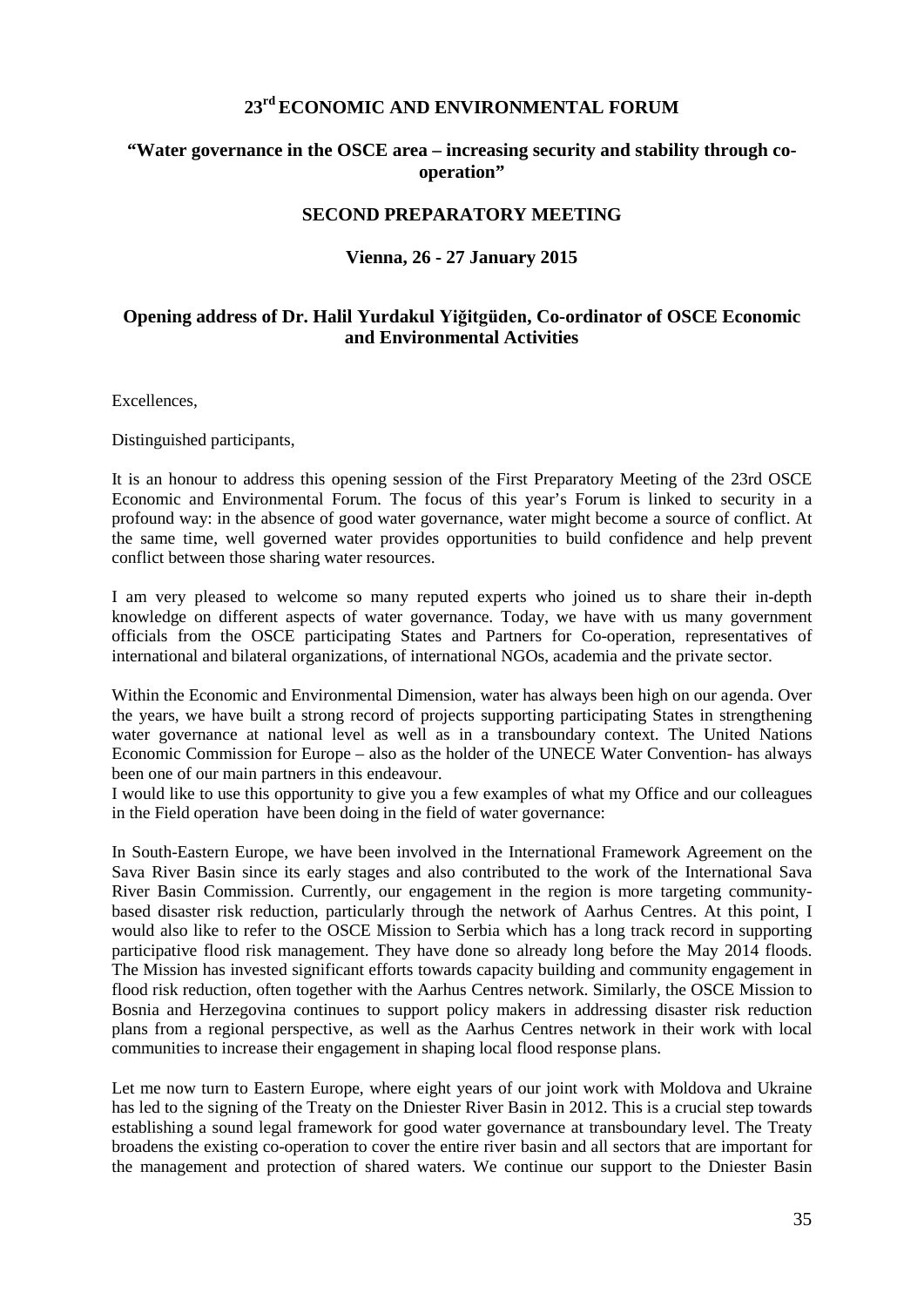through several projects within the framework of the Environment and Security (ENVSEC) Initiative. One of the most recent results is a draft basin-wide strategic framework for climate change adaptation developed within the framework of an OSCE-led ENVSEC project on climate change and security. The project is financed mainly by the European Union's Instrument for Stability and the Austrian Development Agency and implemented together with UNECE, UNEP, UNDP and REC.

In the South Caucasus, together with UNECE, we have facilitated negotiations between Azerbaijan and Georgia on a co-operation agreement on the management of the Kura River Basin. We organized six rounds of bilateral consultations to develop a legal framework for co-operation on water pollution, biodiversity, emergency situations, information sharing and public participation. The draft Agreement also envisages the establishment of a joint commission for protection and rational use of water resources of the Kura River Basin. The Agreement is currently under consideration by Azerbaijani and Georgian Ministries of Foreign Affairs. The OSCE stands ready to continue its support and facilitate the finalization of the agreement.

In Central Asia, thanks to our Office in Tajikistan, the OSCE has long been engaged in facilitating transboundary water co-operation along the Upper Amu Darja River - also known as the Panj River between Tajikistan and Afghanistan. I would also like to mention our support, together with UNECE, to the establishment and operation of a bilateral water Commission between Kazakhstan and Kyrgyzstan in the basins of the Chu and Talas Rivers. A new follow-up project on the Chu and Talas Rivers is currently under preparation. At this point, let me underline the support and commitment of particularly the Centre in Astana. Their support to basin councils and to capacity building for Integrated Water Resources Management requires special recognition. Efficient irrigation is another area where several OSCE Field operation in Central Asia are actively engaged.

Let me underline that most of our activities related to water governance are taking place in the framework of the Environment and Security Initiative. For over a decade now, ENVSEC has been a unique mechanism to create synergies and jointly address environmental challenges, inter alia, related to water.

## Excellencies,

Good water governance based on the principles of co-operation has an essential role to play for building trust and strengthening security. The fundamental importance of good and co-operative water governance for security and stability within and across borders calls for continuous dialogue and involvement of a broad spectrum of stakeholders at different levels.

Our agenda for the next two days will provide an opportunity for this. Allow me a few words on the specific sessions of this meeting:

Water is a medium that links air and land through the hydrological cycle. Water is also a vital link between people, communities and countries that are sharing it. Well governed water is essential to maintain public health and sound environment as well as to foster stability. In the first session, we will discuss the water governance concept, principles underlying good water governance, as well as best practices in implementing it.

Energy and food production heavily depend on freshwater supply. Pressure on water and land resources in the OSCE area is increasing due to population growth, changing consumption patterns and climate change. Responding to these challenges requires more effective accommodation of future energy and food demands as well as environmental considerations.

The second session today will be dedicated to water governance across sectors with a focus on fostering food and energy security. The session's deliberations will in particular touch on the waterenergy-food nexus and new approaches to sustainable hydropower and efficient irrigation.

Freshwater ecosystems are among the most extensively altered systems on Earth. Rivers, streams, and lakes have experienced various changes as a result of large-scale water diversions, introduction of invasive species, overharvesting, pollution, and climate change. The third session will discuss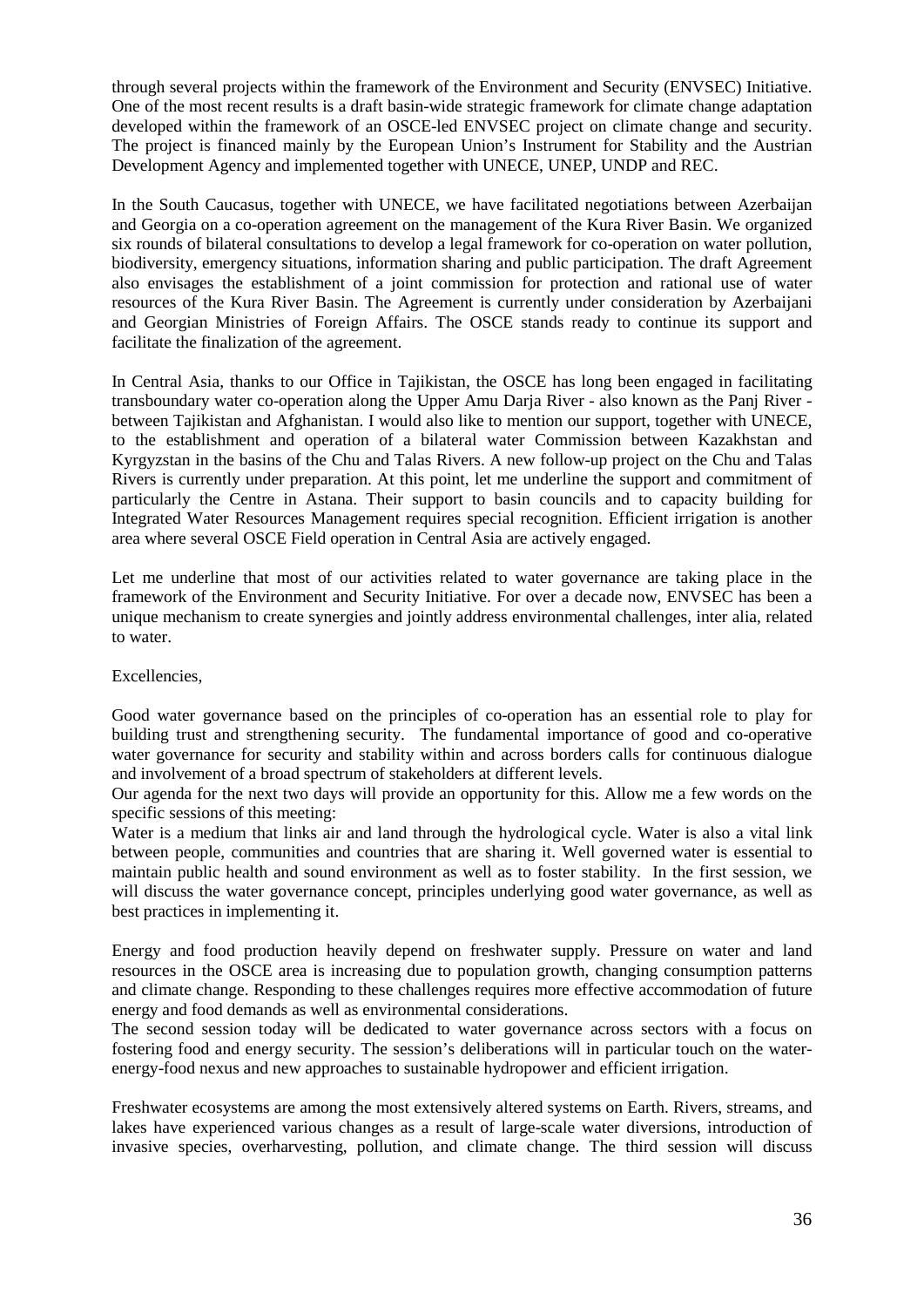protection of ecosystems and increasing of water efficiency. The session will also look at climate change in the context of water governance.

Governing water resources involves a range of stakeholders at local, national, regional, and international levels. While water often appears to be a local issue, even local water challenges may have implications transcending boundaries and national borders. In the fourth session, we will take a closer look at water governance at different levels with a focus on community-based water governance and basin management.

Lack of transparency and corruption are both a cause and a result of poor water governance. Transparency, access to information, and integrity build a sustainable foundation for good water governance and reduce the potential for conflict. The fifth session will focus on transparency as the vital prerequisite of good water governance including the roles of economic instruments, civil society and the business sector.

Exchange of knowledge and experience is crucial to develop evidence-based policy, make informed decisions, raise awareness and build trust and confidence between different stakeholders, including at transboundary and regional level. Sharing of technology and innovation on water management has a valuable role to play in this process. The sixth session will enable us to have a lively discussion on these aspects.

In concluding, I would like to welcome you all once again and I strongly encourage you to actively participate and contribute to our Forum's deliberations. I am looking forward to fruitful discussions.

Thank you for your attention.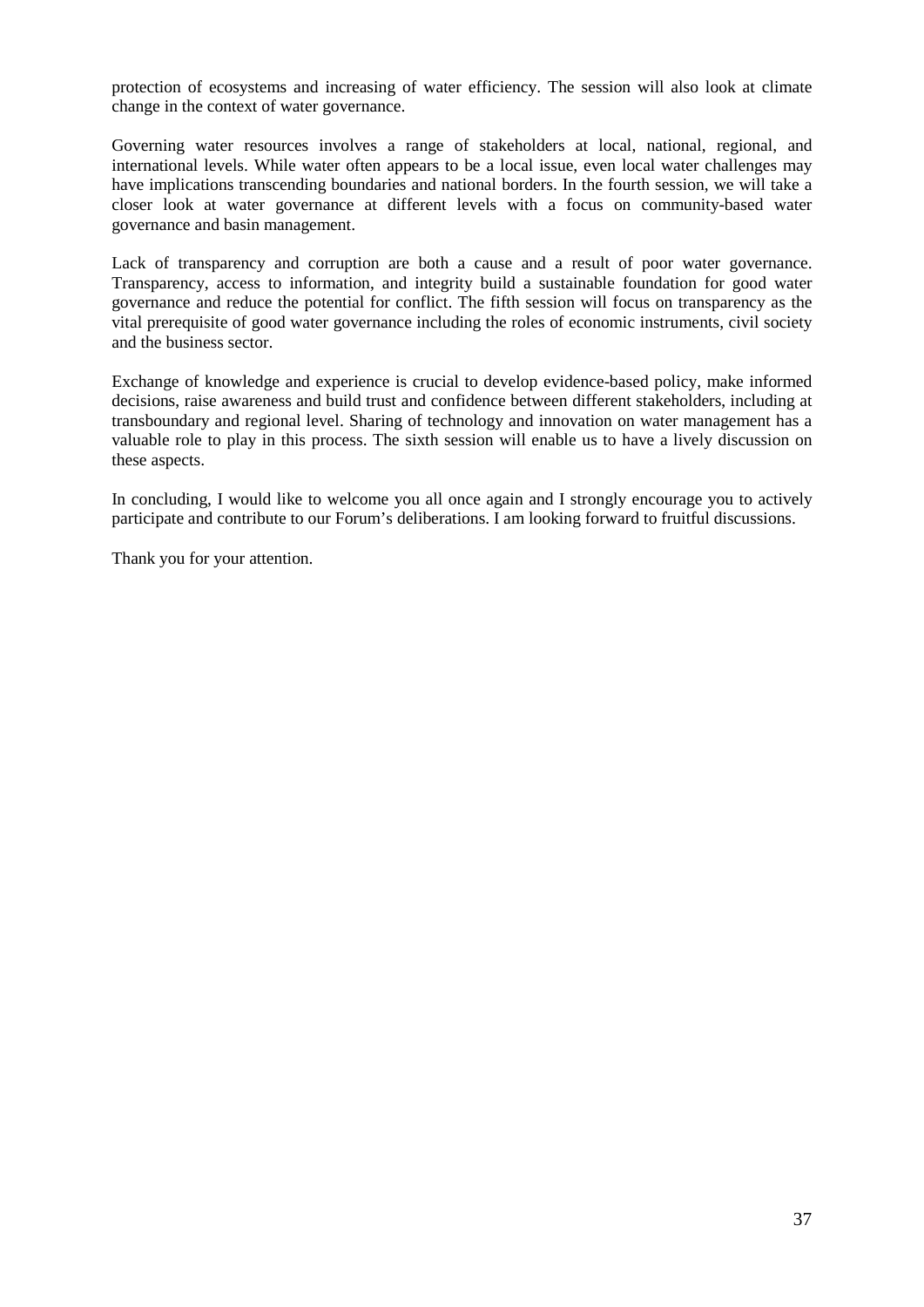## **Annex III: KEYNOTE SPEECHES**

## <span id="page-37-0"></span>**Dražen Kurečić, President International Commission for the Protection of the Danube River Assistant Minister, Ministry of Agriculture, Republic of Croatia**

For a long time floods were not open threat to security but in last ten years this has radically changed, among other, due to climate changes. The fact that this issue is on the agenda of meeting under umbrella of Organization for Security and Co-operation in Europe, clearly shows that we all recognize flood risk as one of our main threat. By mutual help, through learning from experiences of the countries which were severe hit by floods and with joint efforts when it comes to development of forecasting systems we can prevail this threat and give our citizens security they need.

Both European and regional security from the adverse effects of water and protection mechanisms we have today has primarily been maintained through the building up of bilateral security agreements on water management co-operation. In addition to that, bilateral and multilateral frameworks of dialog are established with multilayered arrangements, and the best example of such international body dealing with all water management issues, and in particularly flood issues is ICPDR.

The necessity and benefits of promoting dialogue and co-operation among stakeholders is inevitable. Meeting like this is opportunity to bring together awareness and knowledge from professionals, actually, from practitioners. European basins are inseparable, sharing knowledge and experience in these fields is of vital importance in planning for the future.

Since July the 1st 2013 Croatia is the youngest, 28th member of European Union. By adopting the EU acquis, the Republic of Croatia has also adopted legislation, among other, Directive on the assessment and management of flood risks (Flood Directive).

At this moment, most of EU countries, including Croatia, go through the public consultation process for Draft of the 2nd River Basin Management Plan and 1st Flood Risk Management Plan, as part of 2nd RBMP. The Plan will be adopted by the Government of the Republic of Croatia by December 1st 2015.

Countries of Danube basin in the same time are also finalizing the 2nd Danube Basin Management Plan and 1st Danube Flood Risk Management Plan. In this regard, stakeholder workshop for the Plan will take place in Zagreb, on 2nd and 3rd July 2015.

Experience and help of other countries in water management, as it is well known, is especially valuable when it comes to flood prevention and flood management. In this respect, going back to catastrophic floods in May 2014, which took the most important- human lives- and caused severe material damage in Croatia, Bosnia and Herzegovina and Serbia, shows that nature has its own scenario and sometimes it cannot be foreseen.

There are many opportunities for joined projects which can improve existing or develop new models for hydrological forecasting e.g. improvement of data exchange and early warning system and this is what we specially support and emphasize in ICPDR but also in bilateral meetings.

According to agenda, meeting will end up with clear and practical conclusions; water related issues have always been on OSCE agenda and international community needs such facilitators who bring experts, organizations, politicians and other community members together towards a common goal.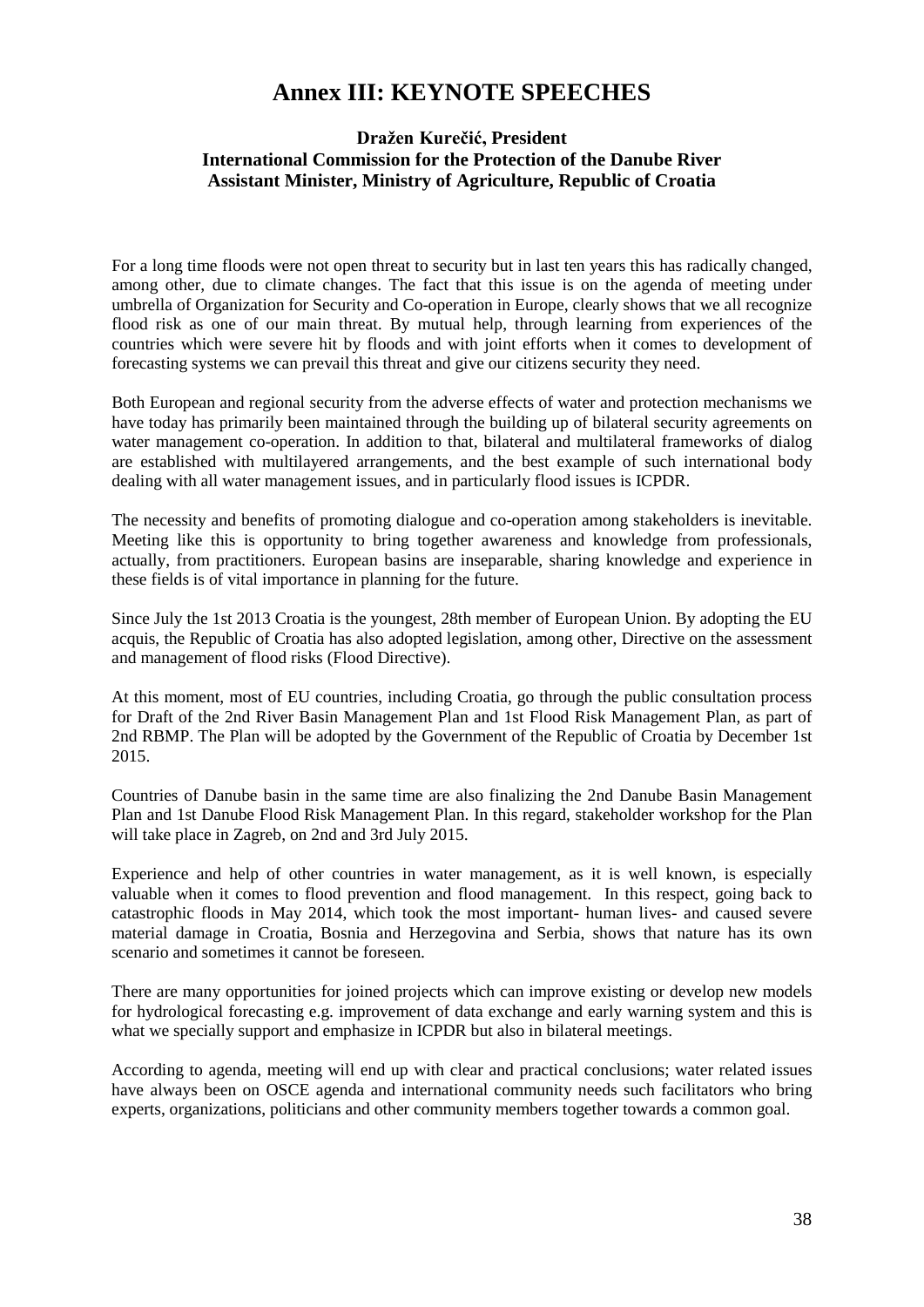### **Keynote speech**

## **Mr. Marco Keiner Director of the Environment Division United Nations Economic Commission for Europe**

Excellencies, Ladies and Gentlemen,

I am pleased to address you at this second preparatory meeting of the OSCE Economic and Environmental Forum, having already contributed to the first meeting. As you may recall from that meeting, water governance, the focus of this year's Forum, is an issue of importance to the member States of the United Nations Economic Commission for Europe – UNECE – and is a topic on which UNECE has a long and successful history of co-operation with OSCE.

Today I will address a particular aspect of water governance –awareness-raising and public participation – because participatory and accountable water governance is necessary for wellinformed choices and can help prevent or reduce negative effects of investments on development and on water resources. Ignoring a wide participatory approach can be costly and lead to uncertainty for government, civil society and business alike. And without awareness there cannot be participatory governance.

For the past 20 years, UNECE has worked to strengthen water governance and water cooperation through environmental treaties and policy instruments and by working with countries in strengthening institutions and capacities.

The UNECE member States have negotiated treaties that provide crucial frameworks for water governance and environmental democracy in the pan-European region and beyond:

The Convention on the Protection and Use of Transboundary Watercourses and International Lakes – or Water Convention – and its Protocol on Water and Health;

The Convention on Environmental Impact Assessment in a Transboundary Context – or Espoo Convention – and its Protocol on Strategic Environmental Assessment; and

The Convention on Access to Information, Public Participation in Decision-making and Access to Justice in Environmental Matters – or Aarhus Convention – and its Protocol on Pollutant Release and Transfer Registers.

The Water Convention and the Espoo Convention both operate in a transboundary context. This is of tremendous importance in the pan-European region where more than half of all freshwater resources cross-national boundaries. We need to cooperate in the management of natural resources, in tackling environmental threats and in increasing security and stability. And that means the involvement of numerous stakeholders and good water governance at many levels, from local to regional.

The Water Convention is an important legal framework for improving water governance and integrated water resources management, in particular at the basin level. It strengthens transboundary water co-operation and measures for the ecologically-sound management and protection of transboundary surface waters and groundwaters. The Convention requires intersectorial co-operation, public participation, transparency through data exchange for example and much more. In addition, and very importantly, the Convention requires riparian Parties to enter into agreements for their shared waters and establish joint institutions for their management.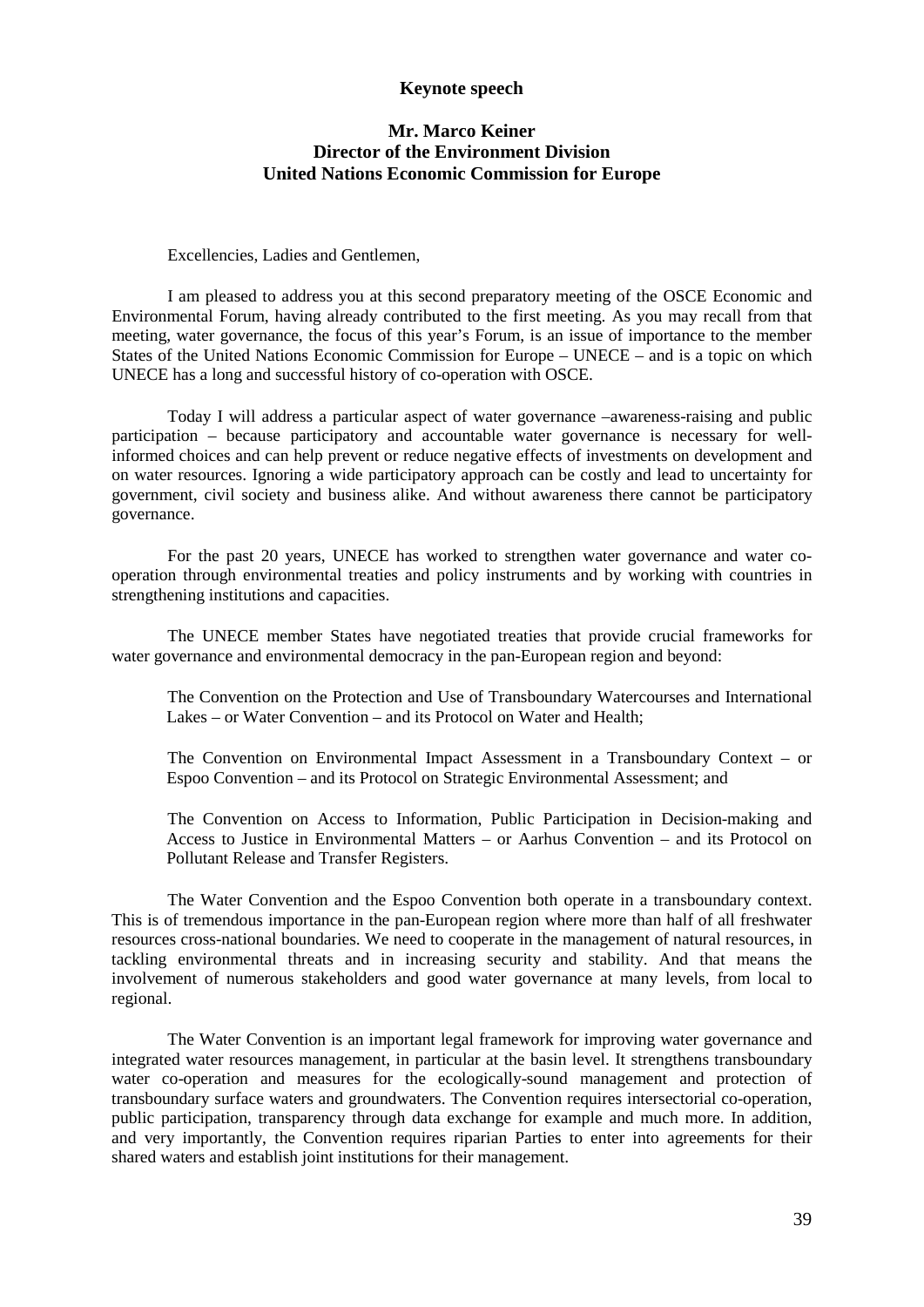The Water Convention provides an intergovernmental forum for discussing transboundary water co-operation and sharing good practices, but also supports countries through assessment, capacity-development, guidance and projects on the ground.

Many of these projects on the ground are carried out in co-operation with OSCE. I will pick out one particular example, of the Dniester River Basin shared by Ukraine and the Republic of Moldova, where UNECE and OSCE have supported the riparian countries in the framework of the Environment and Security Initiative for several years to improve their water co-operation.

This led to, among other successes, the development and signature in November 2012 of the bilateral Dniester Treaty. That agreement was developed in a process that included civil society, first through the participation of NGO representatives in the expert consultations on the draft text then in public hearings organized in the two countries. The public's comments were then taken into account in the revision of the draft text. The resulting Treaty provides for public access to information and public participation in decision-making.

Indeed many of the basin-level and bilateral agreements that countries have established within the framework of the Water Convention provide strong opportunities for the public. That is not by chance as the Convention requires that its Parties ensure that information is made available to the public on the conditions of transboundary waters, on measures taken or planned to be taken to prevent, control and reduce transboundary impact, and on the effectiveness of those measures.

The co-operation between UNECE and OSCE on the Dniester continues. At the end of April, a strategy for adaptation to climate change for the Dniester, facilitated by UNECE and OSCE was launched at a high-level event in Kyiv. The strategy aims to increase the effectiveness of adaptation by locating measures where they have the optimum effect and it promotes a common understanding on climate change impacts and necessary adaptation measures from the transboundary perspective. With this, the Dniester is now one of the very few basins worldwide with a transboundary adaptation strategy.

Let me thank OSCE again for the good co-operation and for supporting countries to implement the UNECE Water Convention.

UNECE does not only play a role in transboundary water governance. Indeed, transboundary water co-operation can hardly be sustainable without well-functioning co-ordination between different ministries and stakeholders within countries. Water policies must not be shaped just by respective national water agencies, there must be broad discussions, taking into account interests of different water users. UNECE has therefore supported the development of platforms for such regular water policy discussions in nine countries through the process of National Policy Dialogues in the framework of the EU Water Initiative. Over the past eight years, these national platforms have helped to modernize water policies in many countries. NGO representatives participate in the intersectorial dialogues and, in some countries, the main meetings are supplemented by stakeholder events. Again, OSCE has been involved, as these national dialogues always feature a co-ordination role between donors active in the field of water to make sure there is no duplication of activities.

The UNECE Water Convention is supplemented by a Protocol on Water and Health that aims to protect human health and well-being by better water management, including the protection of water ecosystems, and by preventing, controlling and reducing water-related diseases. It is the first international agreement of its kind adopted specifically to attain an adequate supply of safe drinking water and adequate sanitation for everyone. Parties to the Protocol commit to set national or local targets in relation to the entire water cycle.

Therefore, the Protocol on Water and Health also has an important role to play in water governance in our region. It recognizes that access to information and public participation are essential. It builds public awareness of issues related to water and health. The Protocol specifically commits its Parties to make appropriate provisions for public participation, within a transparent and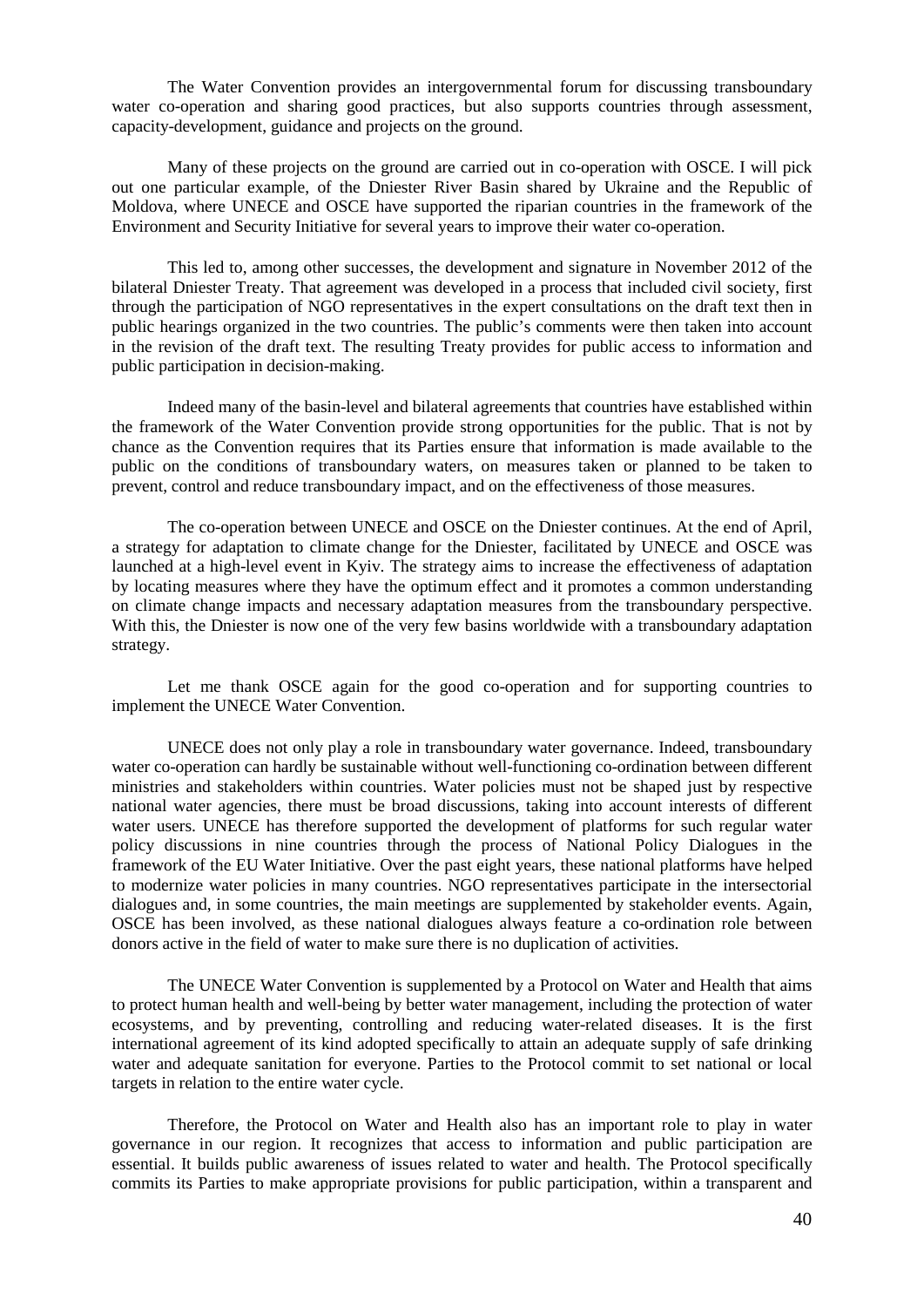fair framework, and ensure that due account is taken of the outcome of the public participation while setting targets to ensure a high level of protection against water-related disease, when developing water-management plans and when reviewing and assessing progress.

Numerous countries have followed this path with the assistance of the Protocol's joint secretariat, provided by UNECE and the WHO Regional Office for Europe. For example, in December we assisted Serbia with the setting of its targets in a participatory process. In the Republic of Moldova we are working with many national stakeholders to implement measures to achieve the country's targets for water and sanitation.

The experience under that Protocol is that public participation can be hard to achieve due to a lack of awareness among the public of its rights and among the public authorities of their obligations, as well as the lack of national legal frameworks and cross-sectoral co-operation. There may also be political reluctance to engage the public, lack of access to information and budgetary constraints to running public-participation processes.

However, public participation gives the public the opportunity to express its concerns. It also enables public authorities to take due account of such concerns, which is vital to enhance the quality and the implementation of the decisions adopted to improve access to drinking water and sanitation and to protect human health.

In this regard, I would like to mention another key instrument: the Aarhus Convention and its Protocol on PRTRs which go to the heart of the relationship between people and their government thereby promoting environmental democracy. Their aims include not only environmental protection and sustainable development, but also such overarching themes as government accountability, transparency and responsiveness what make their provisions relevant for implementation of other instruments. Water management therefore should be applied in the light of concepts and principles of the Aarhus Convention and its Protocol.

Furthermore, the Aarhus Convention requires its Parties to promote the application of the Convention's principles in international environmental decision-making, which also include the work of joint bodies for transboundary water co-operation.

The Aarhus Convention has proved to have an unprecedented value for transboundary water co-operation as it grants the rights to be exercised by the public "without discrimination as to citizenship, nationality or domicile".

The Protocol sets forth a specific regime for wastewaters, for example an off-site transfer of pollutants in wastewater beyond the boundaries of a facility via a sewer or any other means, such as containers or tank trucks. Many provisions of the Protocol are most important for transboundary water management, when it comes to the use of relevant data from various economic sectors for the purposes of water management and transboundary water co-operation. The Protocol too promotes informed public participation

And again, I would like to thank OSCE for the valuable co-operation. Aarhus Centres and the OSCE are key partners of the UNECE for implementing the Aarhus Convention and its Protocol on the ground through building capacities and raising awareness. Aarhus Centres serve as an essential resource base for spreading environmental democracy and a valuable multiplier of the Aarhus principles.

That conclusion can be drawn under much of UNECE's work on environmental governance: yes, there are gaps in implementation and capacity needs. But the good governance practices and legal frameworks that the UNECE policy instruments introduce and define have enormous benefits in terms of well-informed decision-making. Good decisions lead to actions that can be implemented effectively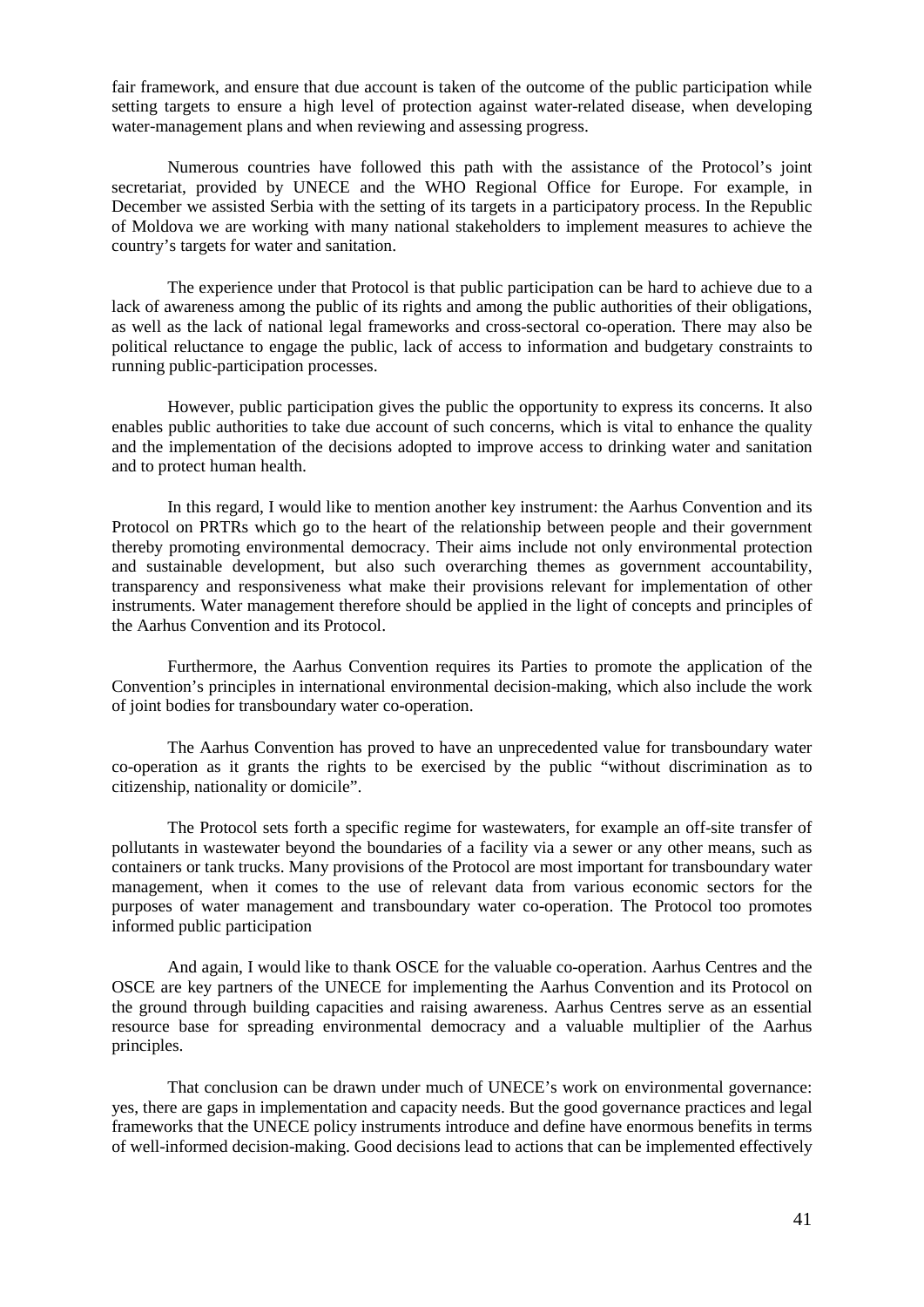and efficiently, have public support and foster sustainable development. Good environmental governance is in everyone's interest.

<span id="page-41-0"></span>Excellences, Ladies and Gentlemen, UNECE is pleased to work with you in preparation for the twenty-third OSCE Economic and Environmental Forum. I look forward to our continuing cooperation in the coming months on this important topic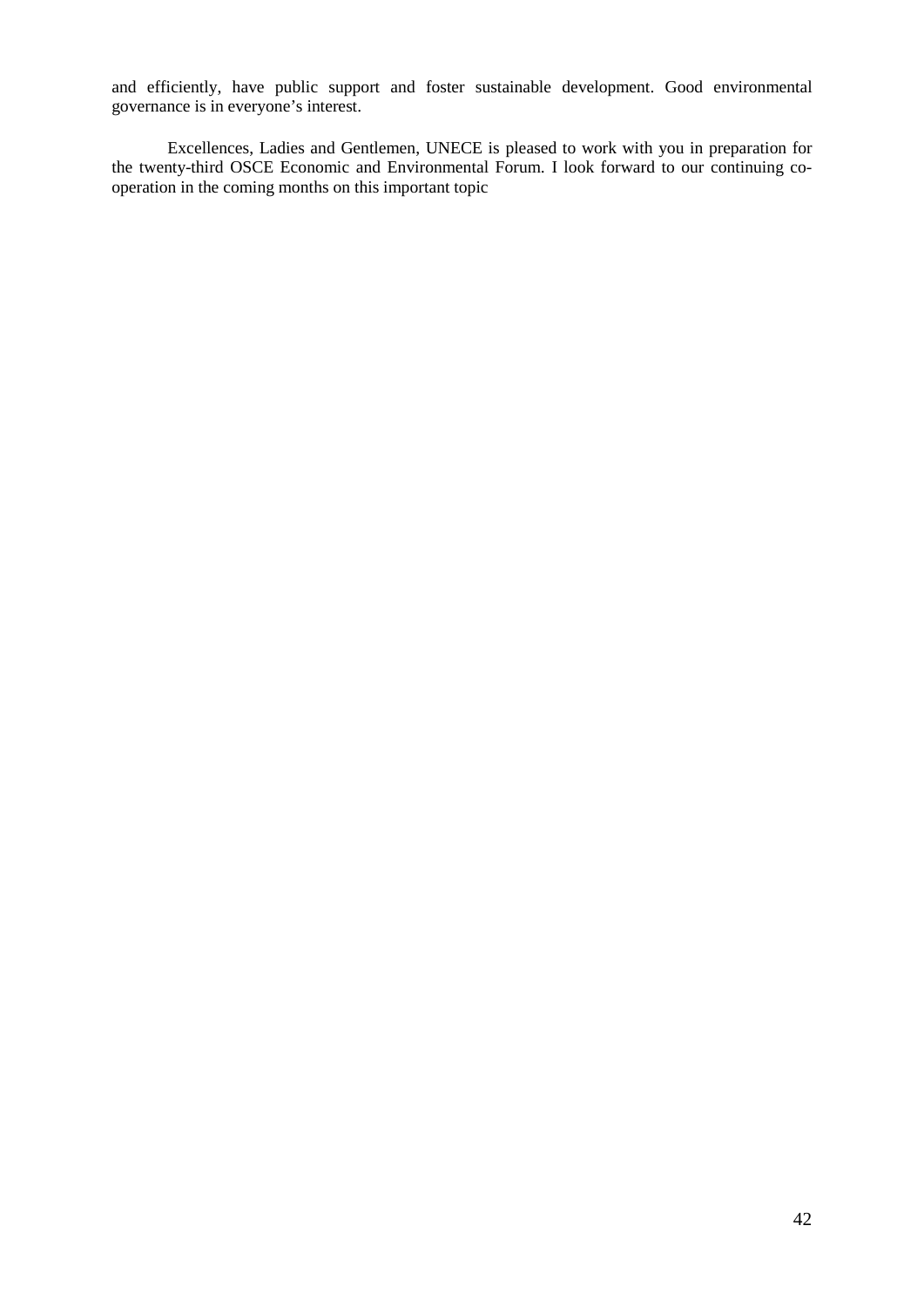## **Annex IV: Closing Remarks**

*Check against delivery*

## **23rd ECONOMIC AND ENVIRONMENTAL FORUM**

## **"Water governance in the OSCE area – increasing security and stability through cooperation"**

## **SECOND PREPARATORY MEETING**

**Belgrade, 11-13 May 2015**

## <span id="page-42-0"></span>**Closing Statement of Dr. Halil Yurdakul Yiğitgüden, Co-ordinator of OSCE Economic and Environmental Activities**

Dear Ambassadors,

Dear Participants,

Ladies and Gentlemen,

In concluding the Second Preparatory Meeting of the  $23<sup>rd</sup>$  OSCE Economic and Environmental Forum, please allow me to express my gratitude for the constructive discussions, the insightful presentations, the competent moderation and the ideas put forward.

Let me shortly outline the main discussions we have had over the last two days. The keynote speeches by President of ICPDR, Assistant Minister Kurečić and Mr. Keiner of UNECE have underlined the importance of participatory and accountable water governance, in particular, in the context of disaster risk reduction. The keynote contributions highlighted a number of legal and institutional multilateral frameworks that offer the potential and tools for more effective decision-making in governing waters and addressing associated disaster risks.

We have been able to learn extensively about the management of the 2014 flooding disaster in South Eastern Europe, including valuable insights about individual countries' approaches, regional and international co-operative responses and the role of the OSCE. As noted by many of the speakers, challenges associated with the disasters can also provide opportunities for building further co-operation and solidarity, including across borders. I would like to commend those who have presented a range of useful lessons and reflections from South-Eastern Europe which are also relevant across the OSCE region.

An extensive discussion was dedicated to addressing water, security and disaster risk reduction in a more global context. These deliberations benefited from a presentation on the recently adopted Sendai Framework for Disaster Risk Reduction (2015 – 2030). A number of important linkages between water governance, disaster risk reduction, climate change and security were identified, including security benefits of transboundary water co-operation for disaster risk reduction.

The year 2015 has on several occasions been highlighted as an important year for acting on synergies between these areas, also in the OSCE context, given this year's conclusion of several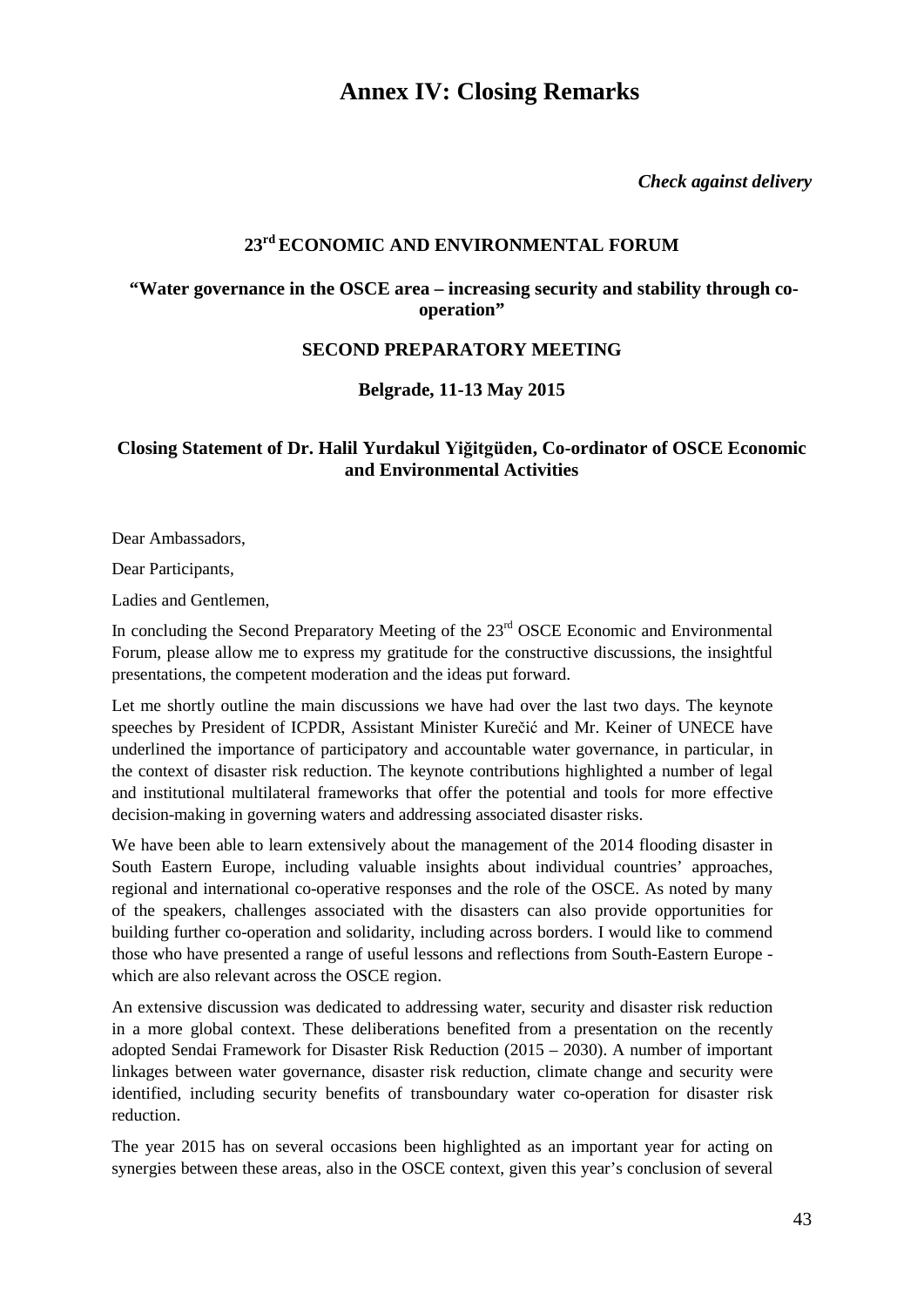global processes, including the Third UN World Conference on Disaster Risk Reduction in Sendai, expected adoption of the Sustainable Development Goals in New York and negotiations for the Paris Climate Change Conference.

A number of best practices on flood and drought response and examples of effective governance approaches for addressing water-related disasters and climate change from several participating States were presented. The OSCE's on-going endeavours to translate political commitments on disaster risk reduction into practical outcomes on the ground were also referred to as having an important role in the context of water governance.

Discussions referred to water as an issue of foreign and security policies due to its complex interlinkages with many aspects of development and stability, as exemplified in the nexusconcept. Transboundary water co-operation along with good water governance holds many benefits ranging from security to environmental and economic benefits. The OSCE has shown that it can holistically address water – from DRR to water diplomacy. With its longstanding tradition of dealing with all aspects of security and its presence on the ground, it is in an ideal position to act as a facilitator to find solution to water challenges in the OSCE area.

Our deliberations underlined the indispensable role of different stakeholders in the process of formulation and implementation of effective strategies and plans to address water governance issues. The OSCE network of Aarhus Centres was highlighted as an effective instrument in catalysing public participation. The role of youth as the agents of change and future decisionmakers makes youth particularly well placed to be active players in water governance. Nongovernmental organizations active in the field of environment and water were noted as important contributors to endeavours aimed at building confidence and trust.

We will thoroughly review the recommendations that have been generated over the last two days and look at possible follow-up activities. My Office has significant experience in the area of water governance and will continue to build on this experience also within the framework of the Environment and Security Initiative (ENVSEC) to support OSCE participating States.

I believe the exchange of experience will continue during a field visit to the municipalities in Bosnia and Herzegovina and Serbia that have been affected by the 2014 flood. Those of you who join the field trip will have an excellent opportunity to be exposed to first-hand accounts and experience of these municipalities in facing up to the disaster.

Ladies and Gentlemen,

I would also like to say a few words about the Concluding Meeting in Prague in September. An important component of every concluding meeting is a review of the OSCE commitments related to the theme of the Forum on that specific year. Allow me to note that this year's review is being prepared by UNECE, a long-term key partner of the OSCE, also within the ENVSEC Initiative. We are looking forward to the outcomes of this year's review.

The Concluding Meeting will consolidate the outcomes of the Forum discussions throughout the year. It will help crystalize conclusions and recommendations for OSCE's continued action in the area of water governance.

Thanks to the rapporteurs, a Consolidated Summary including the main key suggestions and recommendations made by the participants during the deliberations will be prepared by my Office and shared with all of you in the coming weeks.

I would like to thank the Serbian Chairmanship, the moderators, speakers and rapporteurs, the interpreters, the conference service staff, as well as the colleagues from my Office for their joint contribution to the success of this event.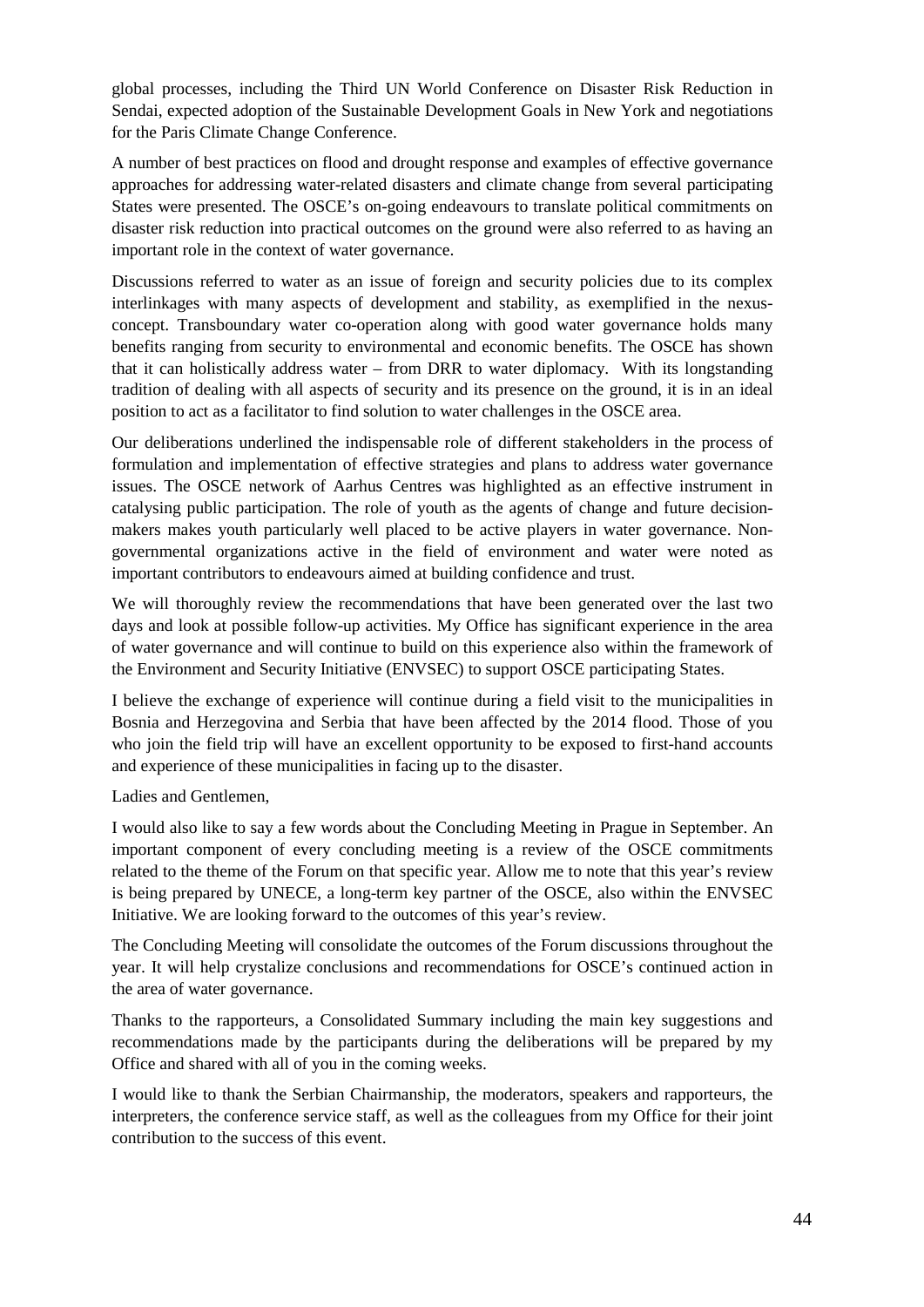<span id="page-44-0"></span>I also want to thank all of you for your active contribution and wish an informative field visit and a safe trip back home.

## **Annex V: Annotated Agenda**



## **Organization for Security and Co-operation in Europe The Secretariat**

**Vienna, 8 May 2015** 

## **The 23rd OSCE Economic and Environmental Forum**

**"Water governance in the OSCE area – increasing security and stability through co-operation"**

## **SECOND PREPARATORY MEETING**

## **Belgrade, 11-13 May 2015**

Venue: Palace of Serbia, 2 Mihajla Pupina Boulevard

## **ANNOTATED AGENDA**

**Monday, 11 May 2015**

09:00 – 10:30 **Opening Session** *(open to Press)*

**Welcoming remarks:**

− **Mr. Aleksandar Nikolić**, State Secretary, Ministry of Interior, Serbia − **Dr. Halil Yurdakul Yiğitgüden**, Co-ordinator of OSCE Economic and Environmental Activities

### **Keynote speeches:**

− **Mr. Dražen Kurečić**, President, International Commission for the Protection of the Danube River Basin, Ministry of Agriculture, Croatia − **Mr. Marco Keiner**, Director, Environment Division, UNECE

#### **Selected topics:**

- Water governance in the context of disaster risk reduction
- Awareness-raising and public participation with regard to water governance
- Water governance as a catalyst for co-operation and confidence-building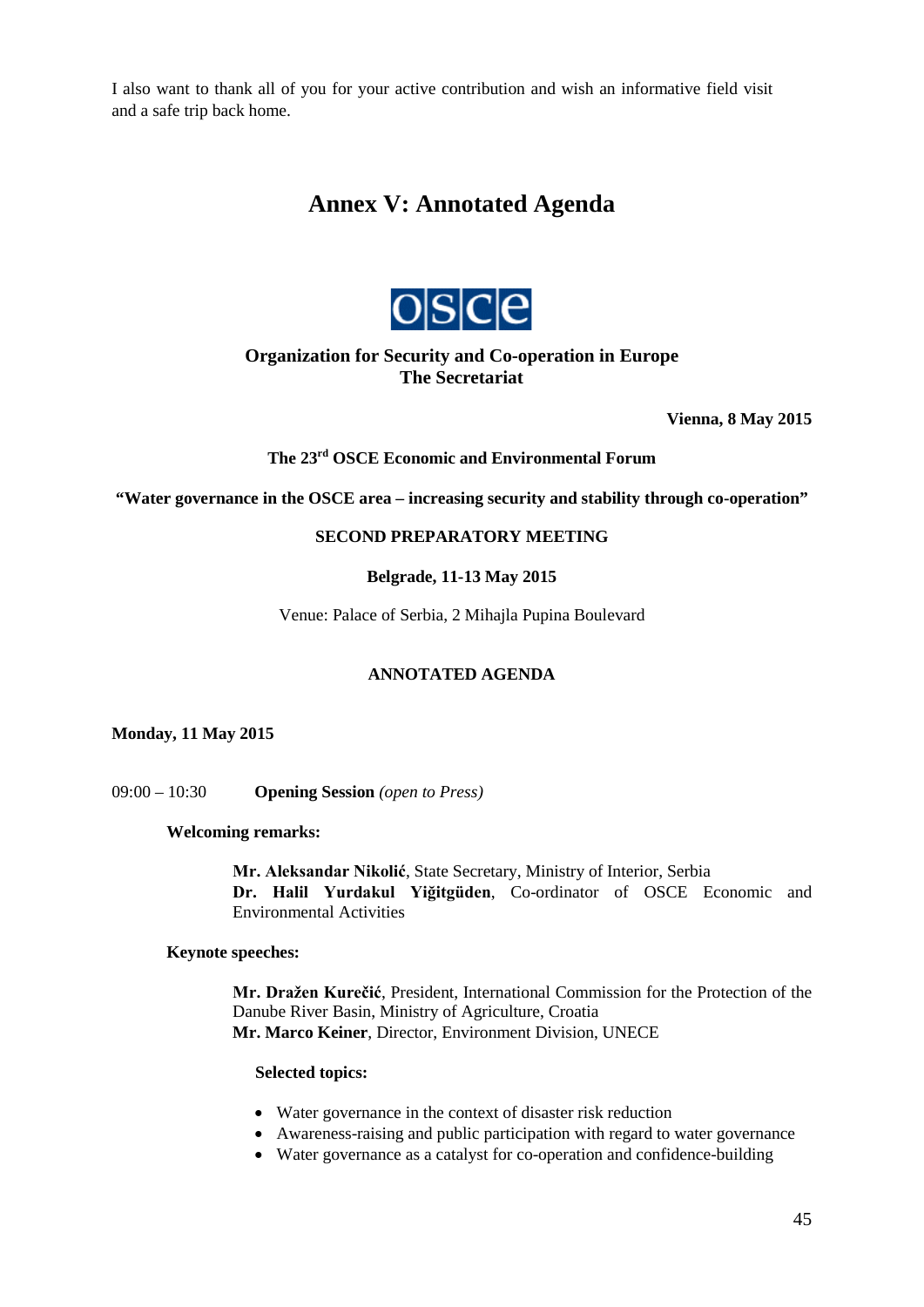**Rapporteur: Ms. Olivera Zurovac-Kuzman**, Environmental Adviser, Democratization Department, OSCE Mission to Serbia

### **Statements by Delegations / Discussion**

10:30 – 11:00 **Coffee Break**

11:00 – 12:30 **Session I: The 2014 flooding disaster in South Eastern Europe – Experiences and lessons learned in the context of water governance at regional level**

#### **Selected topics:**

- Assessment of the regional and international co-operation in flood response
- Security challenges associated with flooding
- Role of the OSCE Field operation in flood response and recovery
- Environmental risks and challenges as opportunities for co-operation
- **Moderator: Ambassador Tomislav Leko**, Permanent Mission of Bosnia and Herzegovina to the OSCE and International Organizations in Vienna
- **Rapporteur: Mr. Uroš Milanović**, Attaché, Permanent Mission of Serbia to the OSCE, 2015 Serbian OSCE Chairmanship

#### **Speakers:**

**Mr. Predrag Marić**, Assistant Minister, Head of the Department for Emergency Management, Ministry of Interior, Serbia

− **Ambassador Jonathan Moore**, Head of Mission, OSCE Mission to Bosnia and Herzegovina

− **Ms. Marta Bonifert**, Executive Director, Regional Environment Centre for Central and Eastern Europe

− **Dr**. **Marijan Babić**, Head of Project Implementation Unit for Implementation of Flood-protection Projects Financed by CEB Loans and EU Funds, Croatian Waters, Croatia

#### Discussion

- 12:30 14:00 **Lunch break**
- 14:00 15:30 **Session II: Water, security and disaster risk reduction**

## **Selected topics:**

- Security risks resulting from climate change and extreme weather events as related to water governance (floods and droughts)
- Water governance in the context of the Sendai Framework for Disaster Risk Reduction 2015-2030
- Security benefits of transboundary water co-operation with a focus on disaster risk reduction

**Moderator: Mr. Massimo Cozzone**, Senior Officer, Ministry for the Environment, Land and Sea, Italy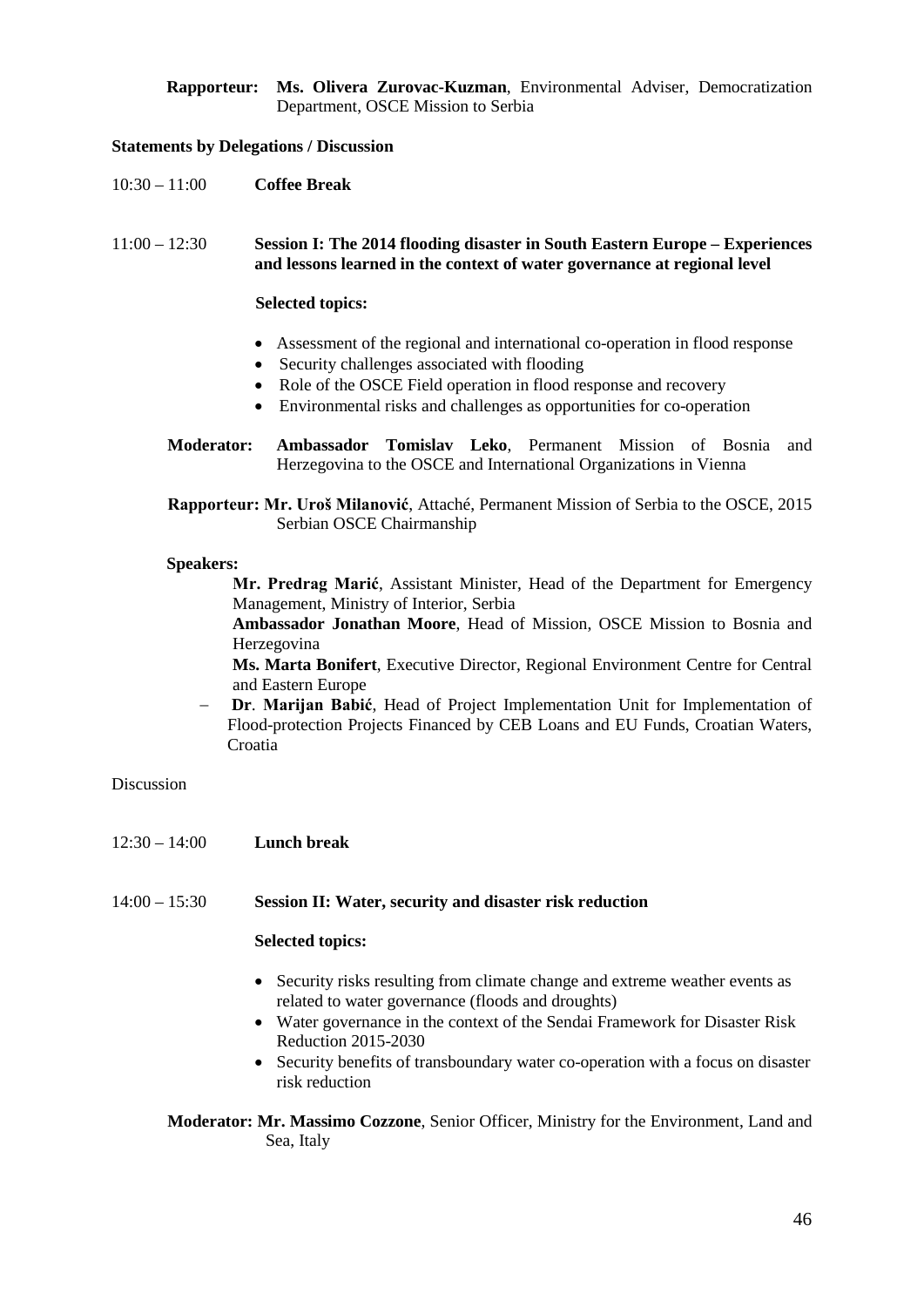#### **Rapporteur: Ms. Nino Malashkhia**, Associate Environmental Affairs Officer, Office of the Co-ordinator of OSCE Economic and Environmental Activities

#### **Speakers:**

**Mr. Goran Ždrale**, Senior Officer for Analysis and Reporting, Mine Action Centre, Bosnia and Herzegovina **Mr. Luca Rossi**, Programme Officer, Regional Office for Europe, United Nations Office for Disaster Risk Reduction − **Mr. Jakub Gibek**, Head, Water Policy Unit, Water Resources Department, Ministry of Environment, Poland − **Ms. Aušra Semaškienė**, Ambassador at Large, Ministry of Foreign Affairs, Lithuania − **Ms. Nilza Sena**, Vice-Chair, Second Committee, OSCE Parliamentary Assembly

### Discussion

- 15:30 16:00 **Coffee Break**
- 16:00 17:30 **Session III: Sharing of experiences on water governance in the context of disaster risk reduction**

#### **Selected topics:**

- Best practices on flood and drought response in participating States
- OSCE activities on disaster risk reduction: from policy to action
- Effective governance approaches for addressing water-related disasters and climate change
- **Moderator: Ms. Irena Vojáčková-Sollorano**, UN Resident Coordinator, UNDP Resident Representative for Serbia
- **Rapporteur: Ms. Alma Mirvić**, Office of the Co-ordinator of OSCE Economic and Environmental Activities

#### **Speakers:**

− **Ms. Indira Akbozova**, Head of the Kazakhstan part of the Secretariat of the Chu-Talas Commission and **Ms. Gulmira Satymkulova**, Head of the Kyrgyzstan part of the Secretariat of the Chu-Talas Commission

− **Mr. David Elkaïm**, Political Officer on Water and Sanitation, Climate and Environment Unit, Ministry of Foreign Affairs, France

− **Ms. Carolin Schärpf**, Scientific Officer, Federal Department of the Environment, Transport, Energy and Communications, Federal Office for the Environment, Switzerland

**Mr. Movses Poghosyan**, Director, National Platform for Disaster Risk Reduction, Armenia

## 17:30 **Side event on activities of the OSCE field operation and Aarhus Centres in South-Eastern Europe related to water and DRR**

19:00 **Reception hosted by the Government of Serbia**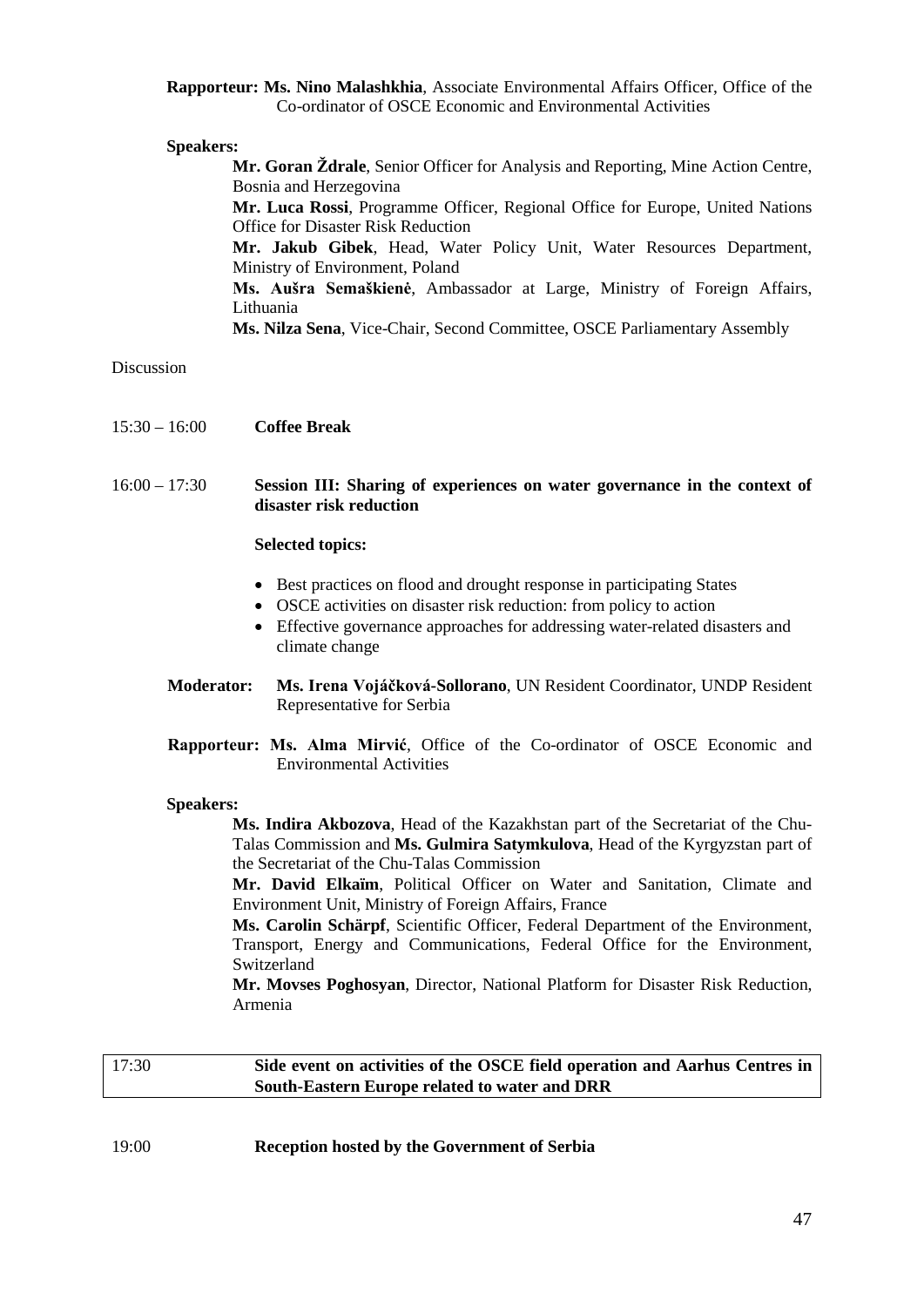## **Tuesday, 12 May 2015**

## 09:30 – 11:00 **Session IV: Awareness-raising on the benefits of good water governance**

## **Selected topics:**

- Mainstreaming water governance in foreign and security policies
- Water governance in the context of investments and development assistance
- Water stewardship approaches
- Water governance and the Sustainable Development Goals

**Moderator: Ms. Dragana Milovanović**, Head, Department for Participation in Strategic Planning, Management and International Water Co-operation, Water Directorate of the Republic of Serbia

**Rapporteur: Ms. Jenniver Sehring**, Environmental Affairs Adviser, Office of the Coordinator of OSCE Economic and Environmental Activities

### **Speakers:**

− **Ms. Daniela Scheetz**, Desk Officer, Division on Climate and Environmental Foreign Policy, Sustainable Economy, Federal Foreign Office, Germany

− **Mr. Srđan Sušić**, Senior Expert on Sustainable Growth, Regional Co-operation Council

− **Mr Tagoimurod Gulov**, Head of Main Department on Water Resources, Ministry of Energy and Water Resources, Republic of Tajikistan

**Mr. Toshiya Abe**, Resident Representative for Balkan Office, Japanese International Co-operation Agency

## Discussion

11:00 – 11:30 **Coffee Break**

### 11:30 – 13:00 **Session V: Water governance from different stakeholders' perspectives**

#### **Selected topics:**

- Public participation in water governance
- Raising awareness among different stakeholders (civil society, local communities, youth)
- Gender and water governance
- **Moderator: Ms. Desirée Schweitzer**, Deputy Co-ordinator/Head, Environmental Activities, Office of the Co-ordinator of OSCE Economic and Environmental **Activities**
- **Rapporteur: Mr. Leonid Kalashnyk**, Environmental Programme Officer, Office of the Coordinator of OSCE Economic and Environmental Activities

#### **Speakers:**

− **Ambassador Peter Burkhard**, Head of Mission, OSCE Mission to Serbia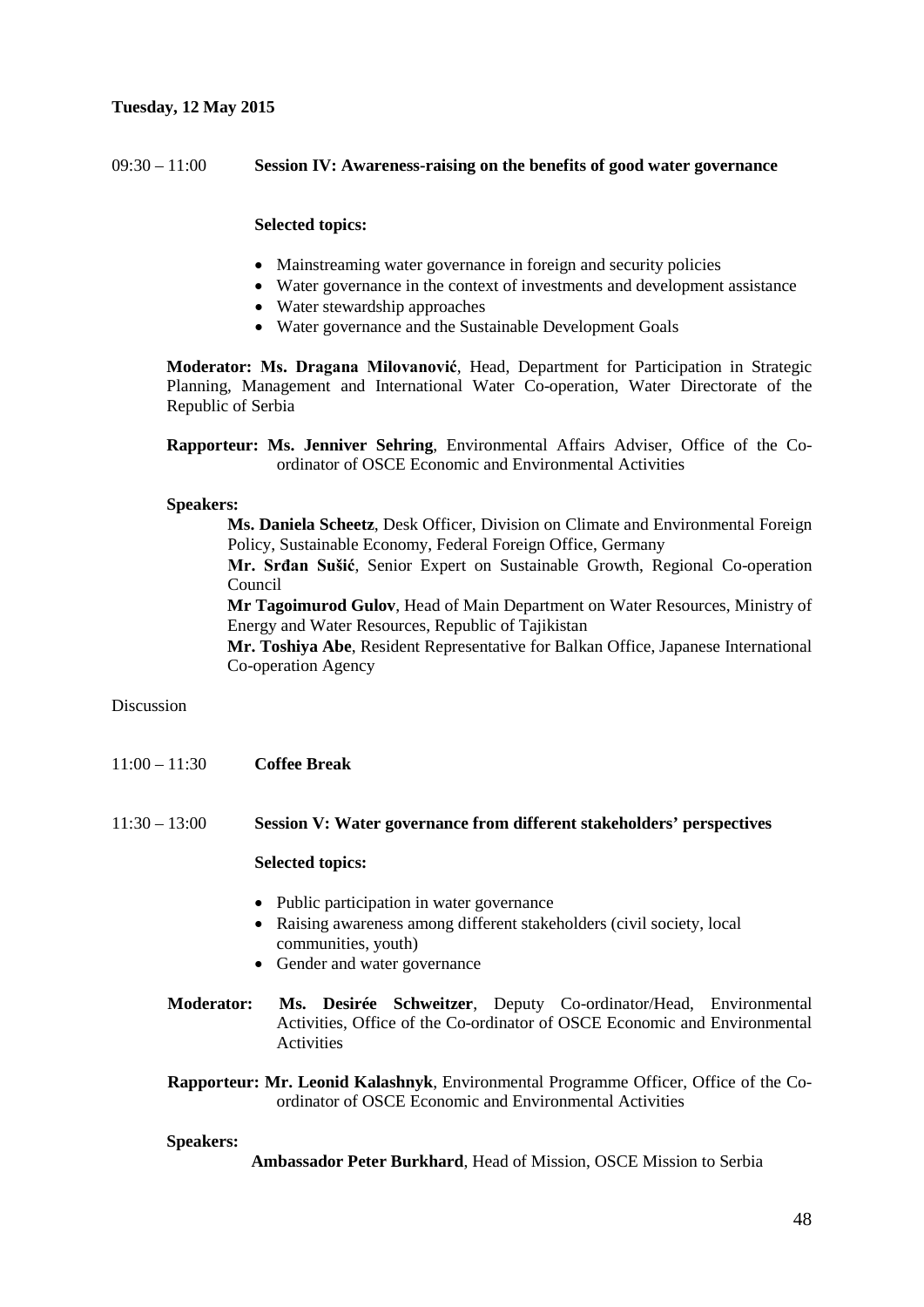− **Ms. Rozemarijn ter Horst,** Member of the Advisory Board, World Water Forum Working Group, Water Youth Network

Mr. Ilya Trombitsky, Director, Eco-TIRAS, International Environmental Association of Dniester River Keepers, Moldova

− **Ms. Anastasiya Saidmakhmudova**, Team Leader on Strengthening Relationship with International Environmental NGOs and Movement, Ecological Movement of Uzbekistan

13:00 – 14:30 **Lunch Break**

## **Side event: Identifying hazards during flood response – Sharing the 2014 South-Eastern Europe flood experience**

| $14:30 - 15:30$           | <b>Concluding Session</b>                                                                           |
|---------------------------|-----------------------------------------------------------------------------------------------------|
|                           | Wrap-up<br>Organizational remarks concerning the field visit                                        |
| <b>Moderator:</b>         | Ambassador Dejan Šahović, Head of OSCE Task Force, Ministry of<br>Foreign Affairs, Serbia           |
|                           | Rapporteur: Ms. Alma Mirvić, Office of the Co-ordinator of Economic and Environmental<br>Activities |
| <b>Speakers:</b>          | Dr. Halil Yurdakul Yiğitgüden, Co-ordinator of OSCE Economic and<br><b>Environmental Activities</b> |
| <b>Closing Statements</b> |                                                                                                     |
| 16:30                     | <b>Departure on Field Visit</b>                                                                     |

## **Field Visit to May 2014 Flood-affected Areas**

### **Tuesday, 12 May 2015**

| 16:30 | Departure from Belgrade, Palace of Serbia towards Bijeljina, Bosnia and<br>Herzegovina                            |
|-------|-------------------------------------------------------------------------------------------------------------------|
| 18:00 | Crossing into Bosnia and Herzegovina at the Rača Border Crossing                                                  |
| 18:30 | Arrival at the Ethno-village Stanišići (Bijeljina, Bosnia and<br>Herzegovina) with an overnight stay at the hotel |
| 20:00 | Dinner hosted by the OSCE Mission to Bosnia and Herzegovina                                                       |